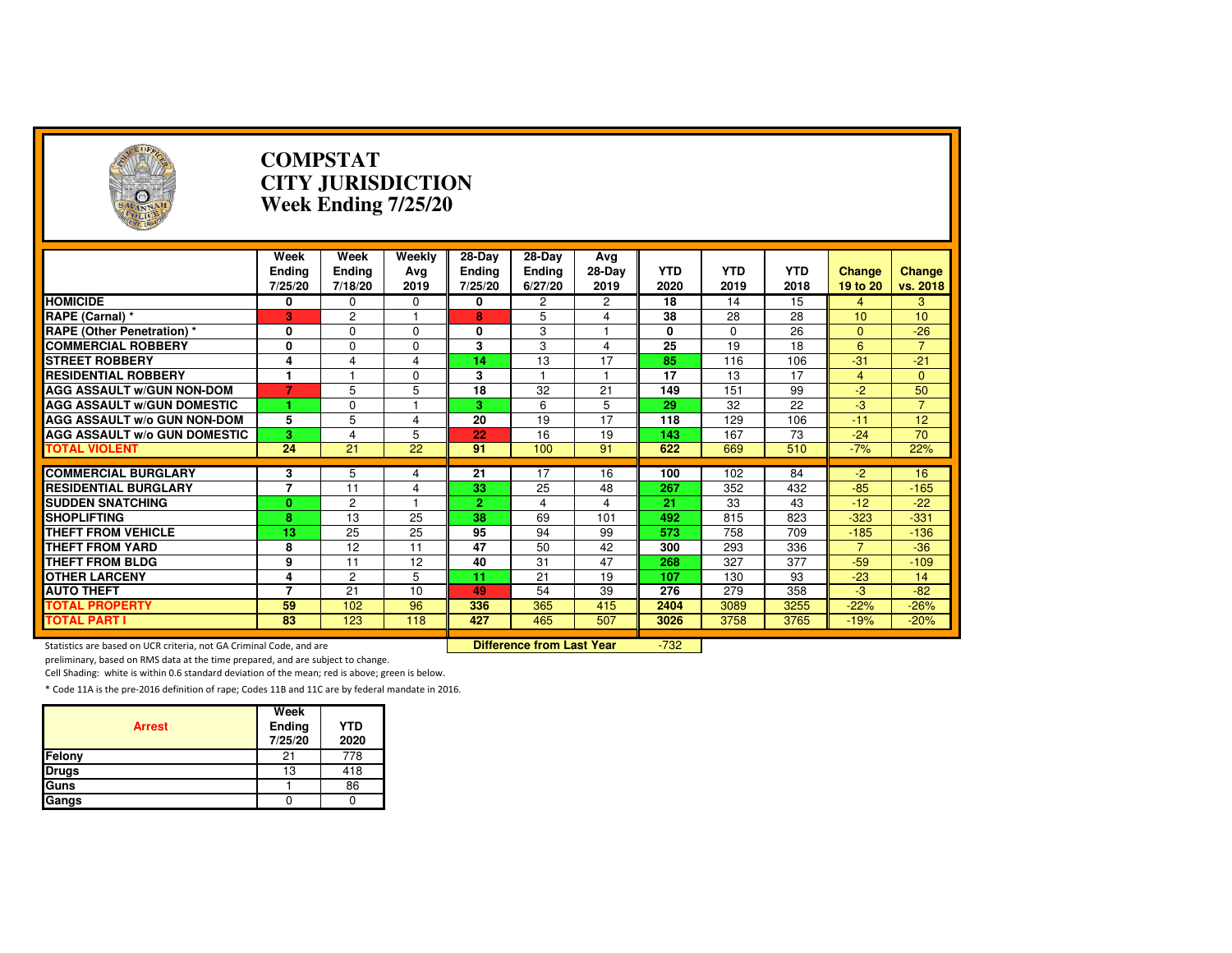

#### **COMPSTATNORTH PRECINCTWeek Ending 7/25/20**

#### **PRECINCT COMMANDER:**

**CAPT. CARY HILL**



|                                     | Week<br><b>Ending</b><br>7/25/20 | Week<br><b>Ending</b><br>7/18/20 | Weekly<br>Avg<br>2019 | 28-Day<br>Ending<br>7/25/20 | 28-Day<br><b>Endina</b><br>6/27/20 | Avg<br>28-Day<br>2019 | <b>YTD</b><br>2020 | <b>YTD</b><br>2019 | <b>YTD</b><br>2018       | <b>Change</b><br>19 to 20 | <b>Change</b><br>vs. 2018 |
|-------------------------------------|----------------------------------|----------------------------------|-----------------------|-----------------------------|------------------------------------|-----------------------|--------------------|--------------------|--------------------------|---------------------------|---------------------------|
| <b>HOMICIDE</b>                     | 0                                | $\Omega$                         | 0                     | 0                           | 0                                  | 0                     | 3                  | 3                  | 2                        | $\Omega$                  |                           |
| RAPE (Carnal) *                     | 0                                | $\mathbf 0$                      | 0                     | 0                           |                                    |                       | 12                 | 6                  | $\overline{\phantom{0}}$ | 6                         | 5                         |
| <b>RAPE (Other Penetration) *</b>   | $\mathbf{0}$                     | $\Omega$                         | 0                     | $\bf{0}$                    |                                    | $\Omega$              | $\bf{0}$           | $\Omega$           | 3                        | $\Omega$                  | $-3$                      |
| <b>COMMERCIAL ROBBERY</b>           | 0                                | $\Omega$                         | <sup>n</sup>          | 0                           |                                    | 1                     | 3                  | 2                  | 5                        | и                         | $-2$                      |
| <b>STREET ROBBERY</b>               | ٠                                |                                  |                       | З.                          | 5                                  | 5                     | 25                 | 35                 | 32                       | $-10$                     | $-7$                      |
| <b>RESIDENTIAL ROBBERY</b>          | 0                                | $\Omega$                         | <sup>0</sup>          | 0                           | $\Omega$                           | 0                     | 4                  | 3                  | 5.                       |                           | -1                        |
| <b>AGG ASSAULT W/GUN NON-DOM</b>    | 3                                |                                  |                       | 5                           | 9                                  | 4                     | 44                 | 38                 | 24                       | 6                         | 20                        |
| <b>AGG ASSAULT W/GUN DOMESTIC</b>   | $\mathbf{0}$                     | $\Omega$                         | $\Omega$              | 0                           | $\overline{2}$                     | $\overline{1}$        | $\overline{7}$     | $\overline{c}$     | 5                        | 5                         | $\overline{2}$            |
| <b>AGG ASSAULT W/o GUN NON-DOM</b>  | $\mathbf{2}$                     | 3                                |                       | 8                           | 5                                  | 6                     | 34                 | 46                 | 35                       | $-12$                     | $\blacktriangleleft$      |
| <b>AGG ASSAULT W/o GUN DOMESTIC</b> | 1                                |                                  |                       | 5                           | 4                                  | 5                     | 22                 | 37                 | 19                       | $-15$                     | 3                         |
| <b>TOTAL VIOLENT</b>                | $\overline{7}$                   | 6                                | 6                     | 21                          | 28                                 | 24                    | 154                | 172                | 137                      | $-10%$                    | 12%                       |
| <b>COMMERCIAL BURGLARY</b>          |                                  |                                  |                       |                             |                                    |                       | 30                 | 22                 | 19                       |                           | 11                        |
| <b>RESIDENTIAL BURGLARY</b>         | ٠                                | 0<br>$\overline{c}$              |                       | 4<br>4                      | 8<br>$\overline{7}$                | 4<br>$\overline{7}$   | 56                 | 52                 | 47                       | 8<br>4                    | 9                         |
| <b>SUDDEN SNATCHING</b>             | 0                                | 0                                | 0                     | 0                           | 4                                  |                       | 12                 | 11                 | 22                       |                           | $-10$                     |
| <b>SHOPLIFTING</b>                  | $\bf{0}$                         | 4                                | 3                     | 5.                          | 16                                 | 12                    | 83                 | 86                 | 159                      | $-3$                      | $-76$                     |
| <b>THEFT FROM VEHICLE</b>           | 3                                | 9                                | 6                     | 25                          | 22                                 | 24                    | 114                | 176                | 146                      | $-62$                     | $-32$                     |
| <b>THEFT FROM YARD</b>              | 3                                | 5                                | 3                     | 18                          | 11                                 | 11                    | 85                 | 75                 | 87                       | 10                        | $-2$                      |
| <b>THEFT FROM BLDG</b>              | 1                                | $\overline{c}$                   | 3                     | 7                           | 4                                  | 11                    | 48                 | 75                 | 100                      | $-27$                     | $-52$                     |
| <b>OTHER LARCENY</b>                |                                  |                                  |                       | 4                           | 5                                  | 4                     | 24                 | 19                 | 24                       | 5                         | $\Omega$                  |
| <b>AUTO THEFT</b>                   |                                  | 8                                | $\overline{c}$        | 15                          | 7                                  | 8                     | 61                 | 41                 | 66                       | 20                        | $-5$                      |
| <b>TOTAL PROPERTY</b>               | 11                               | 31                               | 19                    | 82                          | 84                                 | 82                    | 513                | 557                | 670                      | $-8%$                     | $-23%$                    |
| <b>TOTAL PART I</b>                 | $\overline{18}$                  | $\overline{37}$                  | $\overline{25}$       | 103                         | 112                                | 106                   | 667                | $\overline{729}$   | 807                      | $-9%$                     | $-17%$                    |

Statistics are based on UCR criteria, not GA Criminal Code, and are **Difference from Last Year** 

-62

preliminary, based on RMS data at the time prepared, and are subject to change.

Cell Shading: white is within 0.6 standard deviation of the mean; red is above; green is below.

| <b>Arrests</b> | Week<br>Ending<br>7/25/20 | <b>YTD</b><br>2020 |
|----------------|---------------------------|--------------------|
| <b>Felony</b>  | 10                        | 226                |
| <b>Drugs</b>   | 6                         | 115                |
| Guns           |                           | 30                 |
| Gangs          |                           |                    |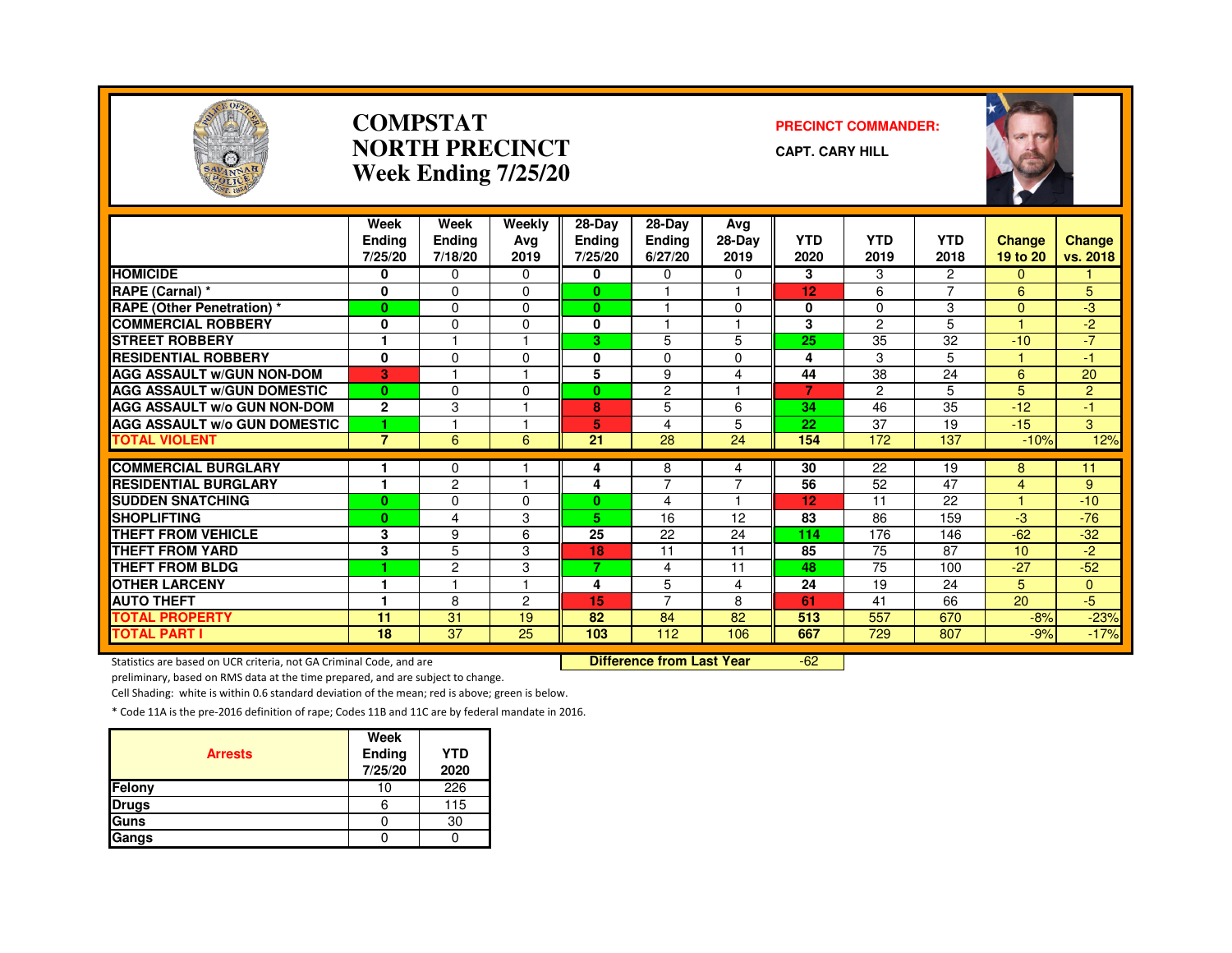

#### **COMPSTATCENTRAL PRECINCTWeek Ending 7/25/20**

#### **PRECINCT COMMANDER:**

**CAPT. TONYA REID**



|                                                                     | Week<br><b>Endina</b> | Week<br><b>Endina</b> | Weekly<br>Ava  | 28-Day<br><b>Ending</b> | 28-Day<br>Endina                 | Avg<br>28-Day  | <b>YTD</b>      | <b>YTD</b>  | <b>YTD</b>     | <b>Change</b>  | <b>Change</b>  |
|---------------------------------------------------------------------|-----------------------|-----------------------|----------------|-------------------------|----------------------------------|----------------|-----------------|-------------|----------------|----------------|----------------|
|                                                                     | 7/25/20               | 7/18/20               | 2019           | 7/25/20                 | 6/27/20                          | 2019           | 2020            | 2019        | 2018           | 19 to 20       | vs. 2018       |
| <b>HOMICIDE</b>                                                     | 0                     | $\Omega$              | $\Omega$       | 0                       | $\overline{2}$                   | $\Omega$       | 10 <sub>1</sub> | 3           |                | 7              | 9              |
| RAPE (Carnal) *                                                     |                       | $\overline{c}$        | 0              | 4                       |                                  |                | 13              | 6           | $\overline{ }$ | $\overline{7}$ | 6              |
| <b>RAPE (Other Penetration) *</b>                                   | $\mathbf{0}$          | $\mathbf 0$           | 0              | $\mathbf{0}$            |                                  | $\mathbf 0$    | $\mathbf 0$     | $\mathbf 0$ | 6              | $\overline{0}$ | $-6$           |
| <b>COMMERCIAL ROBBERY</b>                                           | 0                     | $\mathbf 0$           | 0              | $\mathbf{2}$            | $\mathbf 0$                      | 2              | 5               | 6           | 3              | $-1$           | $\overline{2}$ |
| <b>STREET ROBBERY</b>                                               | 1                     |                       |                | 5                       | 4                                | 5              | 27              | 33          | 30             | $-6$           | لې.            |
| <b>RESIDENTIAL ROBBERY</b>                                          | $\bf{0}$              |                       | $\Omega$       |                         | $\Omega$                         | $\Omega$       | 6               | 3           | 5              | 3              |                |
| <b>AGG ASSAULT W/GUN NON-DOM</b>                                    | $\bf{0}$              |                       | $\overline{2}$ | $\overline{2}$          | 9                                | $\overline{7}$ | 37              | 49          | 40             | $-12$          | $-3$           |
| <b>AGG ASSAULT W/GUN DOMESTIC</b>                                   | $\mathbf{0}$          | $\Omega$              | $\Omega$       | $\mathbf{0}$            |                                  |                | 6               | 9           | 9              | $-3$           | $-3$           |
| <b>AGG ASSAULT W/o GUN NON-DOM</b>                                  | 1                     | $\mathbf 0$           |                | 3                       | 5                                | 4              | 23              | 30          | 27             | $-7$           | $-4$           |
| <b>AGG ASSAULT W/o GUN DOMESTIC</b>                                 | 2                     | $\overline{c}$        |                | $\overline{7}$          | 3                                | 5              | 43              | 44          | 22             | $-1$           | 21             |
| <b>TOTAL VIOLENT</b>                                                | 5                     | $\overline{7}$        | 6              | 24                      | $\overline{26}$                  | 26             | 170             | 183         | 150            | $-7%$          | 13%            |
| <b>COMMERCIAL BURGLARY</b>                                          | $\mathbf{2}$          | $\overline{c}$        |                | 9                       | 4                                | 6              | 31              | 26          | 22             | 5              | 9              |
| <b>RESIDENTIAL BURGLARY</b>                                         | 4                     | 3                     |                | 9.                      | 5                                | 16             | 85              | 115         | 129            | $-30$          | $-44$          |
| <b>SUDDEN SNATCHING</b>                                             | $\bf{0}$              | $\overline{2}$        | $\Omega$       | $\overline{2}$          | $\Omega$                         |                | 4               | 5           | $\overline{7}$ | $-1$           | $-3$           |
| <b>SHOPLIFTING</b>                                                  | 3                     | $\overline{c}$        | 5              | 7                       | 14                               | 19             | 94              | 135         | 110            | $-41$          | $-16$          |
| <b>THEFT FROM VEHICLE</b>                                           |                       | 11                    | 6              | 23                      | 28                               | 25             | 130             | 177         | 185            | $-47$          | $-55$          |
| <b>THEFT FROM YARD</b>                                              | $\mathbf{2}$          | 5                     | 4              | 17                      | 13                               | 15             | 96              | 108         | 98             | $-12$          | $-2$           |
| <b>THEFT FROM BLDG</b>                                              | $\mathbf{2}$          | $\mathbf{0}$          | 3              | $\overline{7}$          | 9                                | 10             | 65              | 71          | 103            | $-6$           | $-38$          |
| <b>OTHER LARCENY</b>                                                |                       |                       | $\overline{2}$ | 3                       | 5                                |                | 30              | 47          | 19             | $-17$          | 11             |
| <b>AUTO THEFT</b>                                                   | $\mathbf{2}$          | 5                     | $\overline{2}$ | 13                      | 18                               | 10             | 86              | 75          | 112            | 11             | $-26$          |
| <b>TOTAL PROPERTY</b>                                               | 17                    | 31                    | 24             | 90                      | 96                               | 107            | 621             | 759         | 785            | $-18%$         | $-21%$         |
| <b>TOTAL PART I</b>                                                 | 22                    | 38                    | 30             | 114                     | 122                              | 133            | 791             | 942         | 935            | $-16%$         | $-15%$         |
| Statistics are based on UCR criteria, not GA Criminal Code, and are |                       |                       |                |                         | <b>Difference from Last Year</b> |                | $-151$          |             |                |                |                |

Statistics are based on UCR criteria, not GA Criminal Code, and are **Difference from Last Year** 

preliminary, based on RMS data at the time prepared, and are subject to change.

Cell Shading: white is within 0.6 standard deviation of the mean; red is above; green is below.

| <b>Arrests</b> | Week<br>Ending<br>7/25/20 | <b>YTD</b><br>2020 |
|----------------|---------------------------|--------------------|
| Felony         | 6                         | 353                |
| <b>Drugs</b>   | h                         | 211                |
| Guns           |                           | 39                 |
| Gangs          |                           |                    |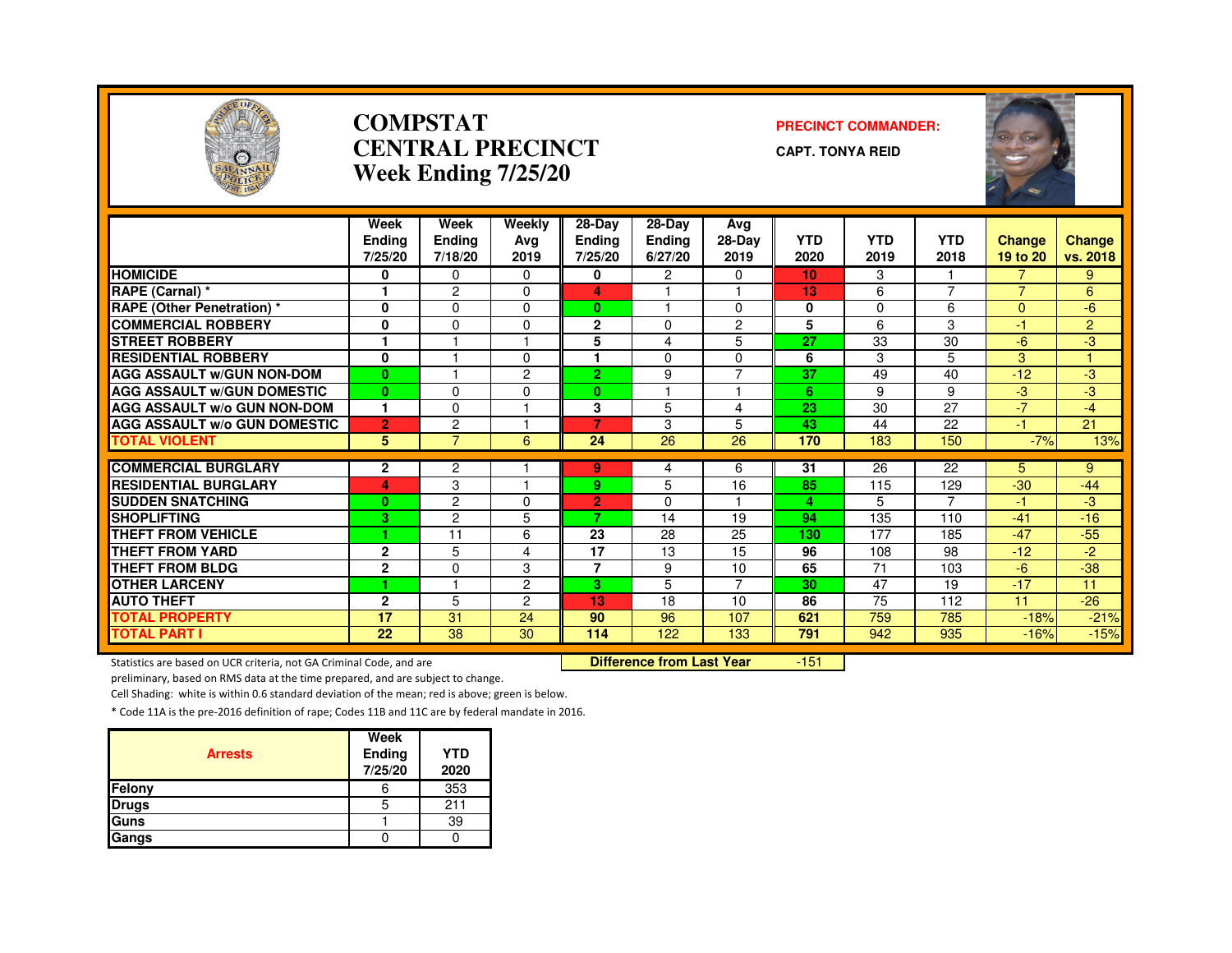

#### **COMPSTATSOUTH PRECINCTWeek Ending 7/25/20**

#### **PRECINCT COMMANDER:**

**CAPT. MICHELLE HALFORD**



|                                     | Week<br>Endina<br>7/25/20 | Week<br>Ending<br>7/18/20 | Weekly<br>Avg<br>2019 | 28-Day<br>Endina<br>7/25/20 | $28$ -Day<br><b>Ending</b><br>6/27/20 | Avg<br>28-Day<br>2019 | <b>YTD</b><br>2020 | <b>YTD</b><br>2019 | <b>YTD</b><br>2018 | Change<br>19 to 20 | Change<br>vs. 2018 |
|-------------------------------------|---------------------------|---------------------------|-----------------------|-----------------------------|---------------------------------------|-----------------------|--------------------|--------------------|--------------------|--------------------|--------------------|
| <b>HOMICIDE</b>                     | 0                         | $\mathbf{0}$              | $\Omega$              | 0                           | $\Omega$                              |                       | $\mathbf{2}$       | 5                  | 3                  | $-3$               | -1.                |
| RAPE (Carnal) *                     | $\overline{2}$            | $\Omega$                  | $\Omega$              | 4                           | 3                                     | 1                     | 13                 | 8                  | 6                  | 5                  | $\overline{7}$     |
| <b>RAPE (Other Penetration)</b> *   | $\mathbf{0}$              | $\Omega$                  | $\Omega$              | 0                           |                                       | $\Omega$              | 0                  | 0                  | 12                 | $\Omega$           | $-12$              |
| <b>COMMERCIAL ROBBERY</b>           | 0                         | $\Omega$                  | O                     | 1                           | 2                                     |                       | 13                 | 9                  | 7                  | 4                  | 6                  |
| <b>STREET ROBBERY</b>               | $\bf{0}$                  | $\overline{c}$            |                       | 2.                          | 0                                     | 3                     | 17                 | 22                 | 21                 | $-5$               | $-4$               |
| <b>RESIDENTIAL ROBBERY</b>          | $\bf{0}$                  | $\Omega$                  | $\Omega$              | 0                           |                                       | $\Omega$              | 4                  | 3                  | 6                  |                    | $-2$               |
| <b>AGG ASSAULT W/GUN NON-DOM</b>    | $\overline{2}$            | 0                         |                       | 4                           | 11                                    | 3                     | 36                 | 25                 | 5                  | 11                 | 31                 |
| <b>AGG ASSAULT W/GUN DOMESTIC</b>   | ٠                         | 0                         | $\Omega$              | $\overline{2}$              |                                       | н                     | 6                  | 9                  | 4                  | -3                 | 2                  |
| AGG ASSAULT w/o GUN NON-DOM         | $\bf{0}$                  | $\Omega$                  |                       | ٩                           | $\overline{2}$                        | $\overline{c}$        | 17                 | 17                 | 12                 | $\Omega$           | 5                  |
| <b>AGG ASSAULT w/o GUN DOMESTIC</b> | $\bf{0}$                  | $\mathbf{0}$              |                       | 3                           | $\overline{c}$                        | $\overline{4}$        | 26                 | 33                 | 12                 | $-7$               | 14                 |
| <b>TOTAL VIOLENT</b>                | 5                         | 2                         | 4                     | 17                          | 23                                    | 17                    | 134                | 131                | 88                 | 2%                 | 52%                |
| <b>COMMERCIAL BURGLARY</b>          | 0                         |                           |                       | 5                           | 4                                     | 5                     | 21                 | 42                 | 26                 | $-21$              | $-5$               |
| <b>RESIDENTIAL BURGLARY</b>         | 0                         | 4                         | $\overline{ }$        | 9                           | 4                                     | 9                     | 51                 | 57                 | 125                | -6                 | $-74$              |
| <b>SUDDEN SNATCHING</b>             | $\bf{0}$                  | $\Omega$                  | <sup>0</sup>          | 0                           | $\Omega$                              |                       | 3                  | 9                  | 5                  | -6                 | -2                 |
| <b>SHOPLIFTING</b>                  | 5                         | 4                         | 12                    | 17                          | 27                                    | 48                    | 171                | 414                | 365                | $-243$             | $-194$             |
| THEFT FROM VEHICLE                  | 8                         | 5                         | ⇁                     | 32                          | 32                                    | 26                    | 186                | 220                | 209                | $-34$              | $-23$              |
| <b>THEFT FROM YARD</b>              | 3                         | $\mathbf{0}$              |                       | 5                           | 9                                     | 6                     | 51                 | 44                 | 61                 | $\overline{7}$     | $-10$              |
| <b>THEFT FROM BLDG</b>              | 6                         | $\overline{7}$            | 3                     | 17                          | $\overline{7}$                        | 13                    | 73                 | 98                 | 77                 | $-25$              | $-4$               |
| <b>OTHER LARCENY</b>                | 1                         | $\Omega$                  |                       | $\overline{2}$              | 6                                     | 4                     | 23                 | 28                 | 16                 | $-5$               | $\overline{7}$     |
| <b>AUTO THEFT</b>                   | 4                         | 6                         | 3                     | 16                          | 21                                    | 11                    | 76                 | 79                 | 90                 | -3                 | $-14$              |
| <b>TOTAL PROPERTY</b>               | 27                        | 27                        | 29                    | 103                         | 110                                   | 123                   | 655                | 991                | 974                | $-34%$             | $-33%$             |
| <b>TOTAL PART I</b>                 | 32                        | 29                        | 34                    | 120                         | 133                                   | 141                   | 789                | 1122               | 1062               | $-30%$             | $-26%$             |

Statistics are based on UCR criteria, not GA Criminal Code, and are **Difference from Last Year** 

-333

preliminary, based on RMS data at the time prepared, and are subject to change.

Cell Shading: white is within 0.6 standard deviation of the mean; red is above; green is below.

| <b>Arrests</b> | Week<br><b>Ending</b><br>7/25/20 | <b>YTD</b><br>2020 |
|----------------|----------------------------------|--------------------|
| Felony         | 5                                | 199                |
| <b>Drugs</b>   | 2                                | 92                 |
| <b>Guns</b>    |                                  |                    |
| Gangs          |                                  |                    |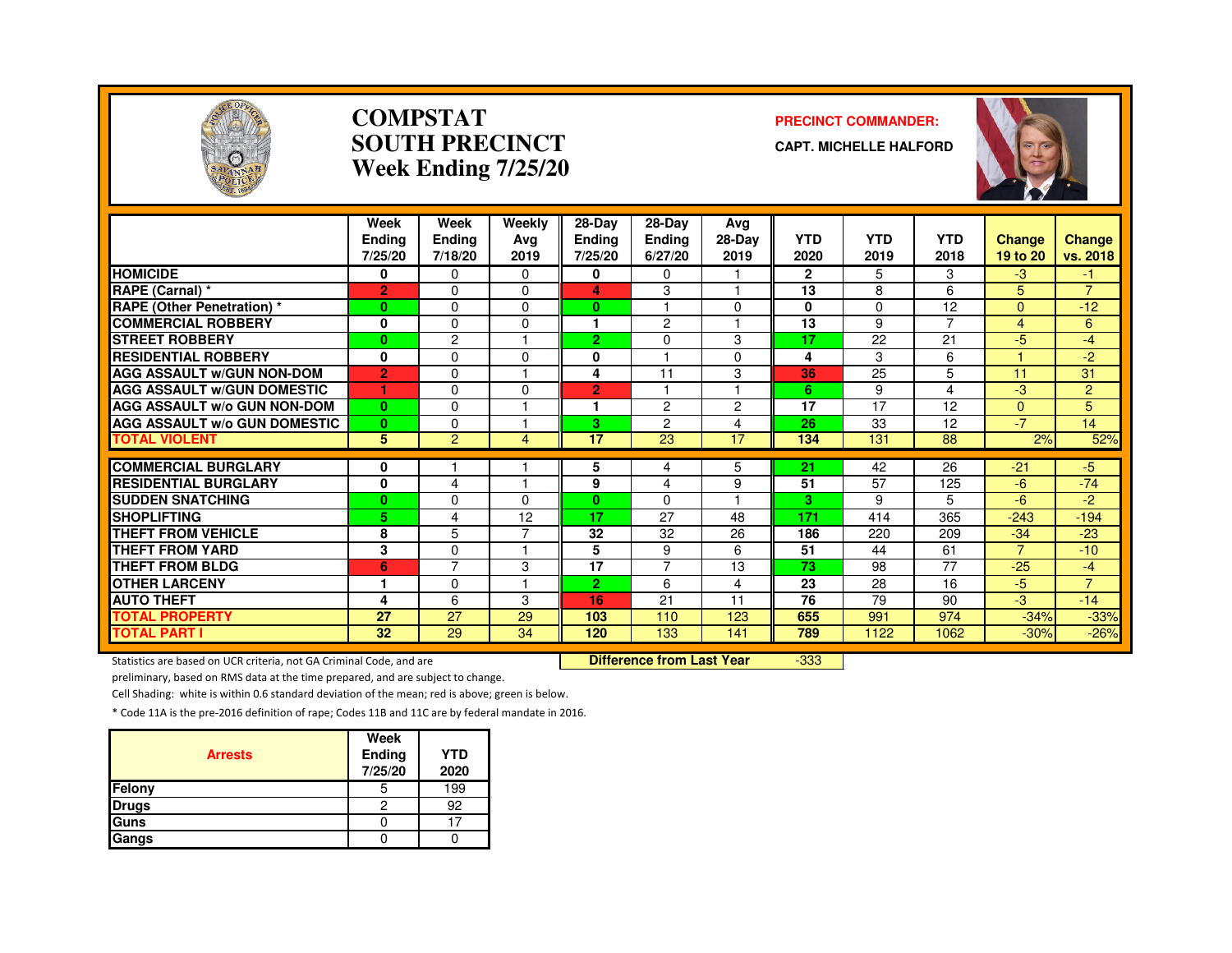

#### **COMPSTATEAST PRECINCTWeek Ending 7/25/20**

#### **PRECINCT COMMANDER:**

**CAPT. GEORGE GUNDICH**



|                                     | Week               | Week           | Weekly                     | $28-Dav$          | 28-Dav                | Avg            |                       |                |            |                |                |
|-------------------------------------|--------------------|----------------|----------------------------|-------------------|-----------------------|----------------|-----------------------|----------------|------------|----------------|----------------|
|                                     | <b>Endina</b>      | <b>Ending</b>  | Avg                        | Ending            | <b>Ending</b>         | 28-Day         | <b>YTD</b>            | <b>YTD</b>     | <b>YTD</b> | <b>Change</b>  | <b>Change</b>  |
|                                     | 7/25/20            | 7/18/20        | 2019                       | 7/25/20           | 6/27/20               | 2019           | 2020                  | 2019           | 2018       | 19 to 20       | vs. 2018       |
| <b>HOMICIDE</b>                     | 0                  | 0              | $\Omega$                   | 0                 | 0                     | $\Omega$       | 3                     | 3              | 9          | 0              | $-6$           |
| RAPE (Carnal) *                     | 0                  | 0              | $\Omega$                   | 0                 | $\Omega$              |                | $\bf{0}$              | 8              | 8          | -8             | -8             |
| <b>RAPE (Other Penetration) *</b>   | $\mathbf{0}$       | 0              | $\Omega$                   | $\mathbf{0}$      | $\Omega$              | $\Omega$       | $\bf{0}$              | $\Omega$       | 5          | $\Omega$       | $-5$           |
| <b>COMMERCIAL ROBBERY</b>           | 0                  | 0              | $\Omega$                   | 0                 | 0                     |                | 4                     | $\overline{c}$ | 3          | $\overline{2}$ |                |
| <b>STREET ROBBERY</b>               | $\overline{2}$     | 0              |                            | 4                 | 4                     | 4              | 16                    | 26             | 23         | $-10$          | $-7$           |
| <b>RESIDENTIAL ROBBERY</b>          |                    | 0              | $\Omega$                   | $\overline{2}$    | $\Omega$              |                | 3                     | $\overline{4}$ |            | $-1$           | $\overline{2}$ |
| <b>AGG ASSAULT w/GUN NON-DOM</b>    | $\mathbf{2}$       | 3              | $\overline{c}$             | 7                 | 3                     | 6              | 32                    | 39             | 30         | $-7$           | $\overline{2}$ |
| <b>AGG ASSAULT W/GUN DOMESTIC</b>   | $\mathbf{0}$       | 0              | $\Omega$                   | ٠                 | 2                     | $\overline{c}$ | 10                    | 12             | 4          | $-2$           | 6              |
| <b>AGG ASSAULT W/o GUN NON-DOM</b>  | $\overline{2}$     | $\overline{c}$ |                            | 8                 | $\overline{7}$        | 5              | 44                    | 36             | 32         | 8              | 12             |
| <b>AGG ASSAULT W/o GUN DOMESTIC</b> | $\mathbf{0}$       |                |                            | $\overline{7}$    | 7                     | 5              | 52                    | 53             | 20         | -1             | 32             |
| <b>TOTAL VIOLENT</b>                | $\overline{7}$     | 6              | 6                          | 29                | 23                    | 24             | 164                   | 183            | 135        | $-10%$         | 21%            |
| <b>COMMERCIAL BURGLARY</b>          |                    |                |                            | 3                 |                       | $\overline{2}$ | 18                    | 12             | 17         | 6              |                |
| <b>RESIDENTIAL BURGLARY</b>         | 0<br>$\mathbf{2}$  | 2<br>2         | $\Omega$<br>$\overline{c}$ | 11                | 9                     | 17             | 75                    | 128            | 131        | $-53$          | $-56$          |
| <b>SUDDEN SNATCHING</b>             |                    |                |                            |                   |                       | 1              |                       |                | 9          | $-6$           | $-7$           |
| <b>SHOPLIFTING</b>                  | $\mathbf{0}$       | 0              | $\Omega$                   | $\mathbf{0}$<br>9 | $\Omega$<br>12        | 23             | $\overline{2}$<br>144 | 8              | 189        | $-36$          | $-45$          |
| <b>THEFT FROM VEHICLE</b>           | $\mathbf{0}$<br>4. | 3              | 6<br>6                     | 15                |                       |                | 143                   | 180            |            | $-42$          | $-26$          |
| <b>THEFT FROM YARD</b>              |                    | 0              |                            | 7                 | 12<br>$\overline{17}$ | 24<br>10       | 68                    | 185<br>66      | 169<br>90  |                | $-22$          |
|                                     | $\mathbf{0}$       | 2              | 2                          |                   |                       |                |                       |                | 97         | $\overline{c}$ |                |
| <b>THEFT FROM BLDG</b>              | $\mathbf{0}$       | $\overline{c}$ | 3                          | 9                 | 11                    | 12             | 82                    | 83             |            | $-1$           | $-15$          |
| <b>OTHER LARCENY</b>                | 1                  | 0              |                            | $\overline{2}$    | 5                     | 5              | 30                    | 36             | 34         | $-6$           | $-4$           |
| <b>AUTO THEFT</b>                   | $\bf{0}$           | 2              | 2                          | 5.                | 8                     | 10             | 53                    | 84             | 90         | $-31$          | $-37$          |
| <b>TOTAL PROPERTY</b>               | 4                  | 13             | 23                         | 61                | 75                    | 103            | 615                   | 782            | 826        | $-21%$         | $-26%$         |
| <b>TOTAL PART I</b>                 | 11                 | 19             | 29                         | 90                | 98                    | 127            | 779                   | 965            | 961        | $-19%$         | $-19%$         |

Statistics are based on UCR criteria, not GA Criminal Code, and are **Difference from Last Year** 

-186

preliminary, based on RMS data at the time prepared, and are subject to change.

Cell Shading: white is within 0.6 standard deviation of the mean; red is above; green is below.

| <b>Arrests</b> | Week<br>Ending<br>7/25/20 | <b>YTD</b><br>2020 |
|----------------|---------------------------|--------------------|
| Felony         |                           |                    |
| <b>Drugs</b>   |                           |                    |
| Guns           |                           |                    |
| Gangs          |                           |                    |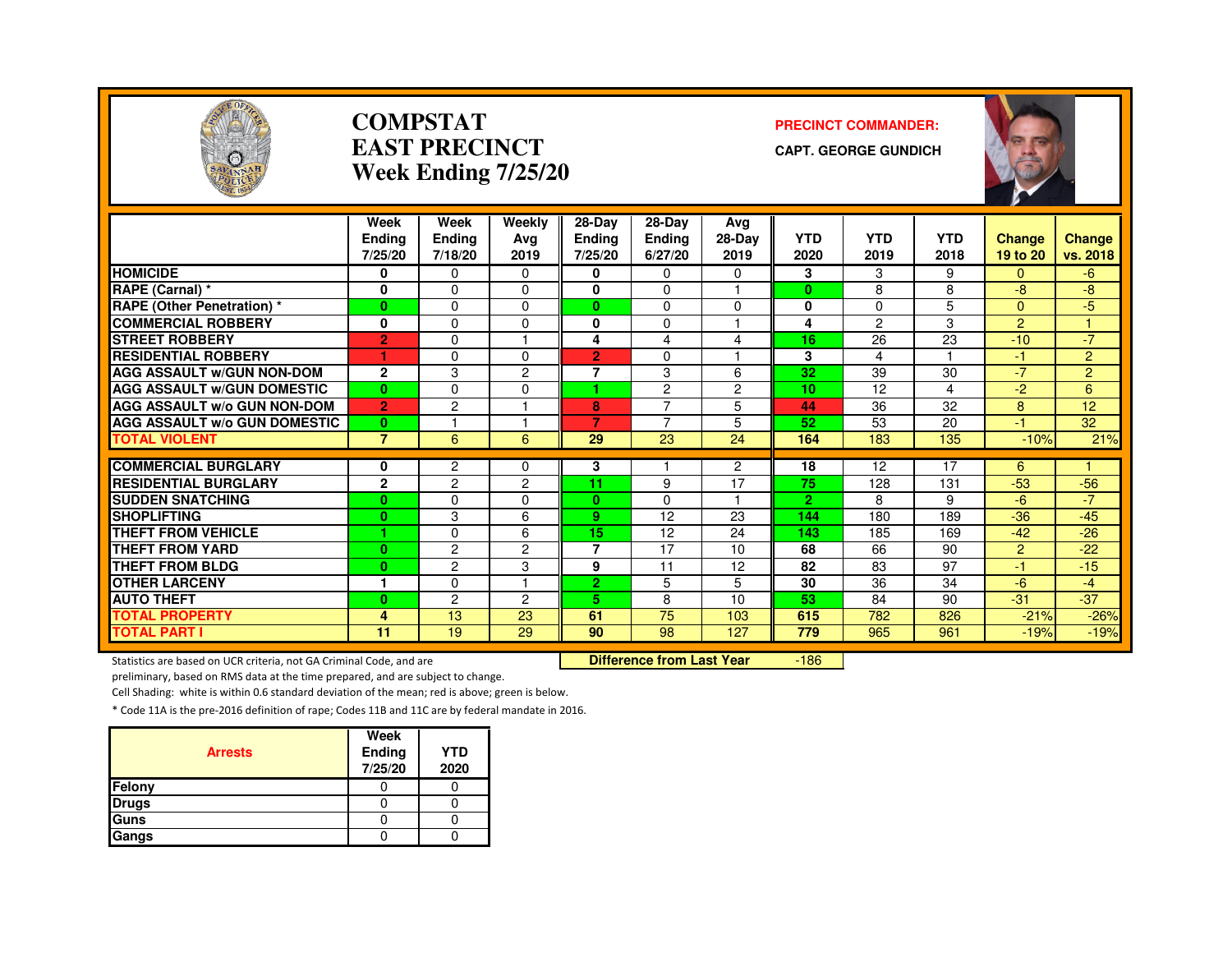# **BEAT 21 North PrecinctWeek Ending 7/25/20**

|                                     |                |               | <b>Last 4 Weeks</b> |                   | 28 Days        | 28 Day  |                |              |                |                |                |
|-------------------------------------|----------------|---------------|---------------------|-------------------|----------------|---------|----------------|--------------|----------------|----------------|----------------|
|                                     | <b>Ending</b>  | <b>Endina</b> | <b>Ending</b>       | <b>Ending</b>     | <b>Endina</b>  | Average | <b>YTD</b>     | <b>YTD</b>   | <b>YTD</b>     | <b>Change</b>  | <b>Change</b>  |
|                                     | 07/04/20       | 07/11/20      |                     | 07/18/20 07/25/20 | 07/25/20       | 2019    | 2020           | 2019         | 2018           | 19 to 20       | vs. 2018       |
| <b>HOMICIDE</b>                     | $\Omega$       | $\mathbf{0}$  | $\mathbf{0}$        | $\Omega$          | $\mathbf{0}$   | 0.0     | $\mathbf{0}$   | $\Omega$     | $\Omega$       | $\Omega$       | $\mathbf{0}$   |
| RAPE (Carnal) *                     | 0              | $\Omega$      | $\Omega$            | $\Omega$          | $\Omega$       | 0.2     | $\overline{2}$ | $\mathbf{1}$ | $\Omega$       | $\mathbf{1}$   | $\overline{2}$ |
| <b>RAPE (Other Penetration)*</b>    | 0              | $\mathbf{0}$  | 0                   | $\mathbf{0}$      | 0              | 0.0     | 0              | 0            | $\mathbf{1}$   | $\Omega$       | $-1$           |
| <b>COMMERCIAL ROBBERY</b>           | 0              | 0             | $\Omega$            | $\Omega$          | $\Omega$       | 0.0     | $\Omega$       | $\Omega$     | $\Omega$       | $\Omega$       | $\Omega$       |
| <b>STREET ROBBERY</b>               | 0              | 0             | 0                   | 0                 | 0              | 0.0     | $\overline{2}$ | 0            | $\Omega$       | $\overline{2}$ | $\overline{2}$ |
| <b>RESIDENTIAL ROBBERY</b>          | 0              | 0             | 0                   | $\Omega$          | 0              | 0.0     | 0              | $\Omega$     | $\Omega$       | $\Omega$       | $\Omega$       |
| <b>AGG ASSAULT W/GUN NON-DOM</b>    | $\Omega$       | $\Omega$      | $\Omega$            | $\Omega$          | $\Omega$       | 0.1     | $\overline{2}$ | 3            | $\Omega$       | $-1$           | $\overline{2}$ |
| <b>AGG ASSAULT W/GUN DOMESTIC</b>   | 0              | 0             | $\Omega$            | 0                 | $\Omega$       | 0.0     | $\overline{2}$ | $\Omega$     | $\Omega$       | $\overline{2}$ | $\overline{2}$ |
| <b>AGG ASSAULT W/o GUN NON-DOM</b>  | $\Omega$       | 0             | 0                   | $\Omega$          | $\Omega$       | 0.2     | $\Omega$       | $\mathbf{1}$ | $\overline{2}$ | $-1$           | $-2$           |
| <b>AGG ASSAULT W/o GUN DOMESTIC</b> | $\Omega$       | $\Omega$      | 0                   | $\Omega$          | $\Omega$       | 0.4     | 3              | $\mathbf{1}$ | $\mathbf{1}$   | $\overline{2}$ | $\overline{2}$ |
| <b>TOTAL VIOLENT</b>                | $\Omega$       | $\Omega$      | $\Omega$            | $\mathbf{0}$      | $\mathbf{0}$   | 0.8     | 11             | 6            | $\overline{4}$ | 83%            | 175%           |
|                                     |                |               |                     |                   |                |         |                |              |                |                |                |
| <b>COMMERCIAL BURGLARY</b>          | $\Omega$       | 0             | 0                   | 0                 | $\Omega$       | 0.1     | $\mathbf{1}$   | $\mathbf{1}$ | $\mathbf{1}$   | $\Omega$       | $\Omega$       |
| <b>RESIDENTIAL BURGLARY</b>         | 0              | $\Omega$      | 0                   | 1                 | $\mathbf{1}$   | 1.3     | 4              | 12           | 7              | $-8$           | $-3$           |
| <b>SUDDEN SNATCHING</b>             | 0              | 0             | $\Omega$            | $\Omega$          | $\Omega$       | 0.0     | $\Omega$       | $\Omega$     | $\Omega$       | $\Omega$       | $\Omega$       |
| <b>SHOPLIFTING</b>                  | 0              | $\Omega$      | $\Omega$            | $\Omega$          | $\Omega$       | 0.5     | $\overline{2}$ | 6            | $\overline{2}$ | $-4$           | $\Omega$       |
| THEFT FROM VEHICLE                  | 0              | $\Omega$      | $\Omega$            | $\mathbf{1}$      | $\mathbf{1}$   | 3.8     | 4              | 37           | 24             | $-33$          | $-20$          |
| <b>THEFT FROM YARD</b>              | $\mathbf{1}$   | 0             | $\mathbf{1}$        | 0                 | $\overline{2}$ | 0.6     | $\overline{2}$ | 3            | 12             | $-1$           | $-10$          |
| <b>THEFT FROM BLDG</b>              | 0              | 0             | 0                   | 0                 | 0              | 0.5     | 6              | 3            | 8              | 3              | $-2$           |
| <b>OTHER LARCENY</b>                | 0              | 0             | $\Omega$            | 0                 | $\Omega$       | 0.6     | 1              | $\mathbf{1}$ | 5              | $\Omega$       | $-4$           |
| <b>AUTO THEFT</b>                   | $\mathbf{1}$   | 0             | $\mathbf{1}$        | $\Omega$          | $\overline{2}$ | 1.5     | $\overline{7}$ | 14           | 10             | $-7$           | $-3$           |
| <b>TOTAL PROPERTY</b>               | $\overline{2}$ | $\mathbf 0$   | $\overline{2}$      | $\overline{2}$    | 6              | 8.7     | 27             | 77           | 69             | $-65%$         | $-61%$         |
| <b>TOTAL PART I</b>                 | $\overline{2}$ | $\mathbf{0}$  | $\overline{2}$      | $\overline{2}$    | 6              | 9.5     | 38             | 83           | 73             | $-54%$         | $-48%$         |

 **Difference from Last Year**

-45

Statistics are based on UCR criteria, not GA Criminal Code.

\* Rape Code 11A is the historical definition of rape (aka Legacy Rape); Rape Codes 11B and 11C are those moved from Part II to Part I in 2017.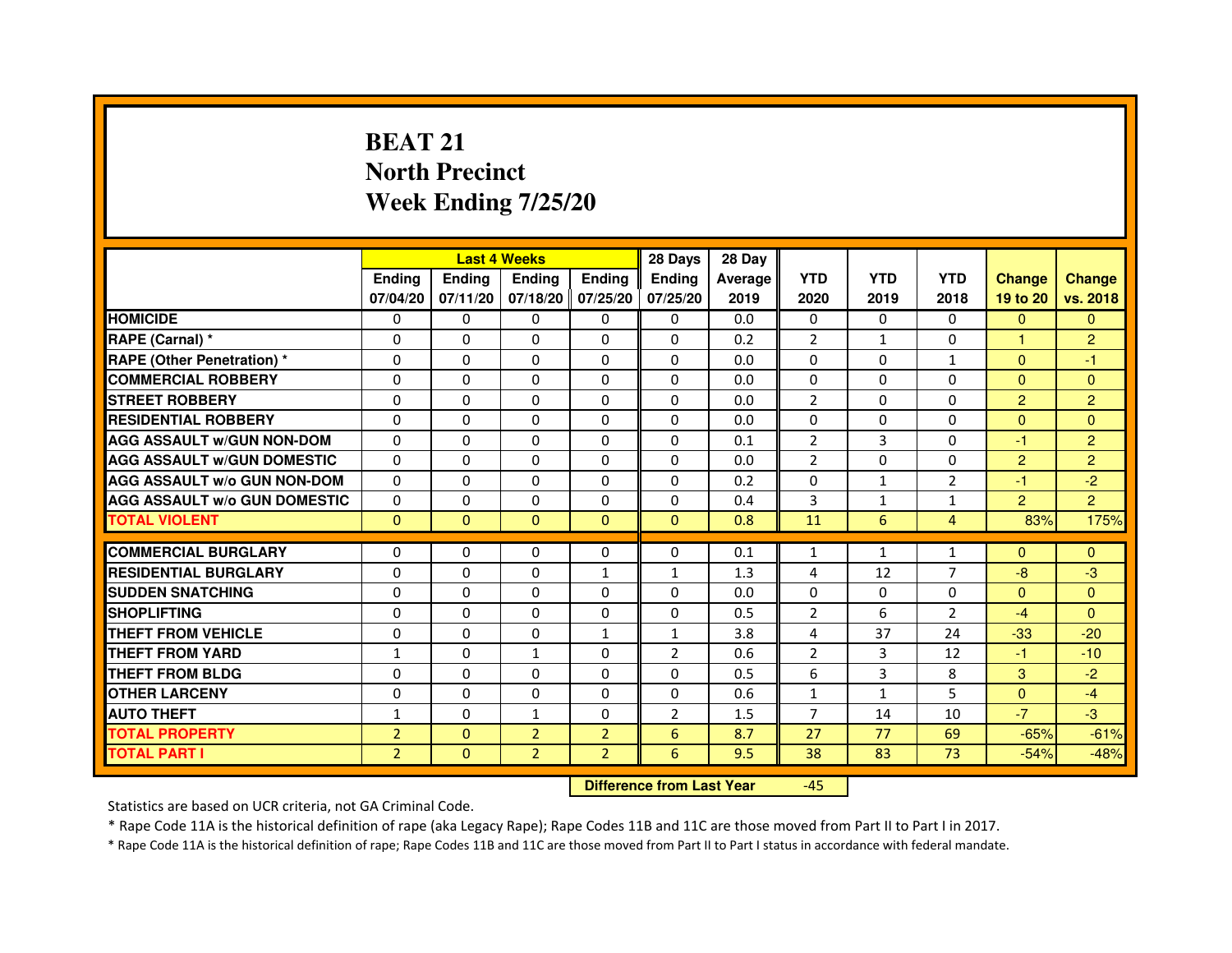# **BEAT 22 North PrecinctWeek Ending 7/25/20**

|                                     |               |               | <b>Last 4 Weeks</b>              |               | 28 Days        | 28 Day  |                |                |                |                |                |
|-------------------------------------|---------------|---------------|----------------------------------|---------------|----------------|---------|----------------|----------------|----------------|----------------|----------------|
|                                     | <b>Ending</b> | <b>Ending</b> | <b>Ending</b>                    | <b>Ending</b> | <b>Ending</b>  | Average | <b>YTD</b>     | <b>YTD</b>     | <b>YTD</b>     | <b>Change</b>  | <b>Change</b>  |
|                                     | 07/04/20      | 07/11/20      | 07/18/20                         | 07/25/20      | 07/25/20       | 2019    | 2020           | 2019           | 2018           | 19 to 20       | vs. 2018       |
| <b>HOMICIDE</b>                     | 0             | $\Omega$      | $\Omega$                         | 0             | 0              | 0.1     | $\mathbf{1}$   | $\mathbf{1}$   | $\mathcal{P}$  | $\mathbf{0}$   | $-1$           |
| RAPE (Carnal) *                     | 0             | 0             | 0                                | 0             | 0              | 0.2     | 2              | $\mathbf{1}$   | 2              | 1              | $\mathbf{0}$   |
| RAPE (Other Penetration) *          | $\Omega$      | 0             | $\Omega$                         | $\Omega$      | $\Omega$       | 0.0     | $\Omega$       | $\Omega$       | 1              | $\Omega$       | $-1$           |
| <b>COMMERCIAL ROBBERY</b>           | $\Omega$      | $\Omega$      | $\Omega$                         | $\Omega$      | $\Omega$       | 0.2     | $\mathbf{1}$   | $\mathbf{1}$   | $\overline{2}$ | $\Omega$       | $-1$           |
| <b>STREET ROBBERY</b>               | $\Omega$      | $\Omega$      | $\Omega$                         | $\Omega$      | $\Omega$       | 0.7     | $\overline{2}$ | $\overline{7}$ | 6              | $-5$           | $-4$           |
| <b>RESIDENTIAL ROBBERY</b>          | 0             | 0             | $\Omega$                         | 0             | 0              | 0.1     | $\overline{2}$ | $\mathbf{1}$   | $\Omega$       | 1              | $\overline{2}$ |
| <b>AGG ASSAULT W/GUN NON-DOM</b>    | $\Omega$      | $\Omega$      | $\mathbf{1}$                     | $\mathbf{1}$  | $\overline{2}$ | 1.5     | 20             | 12             | $\overline{7}$ | 8              | 13             |
| <b>AGG ASSAULT W/GUN DOMESTIC</b>   | $\Omega$      | $\Omega$      | $\Omega$                         | $\Omega$      | $\Omega$       | 0.4     | $\mathbf{1}$   | $\mathbf{1}$   | $\mathbf{1}$   | $\Omega$       | $\overline{0}$ |
| <b>AGG ASSAULT W/o GUN NON-DOM</b>  | $\Omega$      | $\Omega$      | $\Omega$                         | $\Omega$      | $\Omega$       | 1.2     | 3              | 8              | 8              | $-5$           | $-5$           |
| <b>AGG ASSAULT W/o GUN DOMESTIC</b> | $\Omega$      | $\Omega$      | $\mathbf{1}$                     | $\Omega$      | $\mathbf{1}$   | 1.6     | 3              | 16             | 6              | $-13$          | $-3$           |
| <b>TOTAL VIOLENT</b>                | $\mathbf{0}$  | $\mathbf{0}$  | $\overline{2}$                   | $\mathbf{1}$  | 3              | 5.8     | 35             | 48             | 35             | $-27%$         | 0%             |
| <b>COMMERCIAL BURGLARY</b>          | 0             | 0             | 0                                | 1             | $\mathbf{1}$   | 0.5     | 3              | 3              | 3              | $\Omega$       | $\Omega$       |
| <b>RESIDENTIAL BURGLARY</b>         | 0             | $\Omega$      | $\overline{2}$                   | $\Omega$      | $\overline{2}$ | 1.3     | 26             | 9              | 13             | 17             | 13             |
| <b>SUDDEN SNATCHING</b>             | $\Omega$      | $\Omega$      | $\Omega$                         | $\Omega$      | $\Omega$       | 0.2     | $\mathbf{1}$   | $\overline{2}$ | 3              | $-1$           | $-2$           |
| <b>SHOPLIFTING</b>                  | 0             | $\Omega$      | $\mathbf{1}$                     | 0             | $\mathbf{1}$   | 0.9     | 5              | 6              | 25             | $-1$           | $-20$          |
| THEFT FROM VEHICLE                  | 0             | $\mathbf{1}$  | $\overline{2}$                   | $\Omega$      | 3              | 2.8     | 16             | 14             | 24             | $\overline{2}$ | $-8$           |
| <b>THEFT FROM YARD</b>              | $\Omega$      | $\Omega$      | $\Omega$                         | $\Omega$      | $\Omega$       | 1.4     | 9              | 10             | 11             | $-1$           | $-2$           |
| <b>THEFT FROM BLDG</b>              | $\Omega$      | $\Omega$      | $\mathbf{1}$                     | $\mathbf{1}$  | $\overline{2}$ | 1.8     | 9              | 14             | 8              | $-5$           | $\mathbf{1}$   |
| <b>OTHER LARCENY</b>                | 0             | $\Omega$      | 0                                | 0             | 0              | 0.2     | $\mathbf{1}$   | 0              | $\Omega$       | 1              | 1              |
| <b>AUTO THEFT</b>                   | $\Omega$      | $\Omega$      | $\Omega$                         | $\mathbf{1}$  | $\mathbf{1}$   | 1.8     | 10             | 6              | 14             | $\overline{4}$ | $-4$           |
| <b>TOTAL PROPERTY</b>               | $\Omega$      | $\mathbf{1}$  | 6                                | 3             | 10             | 10.9    | 80             | 64             | 101            | 25%            | $-21%$         |
| <b>TOTAL PART I</b>                 | $\mathbf{0}$  | $\mathbf{1}$  | 8                                | 4             | 13             | 16.7    | 115            | 112            | 136            | 3%             | $-15%$         |
|                                     |               |               | <b>Difference from Last Year</b> |               | 3              |         |                |                |                |                |                |

 **Difference from Last Year**

Statistics are based on UCR criteria, not GA Criminal Code.

\* Rape Code 11A is the historical definition of rape (aka Legacy Rape); Rape Codes 11B and 11C are those moved from Part II to Part I in 2017.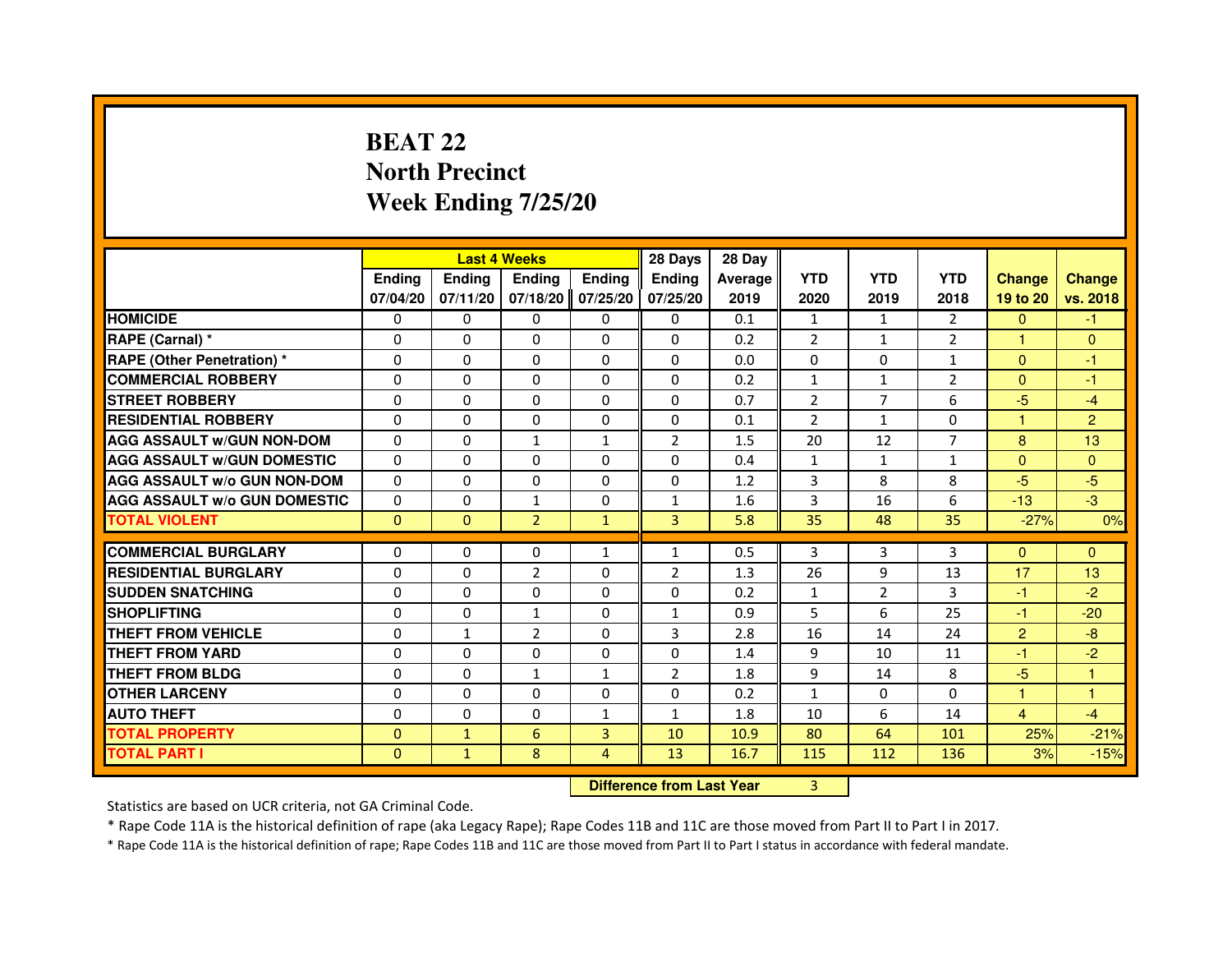# **BEAT 23 North PrecinctWeek Ending 7/25/20**

|                                     |                |                                  | <b>Last 4 Weeks</b> |               | 28 Days        | 28 Day  |                |                |                |               |                |
|-------------------------------------|----------------|----------------------------------|---------------------|---------------|----------------|---------|----------------|----------------|----------------|---------------|----------------|
|                                     | <b>Ending</b>  | <b>Ending</b>                    | <b>Ending</b>       | <b>Ending</b> | <b>Ending</b>  | Average | <b>YTD</b>     | <b>YTD</b>     | <b>YTD</b>     | <b>Change</b> | <b>Change</b>  |
|                                     | 07/04/20       | 07/11/20                         | 07/18/20            | 07/25/20      | 07/25/20       | 2019    | 2020           | 2019           | 2018           | 19 to 20      | vs. 2018       |
| <b>HOMICIDE</b>                     | 0              | $\Omega$                         | $\Omega$            | 0             | 0              | 0.2     | $\mathbf{1}$   | $\mathcal{P}$  | $\Omega$       | $-1$          | $\mathbf{1}$   |
| RAPE (Carnal) *                     | 0              | 0                                | 0                   | 0             | 0              | 0.1     | 0              | $\mathbf{1}$   | $\mathbf{1}$   | $-1$          | $-1$           |
| RAPE (Other Penetration) *          | $\Omega$       | 0                                | $\Omega$            | $\Omega$      | $\Omega$       | 0.0     | $\Omega$       | $\Omega$       | $\Omega$       | $\Omega$      | $\mathbf{0}$   |
| <b>COMMERCIAL ROBBERY</b>           | $\Omega$       | $\Omega$                         | $\Omega$            | $\Omega$      | $\Omega$       | 0.0     | $\Omega$       | $\Omega$       | $\mathbf{1}$   | $\Omega$      | $-1$           |
| <b>STREET ROBBERY</b>               | $\Omega$       | $\Omega$                         | $\Omega$            | $\Omega$      | $\Omega$       | 0.2     | $\overline{7}$ | $\overline{2}$ | $\overline{a}$ | 5             | 3              |
| <b>RESIDENTIAL ROBBERY</b>          | 0              | 0                                | $\Omega$            | 0             | 0              | 0.0     | $\mathbf{1}$   | 0              | 3              | 1             | $-2$           |
| <b>AGG ASSAULT W/GUN NON-DOM</b>    | $\Omega$       | $\Omega$                         | $\Omega$            | $\Omega$      | $\Omega$       | 1.0     | $\overline{3}$ | 8              | 8              | $-5$          | $-5$           |
| <b>AGG ASSAULT W/GUN DOMESTIC</b>   | $\Omega$       | $\Omega$                         | $\Omega$            | $\Omega$      | $\Omega$       | 0.2     | 3              | $\Omega$       | $\overline{2}$ | 3             | $\mathbf{1}$   |
| <b>AGG ASSAULT W/o GUN NON-DOM</b>  | $\Omega$       | $\Omega$                         | $\Omega$            | $\Omega$      | $\Omega$       | 1.2     | $\mathbf{1}$   | 10             | 5              | $-9$          | $-4$           |
| <b>AGG ASSAULT W/o GUN DOMESTIC</b> | $\overline{2}$ | $\Omega$                         | 0                   | $\Omega$      | 2              | 0.8     | 3              | 5              | $\overline{7}$ | $-2$          | $-4$           |
| <b>TOTAL VIOLENT</b>                | $\overline{2}$ | $\mathbf{0}$                     | $\mathbf{0}$        | $\mathbf{0}$  | $\overline{2}$ | 3.6     | 19             | 28             | 31             | $-32%$        | $-39%$         |
| <b>COMMERCIAL BURGLARY</b>          | 0              | 0                                | 0                   | 0             | 0              | 1.3     | 5              | 5              | 8              | $\Omega$      | $-3$           |
| <b>RESIDENTIAL BURGLARY</b>         | 0              | $\Omega$                         | $\Omega$            | $\Omega$      | $\Omega$       | 0.8     | 9              | 8              | 12             | 1             | $-3$           |
| <b>SUDDEN SNATCHING</b>             | $\Omega$       | $\Omega$                         | $\Omega$            | $\Omega$      | $\Omega$       | 0.2     | $\overline{2}$ | $\mathbf{1}$   | $\overline{2}$ | $\mathbf{1}$  | $\Omega$       |
| <b>SHOPLIFTING</b>                  | 0              | $\Omega$                         | 0                   | 0             | 0              | 1.5     | 8              | 5              | 21             | 3             | $-13$          |
| THEFT FROM VEHICLE                  | 0              | $\mathbf{1}$                     | 3                   | 0             | 4              | 2.5     | 21             | 17             | 20             | 4             | 1              |
| <b>THEFT FROM YARD</b>              | $\Omega$       | $\Omega$                         | $\mathbf{1}$        | $\mathbf{1}$  | $\overline{2}$ | 1.0     | 18             | 5              | 14             | 13            | $\overline{4}$ |
| <b>THEFT FROM BLDG</b>              | $\Omega$       | $\overline{2}$                   | $\Omega$            | $\Omega$      | $\overline{2}$ | 1.0     | 5              | 6              | 15             | $-1$          | $-10$          |
| <b>OTHER LARCENY</b>                | 0              | $\Omega$                         | 0                   | 0             | 0              | 0.2     | $\overline{2}$ | $\overline{2}$ | 5              | $\mathbf{0}$  | $-3$           |
| <b>AUTO THEFT</b>                   | $\Omega$       | $\Omega$                         | 4                   | $\Omega$      | 4              | 1.1     | 9              | 6              | 9              | 3             | $\Omega$       |
| <b>TOTAL PROPERTY</b>               | $\Omega$       | 3                                | 8                   | $\mathbf{1}$  | 12             | 9.6     | 79             | 55             | 106            | 44%           | $-25%$         |
| <b>TOTAL PART I</b>                 | $\overline{2}$ | 3                                | 8                   | $\mathbf{1}$  | 14             | 13.2    | 98             | 83             | 137            | 18%           | $-28%$         |
|                                     |                | <b>Difference from Last Year</b> |                     | 15            |                |         |                |                |                |               |                |

 **Difference from Last Year**

Statistics are based on UCR criteria, not GA Criminal Code.

\* Rape Code 11A is the historical definition of rape (aka Legacy Rape); Rape Codes 11B and 11C are those moved from Part II to Part I in 2017.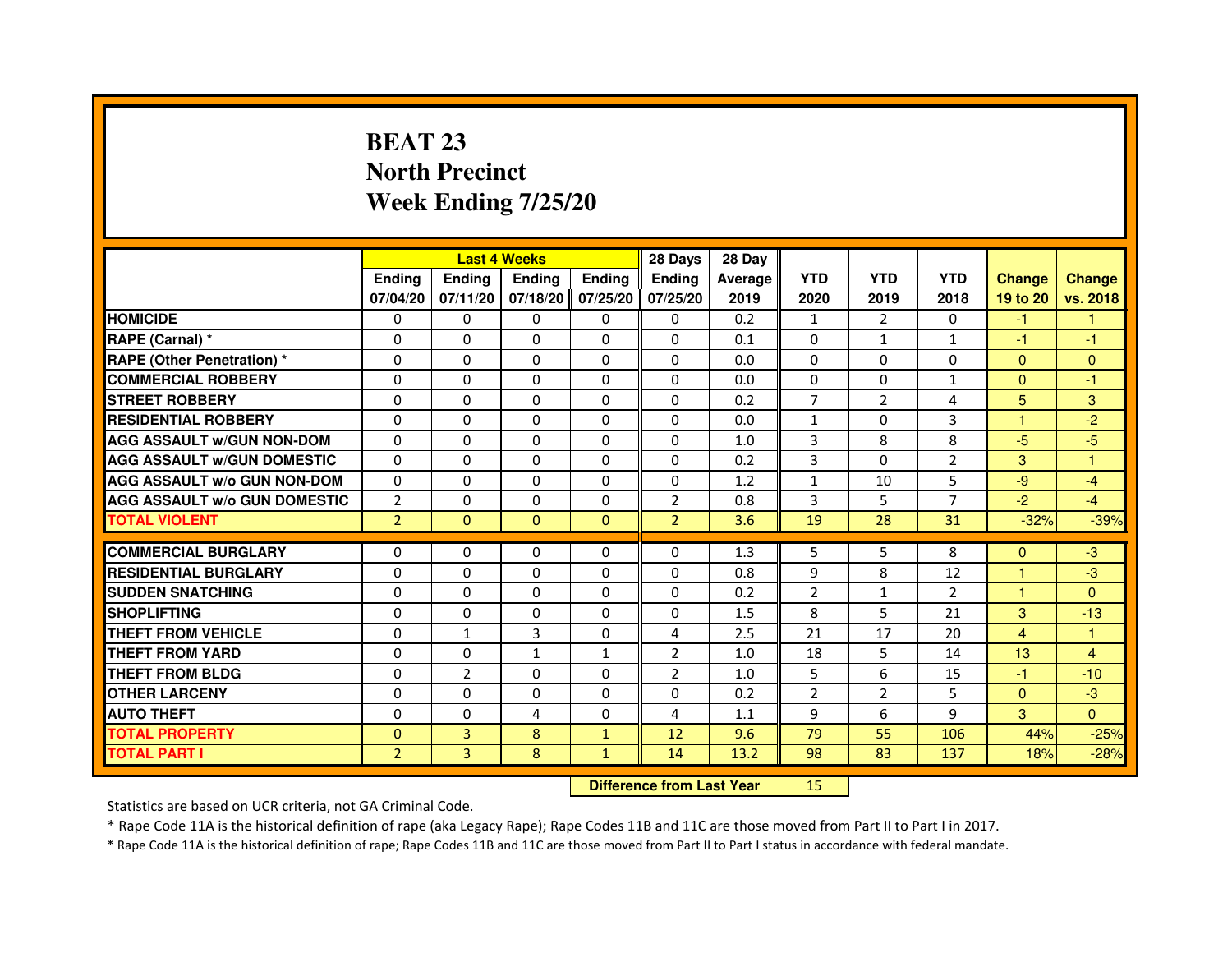# **BEAT 24 North PrecinctWeek Ending 7/25/20**

|                                     |                | <b>Last 4 Weeks</b> |                                  |                | 28 Days        | 28 Day  |                |                |              |                |                      |
|-------------------------------------|----------------|---------------------|----------------------------------|----------------|----------------|---------|----------------|----------------|--------------|----------------|----------------------|
|                                     | <b>Ending</b>  | Ending              | <b>Ending</b>                    | <b>Ending</b>  | Ending         | Average | <b>YTD</b>     | <b>YTD</b>     | <b>YTD</b>   | <b>Change</b>  | <b>Change</b>        |
|                                     | 07/04/20       | 07/11/20            | 07/18/20                         | 07/25/20       | 07/25/20       | 2019    | 2020           | 2019           | 2018         | 19 to 20       | vs. 2018             |
| <b>HOMICIDE</b>                     | 0              | $\Omega$            | 0                                | 0              | $\Omega$       | 0.0     | $\mathbf{1}$   | $\Omega$       | $\Omega$     | 1.             | 1                    |
| RAPE (Carnal) *                     | 0              | 0                   | 0                                | 0              | 0              | 0.2     | $\mathbf{1}$   | $\mathbf{1}$   | 0            | $\mathbf{0}$   | 1                    |
| RAPE (Other Penetration) *          | 0              | $\Omega$            | $\Omega$                         | $\Omega$       | $\Omega$       | 0.2     | $\Omega$       | $\Omega$       | $\Omega$     | $\Omega$       | $\mathbf{0}$         |
| <b>COMMERCIAL ROBBERY</b>           | 0              | $\Omega$            | $\Omega$                         | $\Omega$       | $\Omega$       | 0.2     | $\mathbf{1}$   | $\Omega$       | $\Omega$     | $\mathbf{1}$   | $\mathbf{1}$         |
| <b>STREET ROBBERY</b>               | $\Omega$       | $\Omega$            | $\Omega$                         | $\Omega$       | $\Omega$       | 0.8     | 4              | 4              | 3            | $\Omega$       | 1                    |
| <b>RESIDENTIAL ROBBERY</b>          | 0              | 0                   | 0                                | 0              | 0              | 0.1     | 0              | $\mathbf{1}$   | 0            | $-1$           | $\mathbf{0}$         |
| <b>AGG ASSAULT w/GUN NON-DOM</b>    | $\mathbf{1}$   | $\Omega$            | $\Omega$                         | $\Omega$       | $\mathbf{1}$   | 0.3     | 5              | $\overline{2}$ | $\mathbf{1}$ | 3              | $\overline{4}$       |
| <b>AGG ASSAULT W/GUN DOMESTIC</b>   | $\Omega$       | $\Omega$            | $\Omega$                         | $\Omega$       | $\Omega$       | 0.0     | $\Omega$       | $\Omega$       | 0            | $\Omega$       | $\Omega$             |
| <b>AGG ASSAULT W/o GUN NON-DOM</b>  | $\Omega$       | $\mathbf{1}$        | $\Omega$                         | $\mathbf{1}$   | $\overline{2}$ | 0.4     | 4              | 2              | 3            | $\overline{2}$ | $\mathbf{1}$         |
| <b>AGG ASSAULT w/o GUN DOMESTIC</b> | $\Omega$       | $\Omega$            | $\Omega$                         | $\Omega$       | $\Omega$       | 0.5     | $\overline{2}$ | $\mathbf{1}$   | $\mathbf{1}$ | 4              | $\blacktriangleleft$ |
| <b>TOTAL VIOLENT</b>                | $\mathbf{1}$   | $\mathbf{1}$        | $\mathbf{0}$                     | $\mathbf{1}$   | 3              | 2.7     | 18             | 11             | 8            | 64%            | 125%                 |
| <b>COMMERCIAL BURGLARY</b>          | 0              | 0                   | 0                                | 0              | 0              | 0.4     | $\mathbf{1}$   | 4              | $\mathbf{1}$ | $-3$           | $\mathbf{0}$         |
| <b>RESIDENTIAL BURGLARY</b>         | 0              | $\Omega$            | $\Omega$                         | $\Omega$       | 0              | 1.2     | 5              | 6              | 6            | $-1$           | $-1$                 |
| <b>SUDDEN SNATCHING</b>             | $\Omega$       | $\Omega$            | $\Omega$                         | $\Omega$       | $\Omega$       | 0.2     | $\mathbf{1}$   | $\Omega$       | 3            | $\mathbf{1}$   | $-2$                 |
| <b>SHOPLIFTING</b>                  | 0              | $\mathbf{1}$        | $\overline{2}$                   | 0              | 3              | 2.1     | 20             | 21             | 54           | $-1$           | $-34$                |
| <b>THEFT FROM VEHICLE</b>           | 0              | $\overline{2}$      | $\Omega$                         | $\mathbf{1}$   | 3              | 3.6     | 18             | 33             | 17           | $-15$          | $\mathbf{1}$         |
| <b>THEFT FROM YARD</b>              | $\mathbf{1}$   | $\mathbf{1}$        | $\Omega$                         | $\mathbf{1}$   | 3              | 4.1     | 15             | 30             | 14           | $-15$          | $\mathbf{1}$         |
| <b>THEFT FROM BLDG</b>              | $\Omega$       | $\Omega$            | $\Omega$                         | $\Omega$       | $\Omega$       | 1.1     | 6              | 6              | 16           | $\mathbf{0}$   | $-10$                |
| <b>OTHER LARCENY</b>                | 0              | 1                   | 0                                | $\Omega$       | $\mathbf{1}$   | 1.4     | 10             | 8              | 3            | $\overline{2}$ | $\overline{7}$       |
| <b>AUTO THEFT</b>                   | $\mathbf{1}$   | $\mathbf{1}$        | $\Omega$                         | $\Omega$       | $\overline{2}$ | 0.7     | 9              | 4              | 6            | 5              | 3                    |
| <b>TOTAL PROPERTY</b>               | $\overline{2}$ | 6                   | $\overline{2}$                   | $\overline{2}$ | 12             | 14.8    | 85             | 112            | 120          | $-24%$         | $-29%$               |
| <b>TOTAL PART I</b>                 | $\overline{3}$ | $\overline{7}$      | $\overline{2}$                   | 3              | 15             | 17.5    | 103            | 123            | 128          | $-16%$         | $-20%$               |
|                                     |                |                     | <b>Difference from Last Year</b> |                | $-20$          |         |                |                |              |                |                      |

 **Difference from Last Year**

Statistics are based on UCR criteria, not GA Criminal Code.

\* Rape Code 11A is the historical definition of rape (aka Legacy Rape); Rape Codes 11B and 11C are those moved from Part II to Part I in 2017.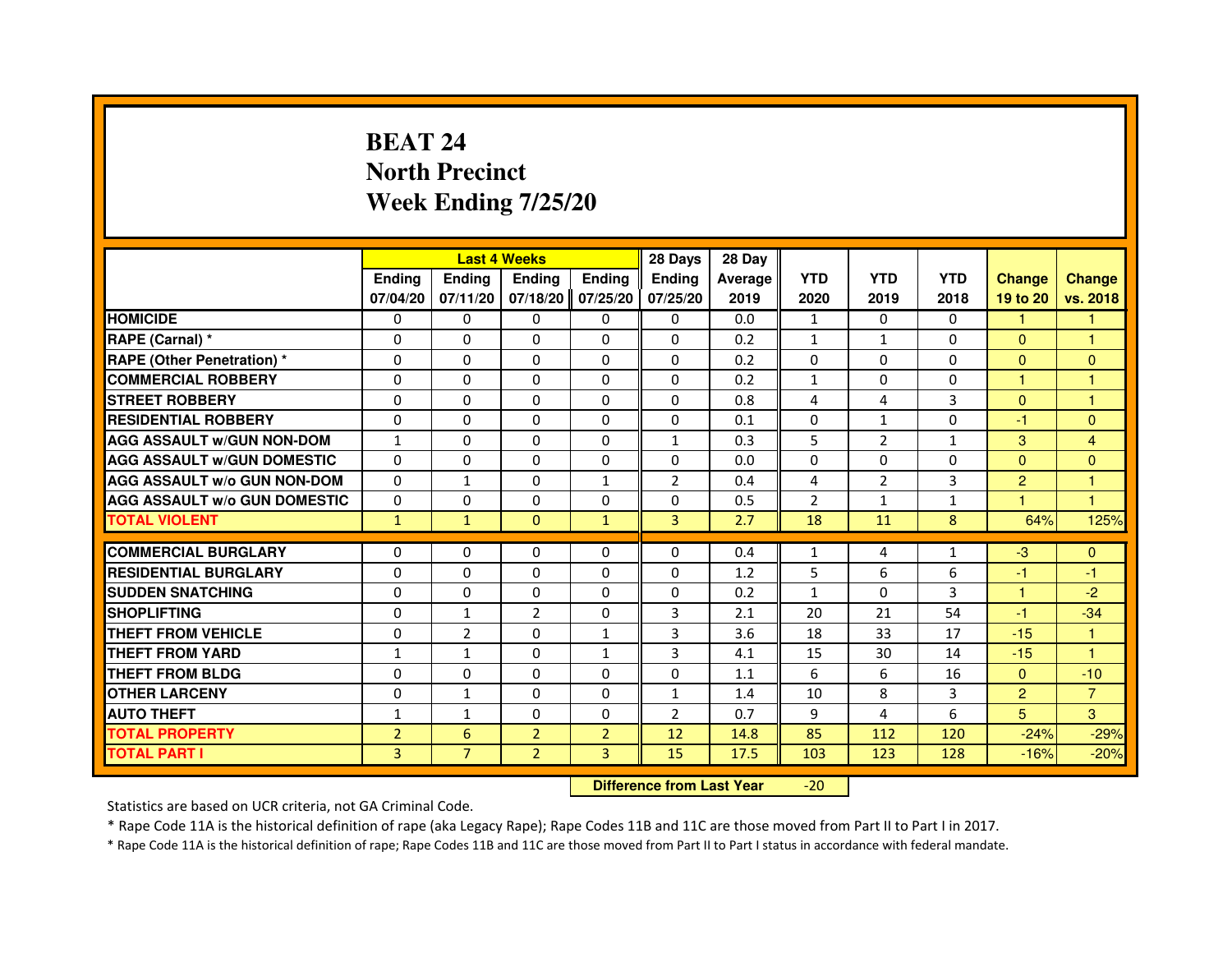# **BEAT 25 North PrecinctWeek Ending 7/25/20**

|                                     |                |                                  | <b>Last 4 Weeks</b> |                | 28 Days        | 28 Day  |                |                |                |                      |                |
|-------------------------------------|----------------|----------------------------------|---------------------|----------------|----------------|---------|----------------|----------------|----------------|----------------------|----------------|
|                                     | <b>Ending</b>  | <b>Ending</b>                    | <b>Ending</b>       | <b>Ending</b>  | Ending         | Average | <b>YTD</b>     | <b>YTD</b>     | <b>YTD</b>     | <b>Change</b>        | <b>Change</b>  |
|                                     | 07/04/20       | 07/11/20                         | 07/18/20            | 07/25/20       | 07/25/20       | 2019    | 2020           | 2019           | 2018           | 19 to 20             | vs. 2018       |
| <b>HOMICIDE</b>                     | $\Omega$       | $\Omega$                         | 0                   | $\mathbf{0}$   | 0              | 0.0     | $\Omega$       | $\Omega$       | $\Omega$       | $\mathbf{0}$         | $\mathbf{0}$   |
| RAPE (Carnal) *                     | 0              | $\Omega$                         | $\Omega$            | $\Omega$       | $\Omega$       | 0.1     | $\overline{2}$ | $\mathbf{1}$   | $\overline{2}$ | 1                    | $\Omega$       |
| <b>RAPE (Other Penetration) *</b>   | $\Omega$       | $\Omega$                         | $\Omega$            | $\Omega$       | $\Omega$       | 0.0     | $\Omega$       | $\Omega$       | $\Omega$       | $\Omega$             | $\Omega$       |
| <b>COMMERCIAL ROBBERY</b>           | $\Omega$       | $\mathbf{0}$                     | $\mathbf{0}$        | $\Omega$       | $\Omega$       | 0.1     | $\Omega$       | $\mathbf{1}$   | $\Omega$       | $-1$                 | $\Omega$       |
| <b>STREET ROBBERY</b>               | $\Omega$       | $\Omega$                         | $\Omega$            | $\Omega$       | $\Omega$       | 0.5     | $\Omega$       | 4              | 8              | $-4$                 | $-8$           |
| <b>RESIDENTIAL ROBBERY</b>          | $\Omega$       | $\Omega$                         | $\Omega$            | $\Omega$       | $\Omega$       | 0.0     | $\mathbf{1}$   | $\Omega$       | $\Omega$       | $\blacktriangleleft$ | 1              |
| <b>AGG ASSAULT w/GUN NON-DOM</b>    | $\Omega$       | $\Omega$                         | $\Omega$            | $\Omega$       | $\Omega$       | 0.2     | $\Omega$       | $\overline{2}$ | $\Omega$       | $-2$                 | $\Omega$       |
| <b>AGG ASSAULT W/GUN DOMESTIC</b>   | $\Omega$       | $\Omega$                         | $\Omega$            | $\Omega$       | $\Omega$       | 0.0     | $\Omega$       | $\Omega$       | $\mathbf{1}$   | $\Omega$             | $-1$           |
| <b>AGG ASSAULT w/o GUN NON-DOM</b>  | 0              | 0                                | 0                   | 0              | 0              | 0.2     | 5              | 3              | 2              | 2                    | 3              |
| <b>AGG ASSAULT W/o GUN DOMESTIC</b> | $\mathbf{1}$   | $\Omega$                         | $\Omega$            | $\mathbf{1}$   | $\overline{2}$ | 0.2     | 6              | $\mathbf{1}$   | 2              | 5                    | $\overline{4}$ |
| <b>TOTAL VIOLENT</b>                | $\mathbf{1}$   | $\mathbf{0}$                     | $\mathbf{0}$        | $\mathbf{1}$   | $\overline{2}$ | 1.2     | 14             | 12             | 15             | 17%                  | $-7%$          |
| <b>COMMERCIAL BURGLARY</b>          | $\overline{2}$ | $\Omega$                         | $\Omega$            | $\Omega$       | $\overline{2}$ | 0.8     | 6              | 3              | $\mathbf{1}$   | 3                    | 5              |
| <b>RESIDENTIAL BURGLARY</b>         | $\Omega$       | $\mathbf{1}$                     | $\Omega$            | $\Omega$       | 1              | 1.4     | 8              | 12             | $\overline{2}$ | $-4$                 | 6              |
| <b>SUDDEN SNATCHING</b>             | $\Omega$       | $\Omega$                         | $\Omega$            | $\Omega$       | $\Omega$       | 0.1     | $\mathcal{P}$  | $\mathbf{1}$   | $\Omega$       | $\mathbf{1}$         | $\overline{2}$ |
| <b>SHOPLIFTING</b>                  | 0              | 0                                | 0                   | 0              | 0              | 1.5     | 14             | 12             | $\overline{7}$ | $\overline{2}$       | $\overline{7}$ |
| <b>THEFT FROM VEHICLE</b>           | 1              | 4                                | $\mathbf{1}$        | 1              | $\overline{7}$ | 5.0     | 23             | 33             | 29             | $-10$                | $-6$           |
| <b>THEFT FROM YARD</b>              | 0              | $\Omega$                         | $\mathbf{1}$        | $\mathbf{1}$   | $\overline{2}$ | 1.8     | 13             | 13             | 13             | $\overline{0}$       | $\mathbf{0}$   |
| <b>THEFT FROM BLDG</b>              | $\Omega$       | $\Omega$                         | $\Omega$            | $\Omega$       | $\Omega$       | 2.0     | 5              | 12             | 13             | $-7$                 | $-8$           |
| <b>OTHER LARCENY</b>                | $\Omega$       | $\Omega$                         | $\mathbf{1}$        | $\mathbf{1}$   | $\overline{2}$ | 0.5     | $\overline{7}$ | 4              | 6              | 3                    | 1              |
| <b>AUTO THEFT</b>                   | $\mathbf{1}$   | $\Omega$                         | $\Omega$            | $\Omega$       | $\mathbf{1}$   | 1.3     | 6              | 4              | 8              | 2                    | $-2$           |
| <b>TOTAL PROPERTY</b>               | $\overline{4}$ | 5                                | $\overline{3}$      | $\overline{3}$ | 15             | 14.3    | 84             | 94             | 79             | $-11%$               | 6%             |
| <b>TOTAL PART I</b>                 | 5              | 5                                | 3                   | $\overline{4}$ | 17             | 15.4    | 98             | 106            | 94             | $-8%$                | 4%             |
|                                     |                | <b>Difference from Last Year</b> |                     | $-8$           |                |         |                |                |                |                      |                |

 **Difference from Last Year**

Statistics are based on UCR criteria, not GA Criminal Code.

\* Rape Code 11A is the historical definition of rape (aka Legacy Rape); Rape Codes 11B and 11C are those moved from Part II to Part I in 2017.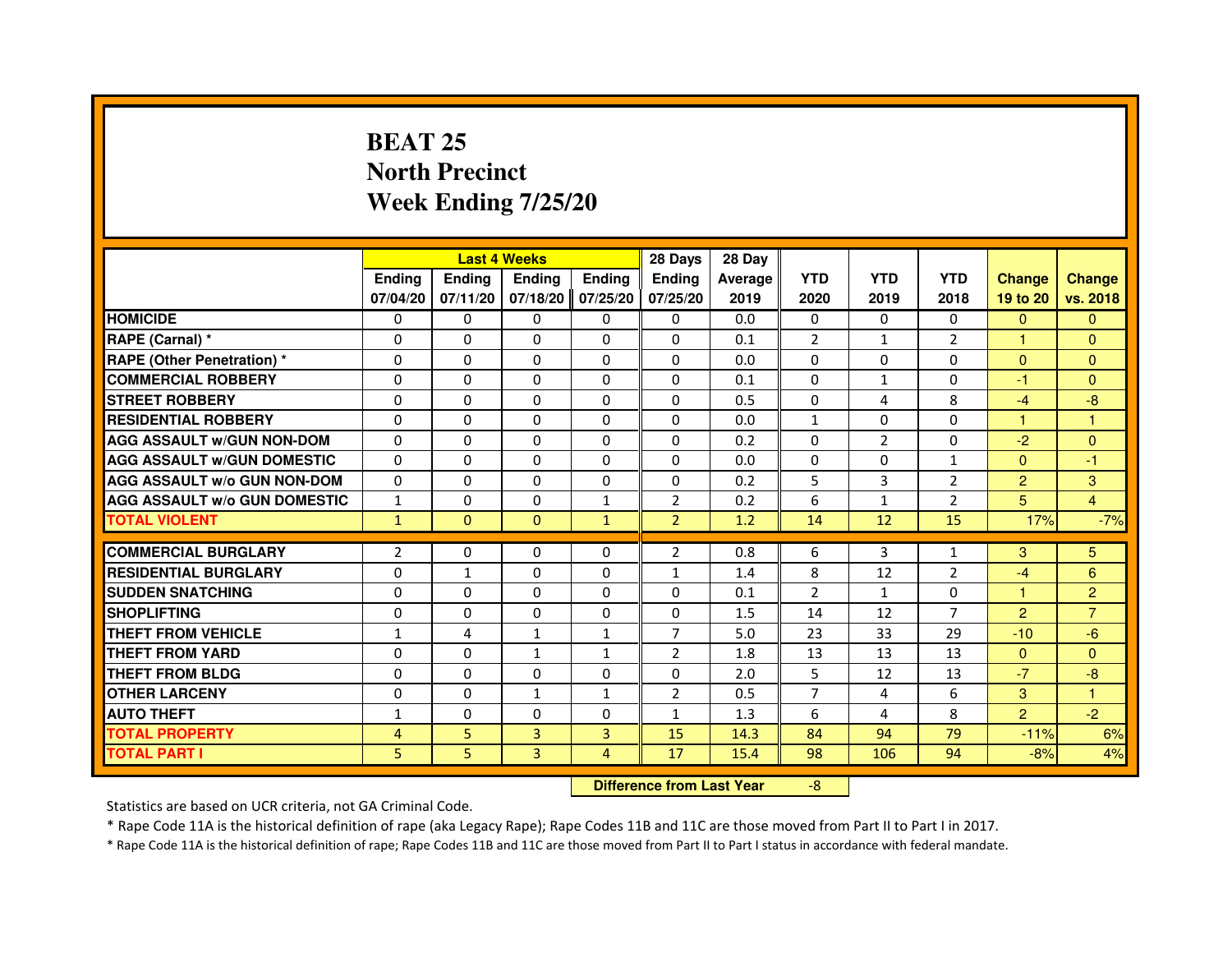# **BEAT 26 North PrecinctWeek Ending 7/25/20**

|                                     |                |                                  | <b>Last 4 Weeks</b> |                | 28 Days        | 28 Day  |                |                |                |                |                |
|-------------------------------------|----------------|----------------------------------|---------------------|----------------|----------------|---------|----------------|----------------|----------------|----------------|----------------|
|                                     | <b>Ending</b>  | <b>Ending</b>                    | <b>Ending</b>       | <b>Ending</b>  | Ending         | Average | <b>YTD</b>     | <b>YTD</b>     | <b>YTD</b>     | <b>Change</b>  | <b>Change</b>  |
|                                     | 07/04/20       | 07/11/20                         | 07/18/20            | 07/25/20       | 07/25/20       | 2019    | 2020           | 2019           | 2018           | 19 to 20       | vs. 2018       |
| <b>HOMICIDE</b>                     | $\Omega$       | $\Omega$                         | $\Omega$            | $\Omega$       | $\Omega$       | 0.1     | $\Omega$       | $\Omega$       | $\Omega$       | $\Omega$       | $\mathbf{0}$   |
| RAPE (Carnal) *                     | 0              | $\Omega$                         | $\Omega$            | $\Omega$       | $\Omega$       | 0.2     | 3              | $\mathbf{1}$   | $\overline{2}$ | $\overline{2}$ | 1              |
| <b>RAPE (Other Penetration) *</b>   | $\Omega$       | $\Omega$                         | $\Omega$            | $\Omega$       | $\Omega$       | 0.0     | $\Omega$       | $\Omega$       | $\Omega$       | $\Omega$       | $\mathbf{0}$   |
| <b>COMMERCIAL ROBBERY</b>           | 0              | $\Omega$                         | $\Omega$            | $\Omega$       | 0              | 0.1     | $\mathbf{1}$   | $\Omega$       | $\Omega$       | $\mathbf{1}$   | $\mathbf{1}$   |
| <b>STREET ROBBERY</b>               | $\Omega$       | $\Omega$                         | $\mathbf{1}$        | $\Omega$       | $\mathbf{1}$   | 1.2     | 5              | 8              | $\overline{7}$ | $-3$           | $-2$           |
| <b>RESIDENTIAL ROBBERY</b>          | $\Omega$       | $\Omega$                         | $\Omega$            | $\Omega$       | $\Omega$       | 0.0     | $\Omega$       | $\Omega$       | $\Omega$       | $\Omega$       | $\Omega$       |
| <b>AGG ASSAULT w/GUN NON-DOM</b>    | $\Omega$       | $\Omega$                         | $\Omega$            | $\overline{2}$ | $\overline{2}$ | 0.4     | 4              | 3              | $\Omega$       | 1              | $\overline{4}$ |
| <b>AGG ASSAULT w/GUN DOMESTIC</b>   | $\Omega$       | $\Omega$                         | $\Omega$            | $\Omega$       | $\Omega$       | 0.0     | $\Omega$       | $\Omega$       | $\Omega$       | $\Omega$       | $\mathbf{0}$   |
| <b>AGG ASSAULT w/o GUN NON-DOM</b>  | $\Omega$       | $\mathbf{1}$                     | $\overline{2}$      | 1              | 4              | 1.2     | 12             | 9              | 11             | 3              | 1              |
| <b>AGG ASSAULT w/o GUN DOMESTIC</b> | $\Omega$       | 0                                | $\Omega$            | $\Omega$       | $\Omega$       | 0.2     | 3              | 2              | $\mathbf{1}$   | $\overline{1}$ | $\overline{2}$ |
| <b>TOTAL VIOLENT</b>                | $\mathbf{0}$   | $\mathbf{1}$                     | 3                   | 3              | $\overline{7}$ | 3.4     | 28             | 23             | 21             | 22%            | 33%            |
| <b>COMMERCIAL BURGLARY</b>          | 1              | 0                                | 0                   | 0              | $\mathbf{1}$   | 0.5     | 12             | 3              | $\mathbf{1}$   | 9              | 11             |
| <b>RESIDENTIAL BURGLARY</b>         | $\Omega$       | $\Omega$                         | $\Omega$            | $\Omega$       | $\Omega$       | 0.2     | $\mathbf 0$    | $\mathbf{1}$   | $\mathbf{1}$   | $-1$           | -1             |
| <b>SUDDEN SNATCHING</b>             | $\Omega$       | $\Omega$                         | $\Omega$            | $\Omega$       | $\Omega$       | 0.5     | $\overline{2}$ | 5              | $\overline{7}$ | $-3$           | $-5$           |
| <b>SHOPLIFTING</b>                  | 0              | 0                                | 0                   | 0              | 0              | 2.6     | 18             | 20             | 20             | $-2$           | $-2$           |
| <b>THEFT FROM VEHICLE</b>           | $\Omega$       | $\overline{2}$                   | $\mathbf{1}$        | $\Omega$       | 3              | 2.9     | 16             | 20             | 17             | $-4$           | -1             |
| <b>THEFT FROM YARD</b>              | $\mathbf{1}$   | 0                                | $\mathbf{1}$        | 0              | $\overline{2}$ | 1.7     | 14             | 11             | 12             | 3              | $\overline{2}$ |
| <b>THEFT FROM BLDG</b>              | $\mathbf{1}$   | $\Omega$                         | $\Omega$            | $\Omega$       | $\mathbf{1}$   | 2.5     | 4              | 13             | 20             | $-9$           | $-16$          |
| <b>OTHER LARCENY</b>                | $\Omega$       | $\mathbf{1}$                     | $\Omega$            | $\Omega$       | $\mathbf{1}$   | 0.4     | 3              | $\overline{2}$ | 4              | 1              | $-1$           |
| <b>AUTO THEFT</b>                   | $\Omega$       | $\mathbf{1}$                     | $\overline{3}$      | $\Omega$       | 4              | 0.7     | 9              | $\overline{2}$ | 11             | $\overline{7}$ | $-2$           |
| <b>TOTAL PROPERTY</b>               | $\overline{3}$ | $\overline{4}$                   | 5                   | $\Omega$       | 12             | 11.9    | 78             | 77             | 93             | 1%             | $-16%$         |
| <b>TOTAL PART I</b>                 | $\overline{3}$ | 5                                | 8                   | 3              | 19             | 15.3    | 106            | 100            | 114            | 6%             | $-7%$          |
|                                     |                | <b>Difference from Last Year</b> |                     | 6              |                |         |                |                |                |                |                |

 **Difference from Last Year**

Statistics are based on UCR criteria, not GA Criminal Code.

\* Rape Code 11A is the historical definition of rape (aka Legacy Rape); Rape Codes 11B and 11C are those moved from Part II to Part I in 2017.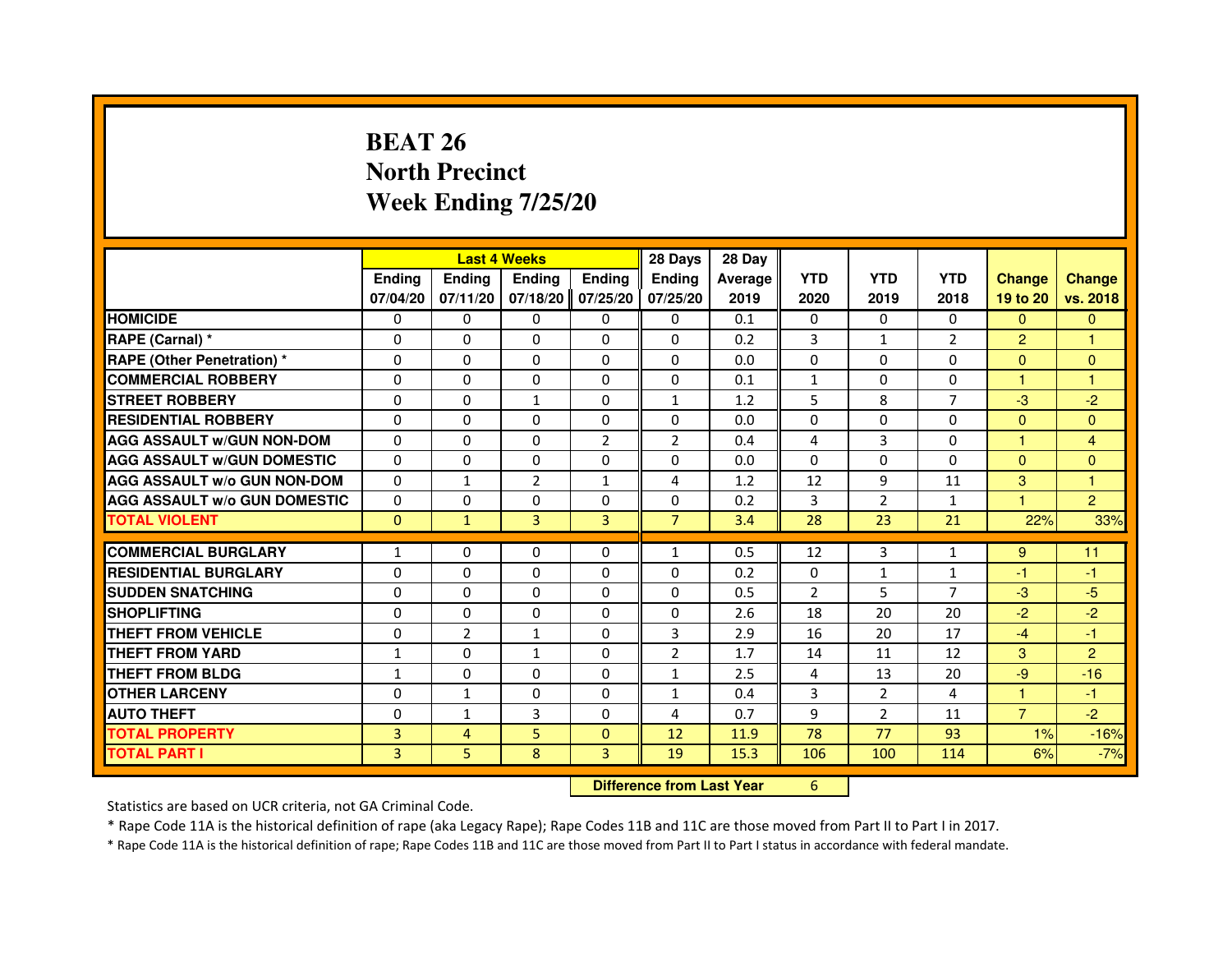# **BEAT 27 North PrecinctWeek Ending 7/25/20**

|                                     |               |               | <b>Last 4 Weeks</b> |                   | 28 Days        | 28 Day  |                |                |                |                             |                |
|-------------------------------------|---------------|---------------|---------------------|-------------------|----------------|---------|----------------|----------------|----------------|-----------------------------|----------------|
|                                     | <b>Ending</b> | <b>Ending</b> | <b>Ending</b>       | <b>Ending</b>     | <b>Ending</b>  | Average | <b>YTD</b>     | <b>YTD</b>     | <b>YTD</b>     | <b>Change</b>               | <b>Change</b>  |
|                                     | 07/04/20      | 07/11/20      |                     | 07/18/20 07/25/20 | 07/25/20       | 2019    | 2020           | 2019           | 2018           | 19 to 20                    | vs. 2018       |
| <b>HOMICIDE</b>                     | $\Omega$      | $\mathbf{0}$  | $\mathbf{0}$        | $\Omega$          | $\Omega$       | 0.1     | $\mathbf{0}$   | $\Omega$       | $\Omega$       | $\mathbf{0}$                | $\mathbf{0}$   |
| RAPE (Carnal) *                     | 0             | $\Omega$      | 0                   | $\Omega$          | $\Omega$       | 0.3     | $\overline{2}$ | $\Omega$       | $\Omega$       | $\overline{2}$              | $\overline{2}$ |
| <b>RAPE (Other Penetration) *</b>   | 0             | 0             | 0                   | $\mathbf{0}$      | 0              | 0.2     | 0              | 0              | $\mathbf{1}$   | $\Omega$                    | $-1$           |
| <b>COMMERCIAL ROBBERY</b>           | 0             | 0             | $\Omega$            | $\Omega$          | $\Omega$       | 0.1     | $\Omega$       | $\Omega$       | $\overline{2}$ | $\Omega$                    | $-2$           |
| <b>STREET ROBBERY</b>               | 0             | $\mathbf{1}$  | 0                   | $\mathbf{1}$      | $\overline{2}$ | 1.4     | 5              | 10             | 4              | $-5$                        | 1              |
| <b>RESIDENTIAL ROBBERY</b>          | 0             | 0             | $\Omega$            | $\Omega$          | $\Omega$       | 0.1     | $\Omega$       | $\mathbf{1}$   | 2              | $-1$                        | $-2$           |
| <b>AGG ASSAULT W/GUN NON-GUN</b>    | $\Omega$      | $\Omega$      | $\Omega$            | $\Omega$          | $\Omega$       | 1.0     | 10             | 8              | 8              | $\overline{2}$              | $\overline{2}$ |
| <b>AGG ASSAULT W/GUN DOMESTIC</b>   | $\Omega$      | $\Omega$      | $\Omega$            | 0                 | $\Omega$       | 0.2     | $\mathbf{1}$   | $\mathbf{1}$   | $\mathbf{1}$   | $\Omega$                    | $\Omega$       |
| <b>AGG ASSAULT W/o GUN NON-DOM</b>  | 1             | 0             | 1                   | 0                 | $\overline{2}$ | 1.5     | 9              | 13             | 4              | -4                          | 5              |
| <b>AGG ASSAULT w/o GUN DOMESTIC</b> | $\Omega$      | 0             | 0                   | 0                 | 0              | 1.3     | $\overline{2}$ | 11             | $\mathbf{1}$   | $-9$                        | 1              |
| <b>TOTAL VIOLENT</b>                | $\mathbf{1}$  | $\mathbf{1}$  | $\mathbf{1}$        | $\mathbf{1}$      | $\overline{4}$ | 6.2     | 29             | 44             | 23             | $-34%$                      | 26%            |
|                                     |               |               |                     |                   |                |         |                |                |                |                             |                |
| <b>COMMERCIAL BURGLARY</b>          | 0             | 0             | 0                   | 0                 | $\Omega$       | 0.7     | $\overline{2}$ | 3              | 4              | $\blacktriangle \mathbf{r}$ | $-2$           |
| <b>RESIDENTIAL BURGLARY</b>         | 0             | 0             | 0                   | $\Omega$          | $\Omega$       | 0.5     | 4              | 4              | 6              | $\Omega$                    | $-2$           |
| <b>SUDDEN SNATCHING</b>             | 0             | $\Omega$      | $\Omega$            | $\Omega$          | $\Omega$       | 0.3     | $\overline{4}$ | 2              | 7              | $\overline{2}$              | $-3$           |
| <b>SHOPLIFTING</b>                  | $\Omega$      | $\mathbf 0$   | $\mathbf{1}$        | $\Omega$          | $\mathbf{1}$   | 3.1     | 16             | 16             | 30             | $\Omega$                    | $-14$          |
| <b>THEFT FROM VEHICLE</b>           | $\mathbf{1}$  | $\mathbf{1}$  | $\overline{2}$      | $\Omega$          | $\overline{a}$ | 3.1     | 16             | 22             | 15             | $-6$                        | $\mathbf{1}$   |
| <b>THEFT FROM YARD</b>              | 3             | 3             | $\mathbf{1}$        | 0                 | $\overline{7}$ | 0.8     | 14             | 3              | 11             | 11                          | 3              |
| THEFT FROM BLDG                     | 0             | 1             | 1                   | 0                 | $\overline{2}$ | 2.4     | 13             | 21             | 20             | $-8$                        | $-7$           |
| <b>OTHER LARCENY</b>                | 0             | 0             | 0                   | 0                 | 0              | 0.2     | 0              | $\overline{2}$ | $\mathbf{1}$   | $-2$                        | $-1$           |
| <b>AUTO THEFT</b>                   | $\mathbf{1}$  | 0             | $\Omega$            | $\Omega$          | $\mathbf{1}$   | 0.9     | 11             | 5              | 8              | 6                           | 3              |
| <b>TOTAL PROPERTY</b>               | 5             | 5             | 5                   | $\mathbf{0}$      | 15             | 12.0    | 80             | 78             | 102            | 3%                          | $-22%$         |
| <b>TOTAL PART I</b>                 | 6             | 6             | 6                   | $\mathbf{1}$      | 19             | 18.3    | 109            | 122            | 125            | $-11%$                      | $-13%$         |

 **Difference from Last Year**-13

Statistics are based on UCR criteria, not GA Criminal Code.

\* Rape Code 11A is the historical definition of rape (aka Legacy Rape); Rape Codes 11B and 11C are those moved from Part II to Part I in 2017.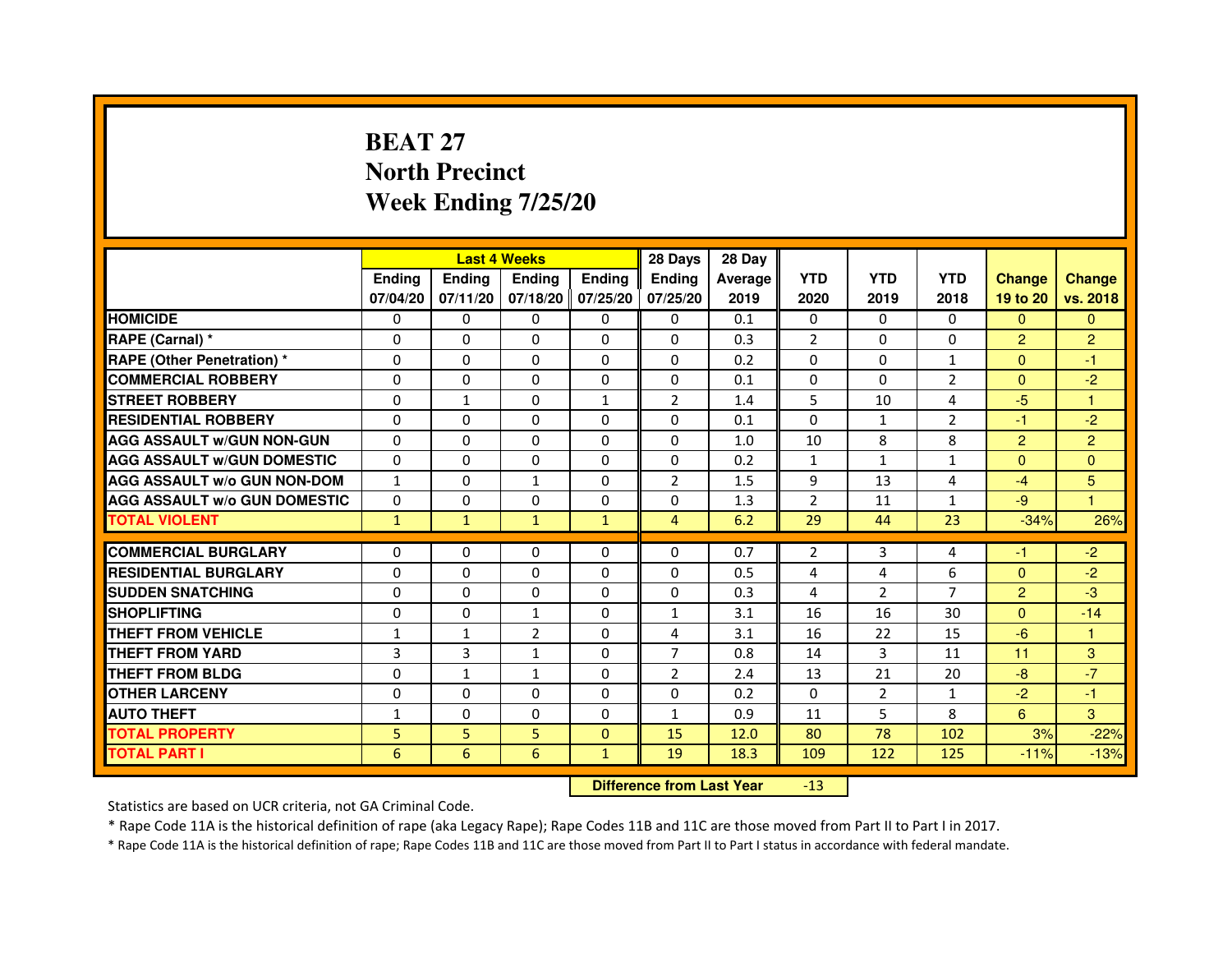# **BEAT 31 Central PrecinctWeek Ending 7/25/20**

|                                     |               | <b>Last 4 Weeks</b> |                |                   | 28 Days        | 28 Day  |                |                |                |                |                |
|-------------------------------------|---------------|---------------------|----------------|-------------------|----------------|---------|----------------|----------------|----------------|----------------|----------------|
|                                     | <b>Ending</b> | <b>Endina</b>       | <b>Endina</b>  | Ending            | <b>Endina</b>  | Average | <b>YTD</b>     | <b>YTD</b>     | <b>YTD</b>     | <b>Change</b>  | <b>Change</b>  |
|                                     | 07/04/20      | 07/11/20            |                | 07/18/20 07/25/20 | 07/25/20       | 2019    | 2020           | 2019           | 2018           | 19 to 20       | vs. 2018       |
| <b>HOMICIDE</b>                     | 0             | 0                   | $\mathbf{0}$   | 0                 | 0              | 0.1     | 1              | 1              | $\mathbf{0}$   | $\mathbf{0}$   |                |
| RAPE (Carnal) *                     | $\Omega$      | $\mathbf{1}$        | $\Omega$       | $\Omega$          | $\mathbf{1}$   | 0.3     | 4              | 3              | $\Omega$       | $\mathbf{1}$   | $\overline{4}$ |
| <b>RAPE (Other Penetration) *</b>   | 0             | $\Omega$            | $\Omega$       | $\Omega$          | $\Omega$       | 0.2     | $\Omega$       | $\Omega$       | $\mathbf{1}$   | $\Omega$       | $-1$           |
| <b>COMMERCIAL ROBBERY</b>           | 0             | 0                   | 0              | 0                 | $\Omega$       | 0.0     | $\Omega$       | 0              | $\mathbf{1}$   | $\Omega$       | $-1$           |
| <b>STREET ROBBERY</b>               | $\mathbf{1}$  | 0                   | 0              | 0                 | $\mathbf{1}$   | 0.7     | 4              | $\overline{2}$ | 6              | $\overline{2}$ | $-2$           |
| <b>RESIDENTIAL ROBBERY</b>          | 0             | $\Omega$            | 1              | $\Omega$          | $\mathbf{1}$   | 0.0     | $\overline{2}$ | $\Omega$       | $\Omega$       | $\overline{2}$ | $\overline{2}$ |
| <b>AGG ASSAULT W/GUN NON-DOM</b>    | $\Omega$      | $\Omega$            | $\Omega$       | $\Omega$          | $\Omega$       | 1.1     | 6              | 9              | 6              | -3             | $\mathbf{0}$   |
| <b>AGG ASSAULT W/GUN DOMESTIC</b>   | 0             | 0                   | 0              | 0                 | 0              | 0.2     | $\overline{2}$ | $\mathbf{1}$   | $\mathbf{1}$   | 1              | 1              |
| <b>AGG ASSAULT W/o GUN NON-DOM</b>  | 0             | $\mathbf{1}$        | 0              | $\mathbf{1}$      | $\overline{2}$ | 0.7     | 3              | 7              | 4              | $-4$           | $-1$           |
| <b>AGG ASSAULT W/o GUN DOMESTIC</b> | $\Omega$      | 0                   | 0              | 0                 | 0              | 0.9     | 4              | 9              | $\overline{2}$ | $-5$           | $\overline{2}$ |
| <b>TOTAL VIOLENT</b>                | $\mathbf{1}$  | $\overline{2}$      | $\mathbf{1}$   | $\mathbf{1}$      | 5              | 4.1     | 26             | 32             | 21             | $-19%$         | 24%            |
|                                     |               |                     |                |                   |                |         |                |                |                |                |                |
| <b>COMMERCIAL BURGLARY</b>          | 0             | 1                   | 0              | $\mathbf{1}$      | 2              | 1.2     | 5              | 7              | $\overline{7}$ | $-2$           | $-2$           |
| <b>RESIDENTIAL BURGLARY</b>         | 0             | $\Omega$            | $\overline{2}$ | $\Omega$          | 2              | 3.5     | 21             | 22             | 19             | $-1$           | $\overline{c}$ |
| <b>SUDDEN SNATCHING</b>             | 0             | 0                   | 0              | $\Omega$          | $\Omega$       | 0.3     | $\Omega$       | 3              | $\mathbf{1}$   | $-3$           | $-1$           |
| <b>SHOPLIFTING</b>                  | $\mathbf{1}$  | 0                   | 0              | $\Omega$          | $\mathbf{1}$   | 0.4     | 6              | $\overline{2}$ | $\overline{2}$ | $\overline{4}$ | 4              |
| <b>THEFT FROM VEHICLE</b>           | $\mathbf{1}$  | $\mathbf{1}$        | $\mathbf{1}$   | $\mathbf{0}$      | 3              | 4.3     | 18             | 31             | 32             | $-13$          | $-14$          |
| <b>THEFT FROM YARD</b>              | 1             | $\mathbf{1}$        | $\mathbf{1}$   | $\mathbf{1}$      | $\overline{a}$ | 4.4     | 23             | 31             | 24             | $-8$           | $-1$           |
| <b>THEFT FROM BLDG</b>              | 0             | $\overline{2}$      | 0              | $\overline{2}$    | 4              | 1.5     | 9              | 12             | 18             | $-3$           | -9             |
| <b>OTHER LARCENY</b>                | 0             | 0                   | 1              | $\Omega$          | $\mathbf{1}$   | 1.9     | 8              | 12             | $\mathbf{1}$   | $-4$           | $\overline{7}$ |
| <b>AUTO THEFT</b>                   | $\mathbf 0$   | 1                   | $\overline{2}$ | $\Omega$          | 3              | 1.1     | 15             | 8              | 12             | $\overline{7}$ | 3              |
| <b>TOTAL PROPERTY</b>               | 3             | 6                   | $\overline{7}$ | 4                 | 20             | 18.6    | 105            | 128            | 116            | $-18%$         | $-9%$          |
| <b>TOTAL PART I</b>                 | 4             | 8                   | 8              | 5                 | 25             | 22.7    | 131            | 160            | 137            | $-18%$         | $-4%$          |

 **Difference from Last Year**-29

Statistics are based on UCR criteria, not GA Criminal Code.

\* Rape Code 11A is the historical definition of rape (aka Legacy Rape); Rape Codes 11B and 11C are those moved from Part II to Part I in 2017.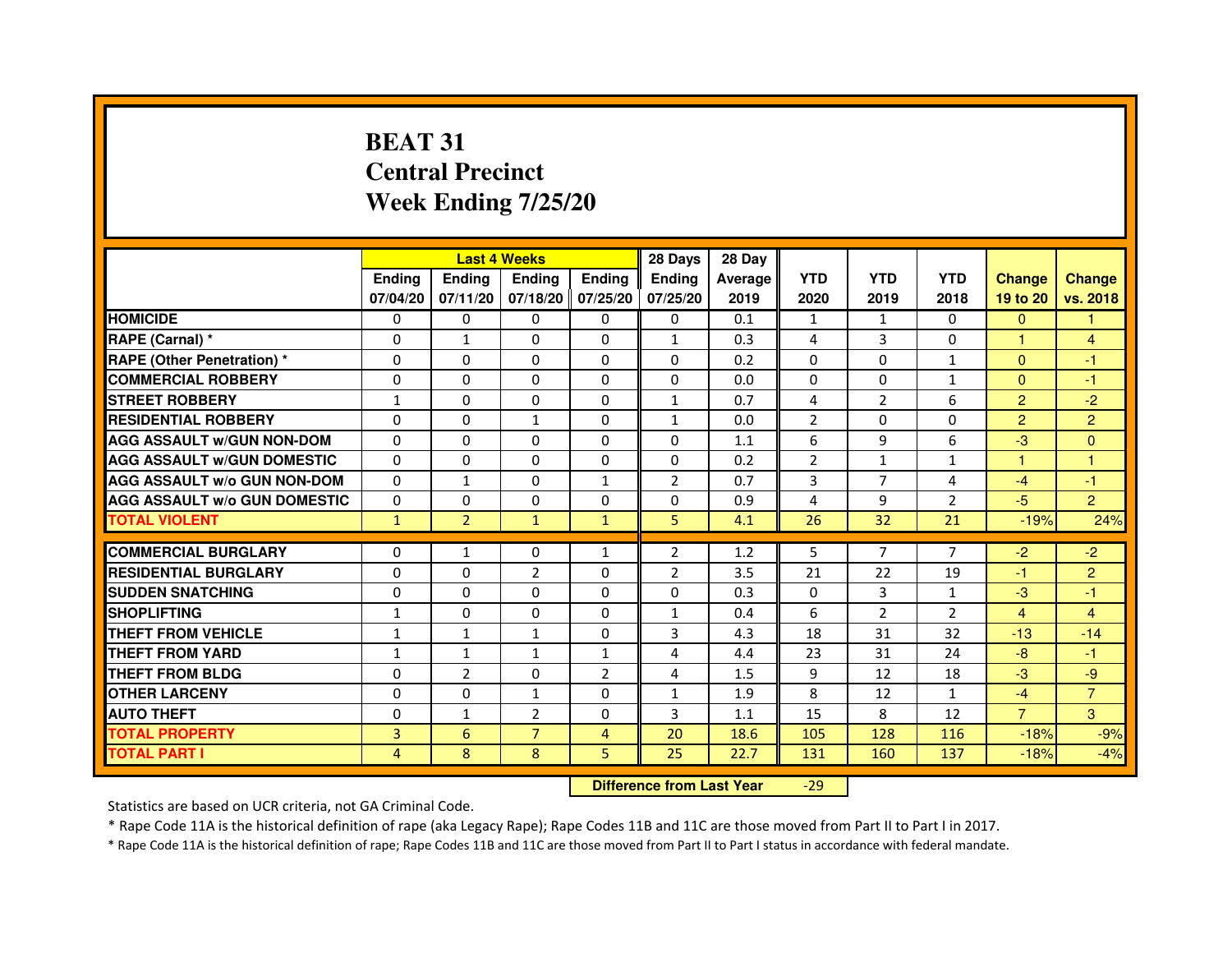# **BEAT 32 Central PrecinctWeek Ending 7/25/20**

|                                     |                |                | <b>Last 4 Weeks</b>              |              | 28 Days        | 28 Day  |                |                |                |               |                |
|-------------------------------------|----------------|----------------|----------------------------------|--------------|----------------|---------|----------------|----------------|----------------|---------------|----------------|
|                                     | <b>Ending</b>  | <b>Ending</b>  | Ending                           | Ending       | Ending         | Average | <b>YTD</b>     | <b>YTD</b>     | <b>YTD</b>     | <b>Change</b> | <b>Change</b>  |
|                                     | 07/04/20       | 07/11/20       | 07/18/20                         | 07/25/20     | 07/25/20       | 2019    | 2020           | 2019           | 2018           | 19 to 20      | vs. 2018       |
| <b>HOMICIDE</b>                     | 0              | $\Omega$       | 0                                | 0            | $\mathbf{0}$   | 0.1     | 0              | $\mathbf{1}$   | $\Omega$       | $-1$          | $\mathbf{0}$   |
| RAPE (Carnal) *                     | 0              | 0              | 1                                | 0            | 1              | 0.2     | 1              | 0              | $\mathbf{1}$   | $\mathbf{1}$  | $\mathbf{0}$   |
| RAPE (Other Penetration) *          | 0              | 0              | $\Omega$                         | $\Omega$     | $\mathbf{0}$   | 0.1     | $\Omega$       | $\Omega$       | $\mathbf{1}$   | $\Omega$      | $-1$           |
| <b>COMMERCIAL ROBBERY</b>           | 0              | $\Omega$       | $\Omega$                         | $\Omega$     | 0              | 0.9     | $\overline{2}$ | 3              | $\overline{2}$ | $-1$          | $\mathbf{0}$   |
| <b>STREET ROBBERY</b>               | $\Omega$       | $\Omega$       | $\Omega$                         | $\Omega$     | $\mathbf{0}$   | 0.2     | $\Omega$       | 3              | 3              | $-3$          | $-3$           |
| <b>RESIDENTIAL ROBBERY</b>          | 0              | 0              | 0                                | 0            | 0              | 0.0     | 0              | 0              | $\Omega$       | $\mathbf{0}$  | $\mathbf{0}$   |
| <b>AGG ASSAULT w/GUN NON-DOM</b>    | $\Omega$       | $\Omega$       | 0                                | $\Omega$     | $\Omega$       | 0.2     | 3              | $\overline{2}$ | 4              | $\mathbf{1}$  | $-1$           |
| <b>AGG ASSAULT W/GUN DOMESTIC</b>   | $\Omega$       | $\Omega$       | $\Omega$                         | $\Omega$     | $\Omega$       | 0.0     | $\mathbf{1}$   | $\Omega$       | $\Omega$       | $\mathbf{1}$  | $\mathbf{1}$   |
| <b>AGG ASSAULT W/o GUN NON-DOM</b>  | $\Omega$       | $\Omega$       | $\Omega$                         | $\Omega$     | $\mathbf{0}$   | 0.3     | $\mathbf{1}$   | 3              | 2              | $-2$          | $-1$           |
| <b>AGG ASSAULT w/o GUN DOMESTIC</b> | $\Omega$       | $\mathbf{1}$   | 0                                | $\Omega$     | $\mathbf{1}$   | 0.4     | 3              | 4              | $\mathbf{1}$   | $-1$          | $\overline{2}$ |
| <b>TOTAL VIOLENT</b>                | $\mathbf{0}$   | $\mathbf{1}$   | $\mathbf{1}$                     | $\mathbf{0}$ | $\overline{2}$ | 2.5     | 11             | 16             | 14             | $-31%$        | $-21%$         |
| <b>COMMERCIAL BURGLARY</b>          | 0              | $\mathbf{1}$   | 0                                | 0            | 1              | 0.3     | 6              | 3              | $\mathbf{1}$   | 3             | 5              |
| <b>RESIDENTIAL BURGLARY</b>         | 0              | $\Omega$       | 1                                | 1            | $\overline{2}$ | 1.8     | 11             | 15             | 19             | $-4$          | -8             |
| <b>SUDDEN SNATCHING</b>             | $\Omega$       | $\Omega$       | $\Omega$                         | $\Omega$     | $\Omega$       | 0.2     | $\Omega$       | $\mathbf{1}$   | $\Omega$       | $-1$          | $\Omega$       |
| <b>SHOPLIFTING</b>                  | 0              | $\Omega$       | 1                                | $\Omega$     | 1              | 3.1     | 17             | 29             | 45             | $-12$         | $-28$          |
| <b>THEFT FROM VEHICLE</b>           | 1              | $\overline{2}$ | $\mathbf{1}$                     | $\Omega$     | 4              | 4.9     | 28             | 32             | 42             | $-4$          | $-14$          |
| <b>THEFT FROM YARD</b>              | $\overline{2}$ | $\mathbf{1}$   | $\mathbf{1}$                     | $\Omega$     | 4              | 2.6     | 20             | 17             | 30             | 3             | $-10$          |
| <b>THEFT FROM BLDG</b>              | $\Omega$       | $\mathbf{1}$   | $\Omega$                         | $\Omega$     | $\mathbf{1}$   | 2.5     | 10             | 15             | 21             | $-5$          | $-11$          |
| <b>OTHER LARCENY</b>                | 0              | $\Omega$       | 0                                | $\Omega$     | $\mathbf{0}$   | 0.8     | 11             | $\overline{2}$ | 12             | 9             | $-1$           |
| <b>AUTO THEFT</b>                   | $\Omega$       | $\Omega$       | $\Omega$                         | $\Omega$     | $\mathbf{0}$   | 1.2     | 6              | 11             | 15             | $-5$          | $-9$           |
| <b>TOTAL PROPERTY</b>               | $\overline{3}$ | 5              | $\overline{4}$                   | $\mathbf{1}$ | 13             | 17.3    | 109            | 125            | 185            | $-13%$        | $-41%$         |
| <b>TOTAL PART I</b>                 | 3              | 6              | 5                                | $\mathbf{1}$ | 15             | 19.8    | 120            | 141            | 199            | $-15%$        | $-40%$         |
|                                     |                |                | <b>Difference from Last Year</b> |              | $-21$          |         |                |                |                |               |                |

 **Difference from Last Year**

Statistics are based on UCR criteria, not GA Criminal Code.

\* Rape Code 11A is the historical definition of rape (aka Legacy Rape); Rape Codes 11B and 11C are those moved from Part II to Part I in 2017.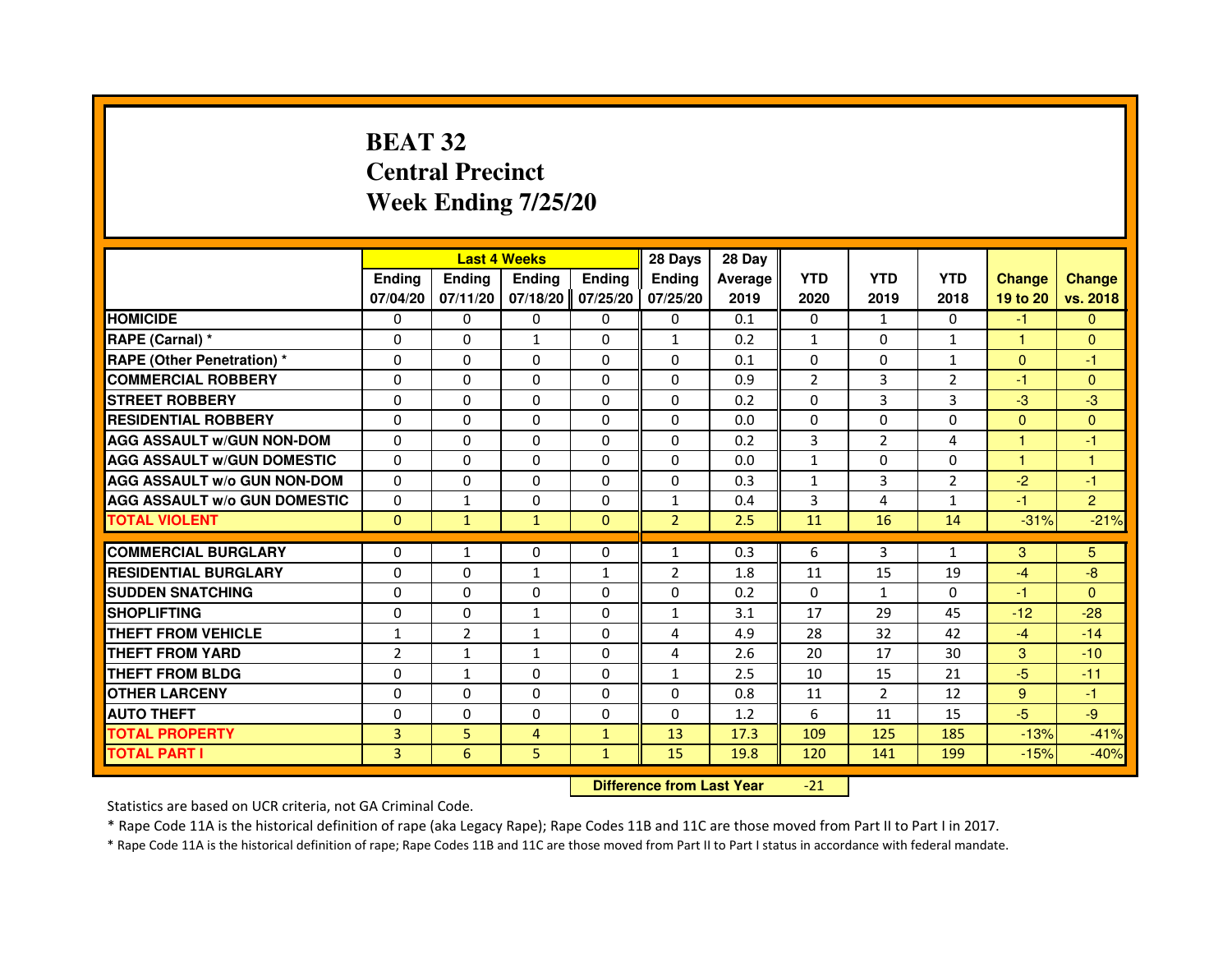# **BEAT 33 Central PrecinctWeek Ending 7/25/20**

|                                     |                | <b>Last 4 Weeks</b> |                                  |                   | 28 Days        | 28 Day  |                |                |                |                |                |
|-------------------------------------|----------------|---------------------|----------------------------------|-------------------|----------------|---------|----------------|----------------|----------------|----------------|----------------|
|                                     | <b>Ending</b>  | Ending              | <b>Ending</b>                    | <b>Ending</b>     | <b>Ending</b>  | Average | <b>YTD</b>     | <b>YTD</b>     | <b>YTD</b>     | <b>Change</b>  | <b>Change</b>  |
|                                     | 07/04/20       | 07/11/20            |                                  | 07/18/20 07/25/20 | 07/25/20       | 2019    | 2020           | 2019           | 2018           | 19 to 20       | vs. 2018       |
| <b>HOMICIDE</b>                     | 0              | $\mathbf{0}$        | $\Omega$                         | $\Omega$          | 0              | 0.2     | $\mathbf{1}$   | $\mathbf{1}$   | $\Omega$       | $\Omega$       | $\mathbf{1}$   |
| RAPE (Carnal) *                     | 0              | 0                   | 0                                | 0                 | $\Omega$       | 0.0     | 0              | 0              | 3              | $\mathbf{0}$   | $-3$           |
| <b>RAPE (Other Penetration) *</b>   | $\Omega$       | 0                   | $\Omega$                         | $\mathbf{0}$      | 0              | 0.1     | $\Omega$       | $\Omega$       | $\mathbf{1}$   | $\Omega$       | $-1$           |
| <b>COMMERCIAL ROBBERY</b>           | $\mathbf{1}$   | 0                   | $\mathbf{0}$                     | $\mathbf{0}$      | $\mathbf{1}$   | 0.3     | $\mathbf{1}$   | $\overline{2}$ | $\Omega$       | $-1$           | $\mathbf{1}$   |
| <b>STREET ROBBERY</b>               | $\mathbf{1}$   | $\Omega$            | $\mathbf{1}$                     | $\Omega$          | 2              | 1.3     | $\overline{7}$ | 8              | 13             | $-1$           | $-6$           |
| <b>RESIDENTIAL ROBBERY</b>          | 0              | 0                   | $\Omega$                         | $\mathbf{0}$      | $\Omega$       | 0.0     | $\Omega$       | $\Omega$       | $\Omega$       | $\mathbf{0}$   | $\mathbf{0}$   |
| <b>AGG ASSAULT w/GUN NON-DOM</b>    | $\Omega$       | $\Omega$            | $\mathbf{1}$                     | $\mathbf{0}$      | $\mathbf{1}$   | 1.0     | 6              | 8              | 6              | $-2$           | $\Omega$       |
| <b>AGG ASSAULT W/GUN DOMESTIC</b>   | $\Omega$       | $\Omega$            | $\Omega$                         | $\Omega$          | $\Omega$       | 0.2     | $\mathbf{1}$   | $\overline{2}$ | $\Omega$       | $-1$           | $\mathbf{1}$   |
| <b>AGG ASSAULT W/o GUN NON-DOM</b>  | $\Omega$       | $\Omega$            | $\Omega$                         | $\mathbf{0}$      | $\Omega$       | 0.9     | 5              | 10             | 3              | $-5$           | $\overline{2}$ |
| <b>AGG ASSAULT w/o GUN DOMESTIC</b> | $\mathbf{1}$   | $\Omega$            | 0                                | $\mathbf{1}$      | 2              | 0.7     | $\overline{7}$ | 8              | $\mathbf{1}$   | $-1$           | 6              |
| <b>TOTAL VIOLENT</b>                | $\overline{3}$ | $\mathbf{0}$        | $\overline{2}$                   | $\mathbf{1}$      | 6              | 4.7     | 28             | 39             | 27             | $-28%$         | 4%             |
| <b>COMMERCIAL BURGLARY</b>          | 0              | 0                   | 0                                | $\mathbf{0}$      | 0              | 1.3     | 7              | 4              | 6              | 3              | $\mathbf{1}$   |
| <b>RESIDENTIAL BURGLARY</b>         | $\mathbf 0$    | 0                   | $\Omega$                         | 1                 | $\mathbf{1}$   | 1.8     | 10             | 17             | 12             | $-7$           | $-2$           |
| <b>SUDDEN SNATCHING</b>             | $\Omega$       | $\Omega$            | $\mathbf{1}$                     | $\Omega$          | $\mathbf{1}$   | 0.1     | $\overline{2}$ | $\Omega$       | 3              | $\overline{2}$ | $-1$           |
| <b>SHOPLIFTING</b>                  | $\Omega$       | $\Omega$            | 0                                | $\overline{2}$    | $\overline{2}$ | 7.9     | 21             | 54             | 21             | $-33$          | $\mathbf{0}$   |
| <b>THEFT FROM VEHICLE</b>           | $\mathbf{1}$   | $\mathbf{1}$        | 3                                | 0                 | 5              | 3.4     | 21             | 28             | 29             | $-7$           | $-8$           |
| <b>THEFT FROM YARD</b>              | $\mathbf{1}$   | $\mathbf{1}$        | $\mathbf{1}$                     | $\mathbf{1}$      | 4              | 3.6     | 30             | 33             | 20             | $-3$           | 10             |
| <b>THEFT FROM BLDG</b>              | 0              | $\Omega$            | 0                                | $\mathbf{0}$      | $\Omega$       | 1.7     | 12             | 9              | 18             | 3              | $-6$           |
| <b>OTHER LARCENY</b>                | $\Omega$       | $\mathbf{1}$        | $\Omega$                         | $\mathbf{0}$      | $\mathbf{1}$   | 2.0     | 4              | 21             | $\overline{2}$ | $-17$          | $\overline{2}$ |
| <b>AUTO THEFT</b>                   | $\mathbf{1}$   | $\Omega$            | $\mathbf{0}$                     | $\mathbf{0}$      | $\mathbf{1}$   | 1.4     | 12             | 11             | 27             | $\mathbf{1}$   | $-15$          |
| <b>TOTAL PROPERTY</b>               | 3              | 3                   | 5                                | $\overline{4}$    | 15             | 23.2    | 119            | 177            | 138            | $-33%$         | $-14%$         |
| <b>TOTAL PART I</b>                 | 6              | 3                   | $\overline{7}$                   | 5                 | 21             | 27.8    | 147            | 216            | 165            | $-32%$         | $-11%$         |
|                                     |                |                     | <b>Difference from Last Year</b> |                   | $-69$          |         |                |                |                |                |                |

 **Difference from Last Year**

Statistics are based on UCR criteria, not GA Criminal Code.

\* Rape Code 11A is the historical definition of rape (aka Legacy Rape); Rape Codes 11B and 11C are those moved from Part II to Part I in 2017.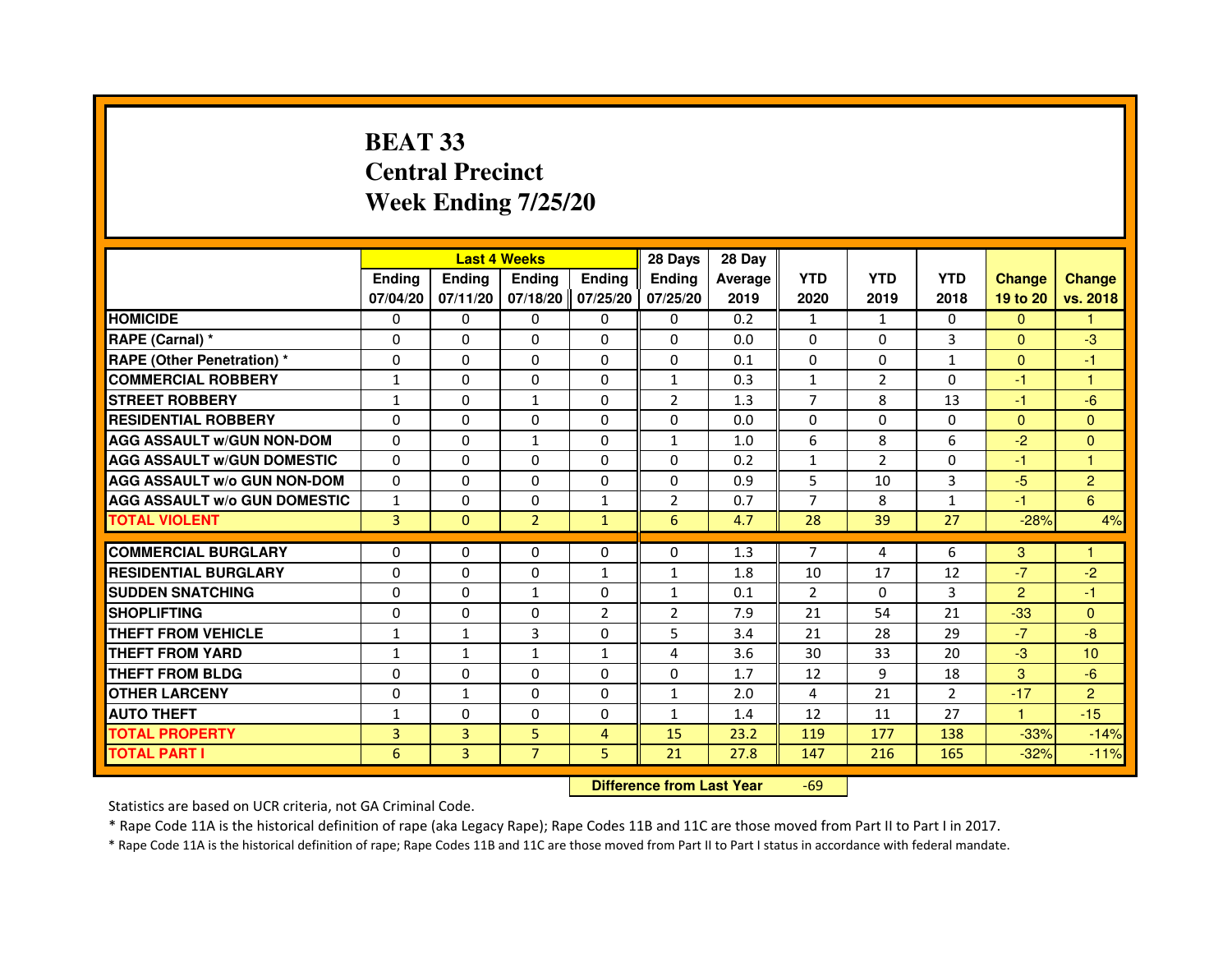# **BEAT 34 Central PrecinctWeek Ending 7/25/20**

|                                     |                |               | <b>Last 4 Weeks</b>              |                | 28 Days        | 28 Day  |                |                |                |                |                      |
|-------------------------------------|----------------|---------------|----------------------------------|----------------|----------------|---------|----------------|----------------|----------------|----------------|----------------------|
|                                     | <b>Ending</b>  | <b>Ending</b> | <b>Ending</b>                    | <b>Ending</b>  | <b>Ending</b>  | Average | <b>YTD</b>     | <b>YTD</b>     | <b>YTD</b>     | <b>Change</b>  | <b>Change</b>        |
|                                     | 07/04/20       | 07/11/20      | 07/18/20 07/25/20                |                | 07/25/20       | 2019    | 2020           | 2019           | 2018           | 19 to 20       | vs. 2018             |
| <b>HOMICIDE</b>                     | 0              | $\Omega$      | $\Omega$                         | $\Omega$       | 0              | 0.1     | $\overline{2}$ | $\Omega$       | $\mathbf{1}$   | $\overline{2}$ | $\mathbf{1}$         |
| RAPE (Carnal) *                     | 0              | 0             | $\mathbf{1}$                     | $\mathbf{1}$   | $\overline{2}$ | 0.2     | 4              | $\overline{2}$ | 0              | $\overline{2}$ | 4                    |
| <b>RAPE (Other Penetration) *</b>   | 0              | $\mathbf 0$   | $\Omega$                         | $\mathbf{0}$   | 0              | 0.1     | $\Omega$       | $\Omega$       | $\Omega$       | $\Omega$       | $\mathbf{0}$         |
| <b>COMMERCIAL ROBBERY</b>           | $\Omega$       | $\Omega$      | $\Omega$                         | $\mathbf{0}$   | $\Omega$       | 0.0     | $\Omega$       | $\Omega$       | $\Omega$       | $\Omega$       | $\mathbf{0}$         |
| <b>STREET ROBBERY</b>               | $\Omega$       | $\Omega$      | $\Omega$                         | $\mathbf{1}$   | $\mathbf{1}$   | 0.9     | 11             | 8              | 4              | 3              | $\overline{7}$       |
| <b>RESIDENTIAL ROBBERY</b>          | $\Omega$       | $\Omega$      | $\Omega$                         | $\mathbf{0}$   | $\Omega$       | 0.2     | $\Omega$       | $\overline{2}$ | $\mathbf{1}$   | $-2$           | $-1$                 |
| <b>AGG ASSAULT w/GUN NON-DOM</b>    | $\Omega$       | $\mathbf 0$   | $\Omega$                         | $\Omega$       | $\Omega$       | 1.8     | 10             | $\overline{7}$ | 11             | 3              | $-1$                 |
| <b>AGG ASSAULT w/GUN DOMESTIC</b>   | $\Omega$       | $\Omega$      | $\Omega$                         | $\Omega$       | $\Omega$       | 0.5     | $\Omega$       | 4              | 3              | $-4$           | $-3$                 |
| <b>AGG ASSAULT W/o GUN NON-DOM</b>  | $\mathbf{0}$   | 0             | 0                                | $\mathbf{0}$   | 0              | 0.9     | 10             | 6              | 10             | $\overline{4}$ | $\mathbf{0}$         |
| <b>AGG ASSAULT w/o GUN DOMESTIC</b> | $\Omega$       | 0             | 1                                | $\mathbf{1}$   | $\overline{2}$ | 1.6     | 12             | 14             | 11             | $-2$           | $\blacktriangleleft$ |
| <b>TOTAL VIOLENT</b>                | $\mathbf{0}$   | $\mathbf{0}$  | $\overline{2}$                   | 3              | 5              | 6.2     | 49             | 43             | 41             | 14%            | 20%                  |
| <b>COMMERCIAL BURGLARY</b>          | $\Omega$       | $\mathbf{1}$  | 0                                | $\mathbf{1}$   | $\overline{2}$ | 0.5     | 3              | $\overline{2}$ | $\mathbf{1}$   |                | $\overline{2}$       |
| <b>RESIDENTIAL BURGLARY</b>         | $\mathbf{1}$   | $\mathbf{1}$  | $\Omega$                         | $\mathbf{1}$   | 3              | 3.2     | 17             | 23             | 39             | $-6$           | $-22$                |
| <b>SUDDEN SNATCHING</b>             | 0              | $\Omega$      | $\mathbf{1}$                     | $\Omega$       | $\mathbf{1}$   | 0.2     | $\mathbf{1}$   | $\mathbf{1}$   | $\overline{2}$ | $\Omega$       | $-1$                 |
| <b>SHOPLIFTING</b>                  | 0              | 0             | 0                                | $\mathbf{0}$   | 0              | 1.2     | 4              | 6              | 4              | $-2$           | $\mathbf{0}$         |
| <b>THEFT FROM VEHICLE</b>           | $\mathbf{1}$   | $\mathbf{1}$  | $\mathbf{1}$                     | $\Omega$       | 3              | 2.3     | 16             | 17             | 24             | $-1$           | $-8$                 |
| <b>THEFT FROM YARD</b>              | $\mathbf{1}$   | 0             | $\mathbf{1}$                     | $\mathbf 0$    | $\overline{2}$ | 2.3     | 10             | 17             | $\overline{7}$ | $-7$           | 3                    |
| <b>THEFT FROM BLDG</b>              | 0              | $\Omega$      | 0                                | $\Omega$       | 0              | 1.4     | 11             | 10             | 19             | $\mathbf{1}$   | $-8$                 |
| <b>OTHER LARCENY</b>                | $\mathbf 0$    | $\Omega$      | 0                                | $\mathbf{1}$   | $\mathbf{1}$   | 0.3     | $\overline{2}$ | $\overline{2}$ | $\mathbf{1}$   | $\Omega$       | 1                    |
| <b>AUTO THEFT</b>                   | $\overline{2}$ | $\Omega$      | $\mathbf{1}$                     | $\overline{2}$ | 5              | 2.0     | 16             | 14             | 19             | $\overline{2}$ | $-3$                 |
| <b>TOTAL PROPERTY</b>               | 5              | 3             | 4                                | 5              | 17             | 13.3    | 80             | 92             | 116            | $-13%$         | $-31%$               |
| <b>TOTAL PART I</b>                 | 5              | 3             | 6                                | 8              | 22             | 19.6    | 129            | 135            | 157            | $-4%$          | $-18%$               |
|                                     |                |               | <b>Difference from Last Year</b> |                | $-6$           |         |                |                |                |                |                      |

 **Difference from Last Year**

Statistics are based on UCR criteria, not GA Criminal Code.

\* Rape Code 11A is the historical definition of rape (aka Legacy Rape); Rape Codes 11B and 11C are those moved from Part II to Part I in 2017.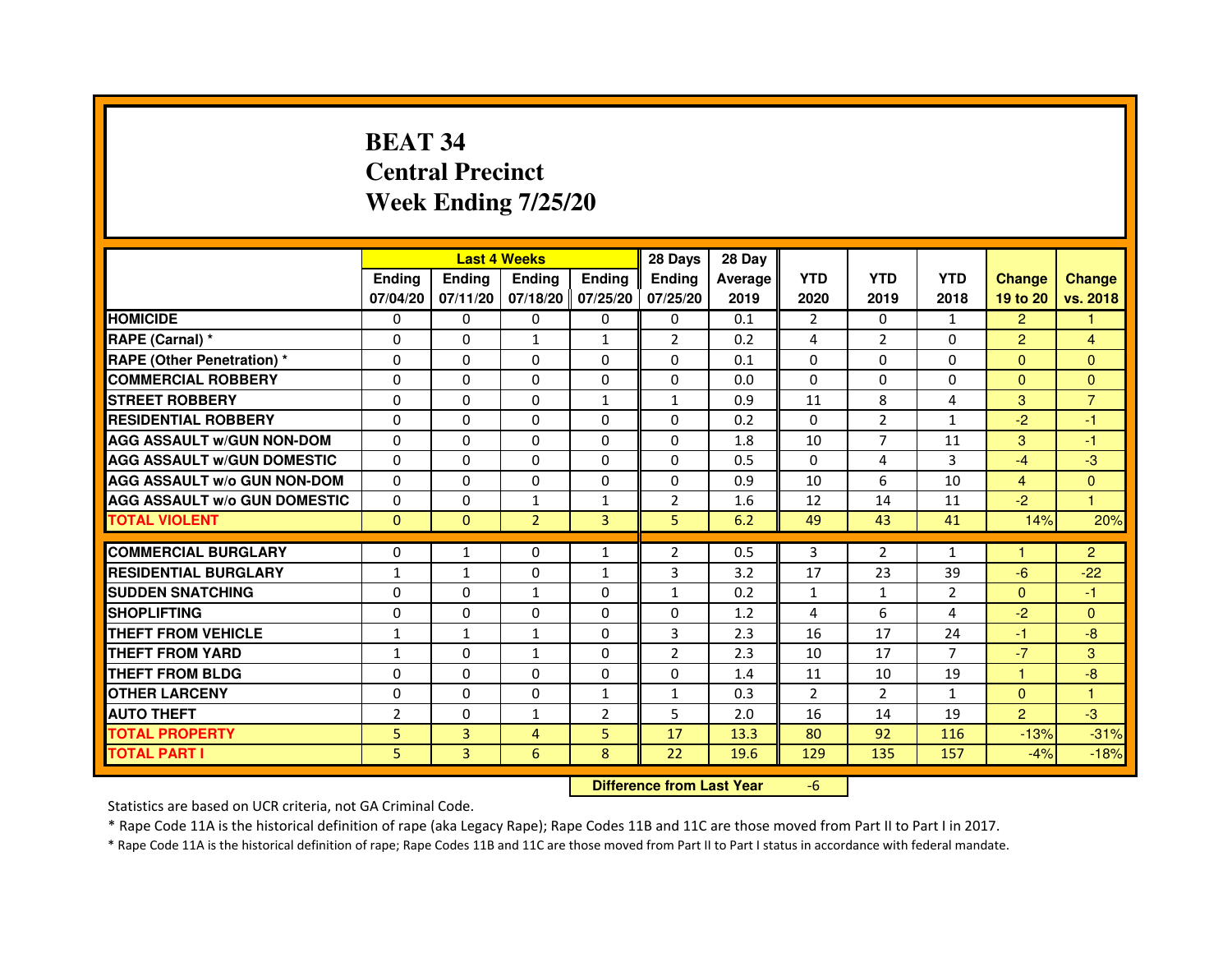# **BEAT 35 Central PrecinctWeek Ending 7/25/20**

|                                     |               | <b>Last 4 Weeks</b> |                                  |                   | 28 Days        | 28 Day  |                |                |                |                |                |
|-------------------------------------|---------------|---------------------|----------------------------------|-------------------|----------------|---------|----------------|----------------|----------------|----------------|----------------|
|                                     | <b>Ending</b> | <b>Ending</b>       | <b>Ending</b>                    | <b>Ending</b>     | <b>Ending</b>  | Average | <b>YTD</b>     | <b>YTD</b>     | <b>YTD</b>     | <b>Change</b>  | <b>Change</b>  |
|                                     | 07/04/20      | 07/11/20            |                                  | 07/18/20 07/25/20 | 07/25/20       | 2019    | 2020           | 2019           | 2018           | 19 to 20       | vs. 2018       |
| <b>HOMICIDE</b>                     | $\mathbf{0}$  | $\Omega$            | $\Omega$                         | $\Omega$          | 0              | 0.0     | 5              | $\Omega$       | $\Omega$       | 5              | 5              |
| RAPE (Carnal) *                     | 0             | $\Omega$            | 0                                | $\Omega$          | $\mathbf{0}$   | 0.0     | $\overline{2}$ | $\Omega$       | $\overline{2}$ | $\overline{2}$ | $\Omega$       |
| <b>RAPE (Other Penetration) *</b>   | $\mathbf 0$   | 0                   | $\Omega$                         | $\Omega$          | $\Omega$       | 0.0     | $\Omega$       | $\Omega$       | 3              | $\Omega$       | $-3$           |
| <b>COMMERCIAL ROBBERY</b>           | $\mathbf 0$   | $\mathbf{1}$        | $\Omega$                         | $\mathbf{0}$      | $\mathbf{1}$   | 0.2     | $\overline{2}$ | $\mathbf{0}$   | $\Omega$       | $\overline{2}$ | $\overline{2}$ |
| <b>STREET ROBBERY</b>               | $\Omega$      | $\mathbf{1}$        | 0                                | $\Omega$          | $\mathbf{1}$   | 1.1     | 4              | $\overline{7}$ | $\mathbf{1}$   | $-3$           | 3              |
| <b>RESIDENTIAL ROBBERY</b>          | 0             | $\Omega$            | 0                                | $\Omega$          | $\Omega$       | 0.0     | $\mathbf{1}$   | $\Omega$       | $\Omega$       | $\mathbf{1}$   | 1              |
| <b>AGG ASSAULT W/GUN NON-DOM</b>    | $\Omega$      | 1                   | $\Omega$                         | $\Omega$          | $\mathbf{1}$   | 2.2     | 11             | 16             | 11             | $-5$           | $\Omega$       |
| <b>AGG ASSAULT W/GUN DOMESTIC</b>   | $\Omega$      | $\Omega$            | $\Omega$                         | $\Omega$          | $\Omega$       | 0.2     | $\mathbf{1}$   | $\mathbf{1}$   | 4              | $\Omega$       | $-3$           |
| <b>AGG ASSAULT W/o GUN NON-DOM</b>  | $\mathbf{1}$  | 0                   | 0                                | $\mathbf{0}$      | $\mathbf{1}$   | 0.6     | 3              | 3              | 5              | $\Omega$       | $-2$           |
| <b>AGG ASSAULT W/o GUN DOMESTIC</b> | $\Omega$      | 1                   | 1                                | $\mathbf{0}$      | $\overline{2}$ | 0.9     | 8              | 6              | 5              | $\overline{2}$ | 3              |
| <b>TOTAL VIOLENT</b>                | $\mathbf{1}$  | 4                   | $\mathbf{1}$                     | $\mathbf{0}$      | 6              | 5.2     | 37             | 33             | 31             | 12%            | 19%            |
| <b>COMMERCIAL BURGLARY</b>          | 0             | 0                   | 0                                | $\mathbf{0}$      | 0              | 1.2     | 5              | 4              | 3              | 1              | $\overline{2}$ |
| <b>RESIDENTIAL BURGLARY</b>         | $\Omega$      | $\Omega$            | $\Omega$                         | $\mathbf{0}$      | $\mathbf{0}$   | 2.9     | 17             | 21             | 26             | $-4$           | -9             |
| <b>SUDDEN SNATCHING</b>             | $\Omega$      | $\Omega$            | $\Omega$                         | $\Omega$          | $\Omega$       | 0.2     | $\Omega$       | $\Omega$       | $\mathbf{1}$   | $\Omega$       | $-1$           |
| <b>SHOPLIFTING</b>                  | 0             | 0                   | 0                                | $\mathbf{0}$      | $\Omega$       | 2.4     | 18             | 21             | 18             | $-3$           | $\Omega$       |
| THEFT FROM VEHICLE                  | 0             | $\overline{2}$      | 3                                | $\mathbf{1}$      | 6              | 6.5     | 23             | 48             | 29             | $-25$          | $-6$           |
| THEFT FROM YARD                     | $\mathbf 0$   | 0                   | $\Omega$                         | 0                 | $\Omega$       | 1.4     | 3              | 5              | 13             | $-2$           | $-10$          |
| <b>THEFT FROM BLDG</b>              | 0             | $\Omega$            | 0                                | $\mathbf{0}$      | $\Omega$       | 1.8     | 11             | 11             | 10             | $\Omega$       | $\mathbf{1}$   |
| <b>OTHER LARCENY</b>                | 0             | $\Omega$            | 0                                | $\mathbf{0}$      | $\Omega$       | 1.2     | 3              | 9              | 3              | $-6$           | $\Omega$       |
| <b>AUTO THEFT</b>                   | $\Omega$      | $\Omega$            | $\mathbf{1}$                     | $\mathbf{0}$      | $\mathbf{1}$   | 2.1     | 20             | 15             | 31             | 5              | $-11$          |
| <b>TOTAL PROPERTY</b>               | $\Omega$      | $\overline{2}$      | $\overline{4}$                   | $\mathbf{1}$      | $\overline{7}$ | 19.7    | 100            | 134            | 134            | $-25%$         | $-25%$         |
| <b>TOTAL PART I</b>                 | $\mathbf{1}$  | 6                   | 5                                | $\mathbf{1}$      | 13             | 24.9    | 137            | 167            | 165            | $-18%$         | $-17%$         |
|                                     |               |                     | <b>Difference from Last Year</b> |                   | $-30$          |         |                |                |                |                |                |

 **Difference from Last Year**

Statistics are based on UCR criteria, not GA Criminal Code.

\* Rape Code 11A is the historical definition of rape (aka Legacy Rape); Rape Codes 11B and 11C are those moved from Part II to Part I in 2017.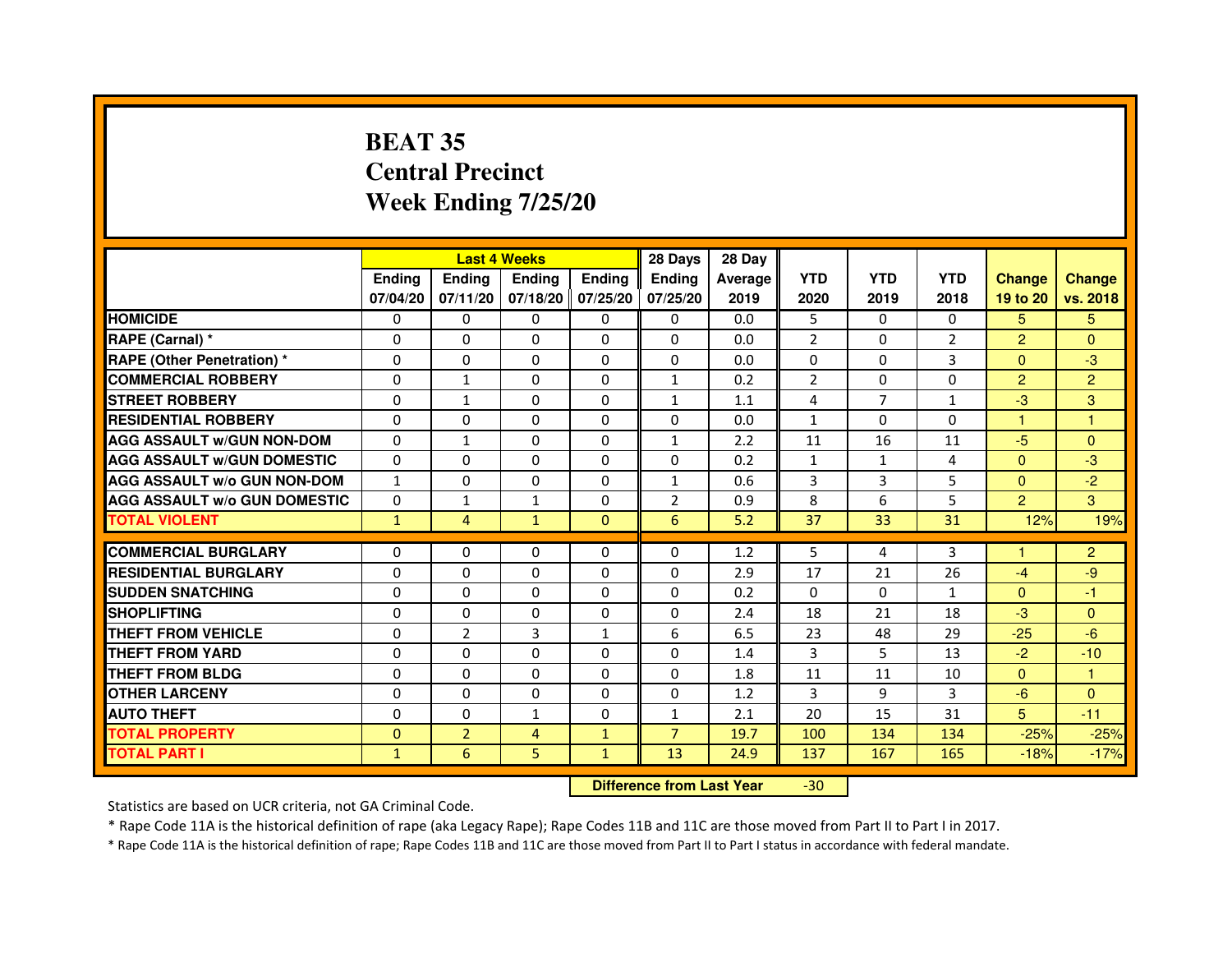#### **BEAT 36 Central PrecinctWeek Ending 7/25/20**

|                                     |                |                | <b>Last 4 Weeks</b> |                   | 28 Days        | 28 Day  |                |                |                |                      |                |
|-------------------------------------|----------------|----------------|---------------------|-------------------|----------------|---------|----------------|----------------|----------------|----------------------|----------------|
|                                     | <b>Ending</b>  | <b>Ending</b>  | <b>Ending</b>       | <b>Ending</b>     | <b>Endina</b>  | Average | <b>YTD</b>     | <b>YTD</b>     | <b>YTD</b>     | <b>Change</b>        | <b>Change</b>  |
|                                     | 07/04/20       | 07/11/20       |                     | 07/18/20 07/25/20 | 07/25/20       | 2019    | 2020           | 2019           | 2018           | 19 to 20             | vs. 2018       |
| <b>HOMICIDE</b>                     | $\Omega$       | $\Omega$       | $\Omega$            | $\Omega$          | $\mathbf{0}$   | 0.0     | $\mathbf{1}$   | $\mathbf{0}$   | $\mathbf{0}$   | $\blacktriangleleft$ | -1             |
| RAPE (Carnal) *                     | 0              | 0              | $\Omega$            | $\Omega$          | $\Omega$       | 0.2     | $\overline{2}$ | $\mathbf{1}$   | $\mathbf{1}$   | -1                   | 1              |
| RAPE (Other Penetration) *          | 0              | 0              | 0                   | 0                 | 0              | 0.0     | 0              | 0              | 0              | $\Omega$             | $\Omega$       |
| <b>COMMERCIAL ROBBERY</b>           | $\Omega$       | $\Omega$       | $\Omega$            | $\Omega$          | $\Omega$       | 0.2     | 0              | $\mathbf{1}$   | $\Omega$       | -1                   | $\Omega$       |
| <b>STREET ROBBERY</b>               | $\Omega$       | $\Omega$       | 0                   | $\Omega$          | $\Omega$       | 0.6     | $\mathbf{1}$   | 5              | 3              | $-4$                 | $-2$           |
| <b>RESIDENTIAL ROBBERY</b>          | $\Omega$       | $\Omega$       | $\Omega$            | $\Omega$          | $\Omega$       | 0.1     | 3              | $\mathbf{1}$   | 4              | 2                    | $-1$           |
| <b>AGG ASSAULT W/GUN NON-DOM</b>    | $\Omega$       | $\Omega$       | $\Omega$            | $\Omega$          | $\Omega$       | 0.8     | $\mathbf{1}$   | $\overline{7}$ | $\overline{2}$ | $-6$                 | $-1$           |
| <b>AGG ASSAULT W/GUN DOMESTIC</b>   | $\Omega$       | 0              | 0                   | 0                 | 0              | 0.2     | $\mathbf{1}$   | $\mathbf{1}$   | $\mathbf{1}$   | $\Omega$             | $\Omega$       |
| <b>AGG ASSAULT W/o GUN NON-DOM</b>  | $\Omega$       | $\Omega$       | $\Omega$            | $\Omega$          | $\Omega$       | 0.5     | $\mathbf{1}$   | $\mathbf{1}$   | 3              | $\Omega$             | $-2$           |
| <b>AGG ASSAULT W/o GUN DOMESTIC</b> | $\Omega$       | 0              | 0                   | 0                 | 0              | 0.3     | 9              | 3              | $\overline{2}$ | 6                    | $\overline{7}$ |
| <b>TOTAL VIOLENT</b>                | $\mathbf{0}$   | $\mathbf{0}$   | $\mathbf{0}$        | $\mathbf{0}$      | $\Omega$       | 2.9     | 19             | 20             | 16             | $-5%$                | 19%            |
|                                     |                |                |                     |                   |                |         |                |                |                |                      |                |
| <b>COMMERCIAL BURGLARY</b>          | $\overline{2}$ | 0              | $\overline{2}$      | 0                 | 4              | 1.1     | 5              | 6              | 4              | -1                   | -1             |
| <b>RESIDENTIAL BURGLARY</b>         | 0              | 0              | 0                   | $\mathbf{1}$      | $\mathbf{1}$   | 2.3     | 9              | 17             | 14             | $-8$                 | $-5$           |
| <b>SUDDEN SNATCHING</b>             | 0              | $\Omega$       | 0                   | $\Omega$          | 0              | 0.1     | 1              | $\Omega$       | $\Omega$       | $\overline{1}$       | $\overline{1}$ |
| <b>SHOPLIFTING</b>                  | 1              | 0              | $\mathbf{1}$        | $\mathbf{1}$      | 3              | 3.7     | 28             | 23             | 20             | 5                    | 8              |
| <b>THEFT FROM VEHICLE</b>           | 0              | 0              | $\overline{2}$      | $\Omega$          | 2              | 3.3     | 24             | 21             | 29             | 3                    | $-5$           |
| <b>THEFT FROM YARD</b>              | 1              | 1              | 1                   | 0                 | 3              | 0.7     | 10             | 5              | 4              | 5                    | 6              |
| <b>THEFT FROM BLDG</b>              | $\mathbf{1}$   | $\mathbf{1}$   | 0                   | 0                 | $\overline{2}$ | 1.5     | 12             | 14             | 17             | $-2$                 | $-5$           |
| <b>OTHER LARCENY</b>                | 0              | 0              | 0                   | $\Omega$          | $\Omega$       | 0.3     | $\overline{2}$ | $\mathbf{1}$   | $\Omega$       | $\overline{1}$       | 2              |
| <b>AUTO THEFT</b>                   | 1              | $\mathbf{1}$   | $\mathbf{1}$        | $\Omega$          | 3              | 1.8     | 17             | 16             | 8              | 1                    | 9              |
| <b>TOTAL PROPERTY</b>               | 6              | $\overline{3}$ | $\overline{7}$      | $\overline{2}$    | 18             | 14.8    | 108            | 103            | 96             | 5%                   | 13%            |
| <b>TOTAL PART I</b>                 | 6              | 3              | $\overline{7}$      | $\overline{2}$    | 18             | 17.7    | 127            | 123            | 112            | 3%                   | 13%            |

**Difference from Last Year** 4

Statistics are based on UCR criteria, not GA Criminal Code.

\* Rape Code 11A is the historical definition of rape (aka Legacy Rape); Rape Codes 11B and 11C are those moved from Part II to Part I in 2017.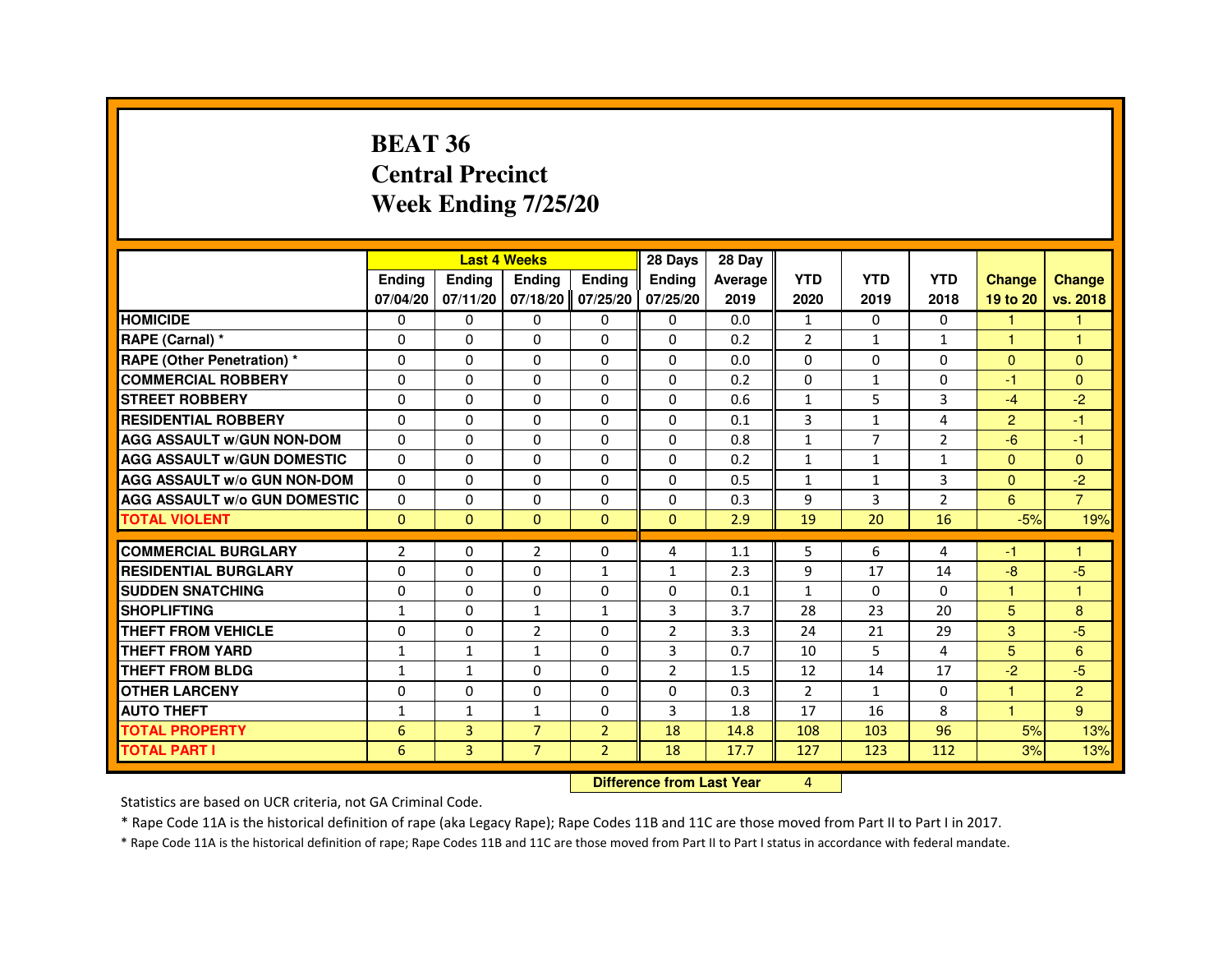# **BEAT 41 South PrecinctWeek Ending 7/25/20**

|                                     |                |                | <b>Last 4 Weeks</b>              |                | 28 Days        | 28 Day  |                |                |                |                |                |
|-------------------------------------|----------------|----------------|----------------------------------|----------------|----------------|---------|----------------|----------------|----------------|----------------|----------------|
|                                     | <b>Ending</b>  | <b>Ending</b>  | <b>Ending</b>                    | <b>Ending</b>  | Ending         | Average | <b>YTD</b>     | <b>YTD</b>     | <b>YTD</b>     | <b>Change</b>  | <b>Change</b>  |
|                                     | 07/04/20       | 07/11/20       | 07/18/20                         | 07/25/20       | 07/25/20       | 2019    | 2020           | 2019           | 2018           | 19 to 20       | vs. 2018       |
| <b>HOMICIDE</b>                     | $\Omega$       | $\Omega$       | 0                                | $\Omega$       | 0              | 0.1     | $\Omega$       | $\mathbf{1}$   | $\Omega$       | $-1$           | $\mathbf{0}$   |
| RAPE (Carnal) *                     | 0              | $\Omega$       | $\Omega$                         | $\Omega$       | $\Omega$       | 0.2     | 1              | 3              | $\Omega$       | $-2$           | 1              |
| <b>RAPE (Other Penetration) *</b>   | $\Omega$       | $\Omega$       | $\Omega$                         | $\Omega$       | $\Omega$       | 0.0     | $\Omega$       | $\Omega$       | $\mathbf{1}$   | $\mathbf{0}$   | $-1$           |
| <b>COMMERCIAL ROBBERY</b>           | $\Omega$       | $\mathbf{0}$   | $\mathbf{0}$                     | $\Omega$       | 0              | 0.6     | 0              | $\overline{2}$ | $\Omega$       | $-2$           | $\Omega$       |
| <b>STREET ROBBERY</b>               | $\Omega$       | $\Omega$       | $\mathbf{1}$                     | $\Omega$       | $\mathbf{1}$   | 0.9     | 5              | 8              | 3              | $-3$           | $\overline{2}$ |
| <b>RESIDENTIAL ROBBERY</b>          | $\Omega$       | $\Omega$       | $\Omega$                         | $\Omega$       | $\Omega$       | 0.1     | $\Omega$       | 1              | $\Omega$       | $-1$           | $\Omega$       |
| <b>AGG ASSAULT w/GUN NON-DOM</b>    | $\Omega$       | $\Omega$       | $\Omega$                         | $\Omega$       | $\Omega$       | 0.2     | $\overline{2}$ | $\mathbf{1}$   | $\Omega$       | $\mathbf{1}$   | $\overline{2}$ |
| <b>AGG ASSAULT W/GUN DOMESTIC</b>   | $\Omega$       | $\Omega$       | $\Omega$                         | $\Omega$       | $\Omega$       | 0.1     | $\mathbf{1}$   | $\mathbf{1}$   | $\Omega$       | $\Omega$       | $\mathbf{1}$   |
| <b>AGG ASSAULT w/o GUN NON-DOM</b>  | 0              | 0              | 0                                | 0              | 0              | 0.3     | $\mathbf{1}$   | 2              | $\mathbf{1}$   | $-1$           | $\mathbf{0}$   |
| <b>AGG ASSAULT W/o GUN DOMESTIC</b> | $\Omega$       | 0              | $\Omega$                         | $\Omega$       | $\Omega$       | 0.5     | 3              | 4              | $\mathbf{1}$   | $-1$           | $\overline{2}$ |
| <b>TOTAL VIOLENT</b>                | $\mathbf{0}$   | $\mathbf{0}$   | $\mathbf{1}$                     | $\mathbf{0}$   | $\mathbf{1}$   | 3.0     | 13             | 23             | 6              | $-43%$         | 117%           |
| <b>COMMERCIAL BURGLARY</b>          | $\Omega$       | $\mathbf{1}$   | $\Omega$                         | 0              | $\mathbf{1}$   | 1.1     | 6              | 10             | 3              | $-4$           | 3              |
| <b>RESIDENTIAL BURGLARY</b>         | $\Omega$       | $\mathbf{1}$   | $\overline{2}$                   | $\Omega$       | 3              | 0.8     | 5              | 4              | 10             | $\mathbf{1}$   | $-5$           |
| <b>SUDDEN SNATCHING</b>             | $\Omega$       | $\Omega$       | $\Omega$                         | $\Omega$       | $\Omega$       | 0.2     | $\Omega$       | $\mathcal{P}$  | $\mathcal{P}$  | $-2$           | $-2$           |
| <b>SHOPLIFTING</b>                  | 0              | 0              | 0                                | 0              | 0              | 1.8     | 3              | 18             | 15             | $-15$          | $-12$          |
| <b>THEFT FROM VEHICLE</b>           | 6              | $\overline{2}$ | $\mathbf{1}$                     | $\Omega$       | 9              | 5.4     | 27             | 51             | 21             | $-24$          | 6              |
| <b>THEFT FROM YARD</b>              | 0              | 0              | 0                                | $\overline{2}$ | $\overline{2}$ | 0.9     | 8              | 6              | 9              | $\overline{2}$ | $-1$           |
| <b>THEFT FROM BLDG</b>              | $\mathbf{1}$   | $\Omega$       | $\overline{3}$                   | $\Omega$       | 4              | 3.3     | 13             | 25             | 13             | $-12$          | $\mathbf{0}$   |
| <b>OTHER LARCENY</b>                | $\Omega$       | $\Omega$       | $\Omega$                         | $\Omega$       | $\Omega$       | 0.3     | 3              | $\overline{2}$ | $\overline{2}$ | 1              | 1              |
| <b>AUTO THEFT</b>                   | $\Omega$       | $\Omega$       | $\mathbf{1}$                     | $\Omega$       | $\mathbf{1}$   | 1.5     | 14             | 13             | 6              | $\mathbf{1}$   | 8              |
| <b>TOTAL PROPERTY</b>               | $\overline{7}$ | $\overline{4}$ | $\overline{7}$                   | $\overline{2}$ | 20             | 15.3    | 79             | 131            | 81             | $-40%$         | $-2%$          |
| <b>TOTAL PART I</b>                 | $\overline{7}$ | $\overline{4}$ | 8                                | $\overline{2}$ | 21             | 18.3    | 92             | 154            | 87             | $-40%$         | 6%             |
|                                     |                |                | <b>Difference from Last Year</b> |                | $-62$          |         |                |                |                |                |                |

 **Difference from Last Year**

Statistics are based on UCR criteria, not GA Criminal Code.

\* Rape Code 11A is the historical definition of rape (aka Legacy Rape); Rape Codes 11B and 11C are those moved from Part II to Part I in 2017.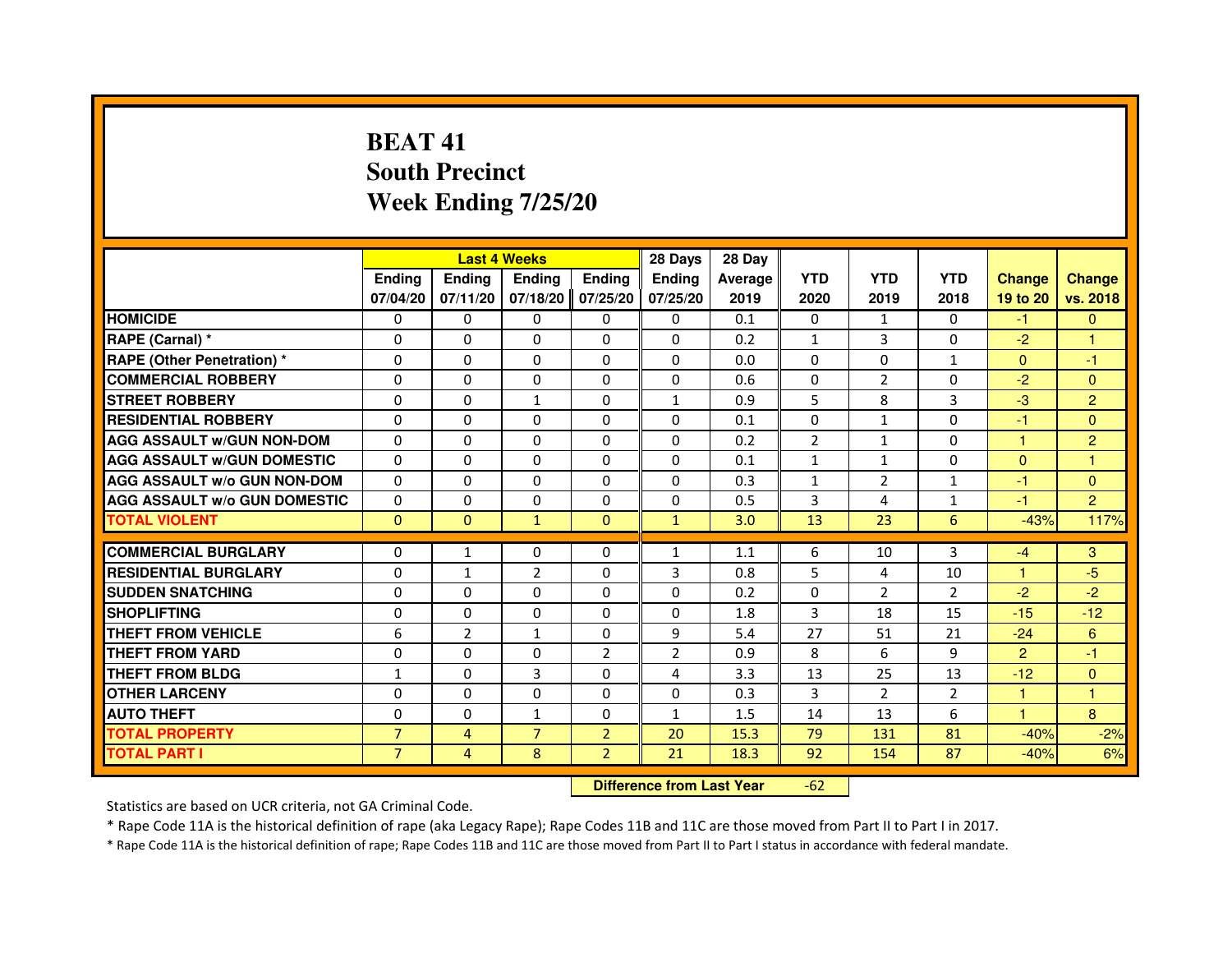# **BEAT 42 South PrecinctWeek Ending 7/25/20**

|                                     |                |                | <b>Last 4 Weeks</b> |                | 28 Days        | 28 Day  |                |                |                |                |                |
|-------------------------------------|----------------|----------------|---------------------|----------------|----------------|---------|----------------|----------------|----------------|----------------|----------------|
|                                     | <b>Endina</b>  | Ending         | <b>Endina</b>       | <b>Endina</b>  | <b>Endina</b>  | Average | <b>YTD</b>     | <b>YTD</b>     | <b>YTD</b>     | <b>Change</b>  | <b>Change</b>  |
|                                     | 07/04/20       | 07/11/20       | 07/18/20            | 07/25/20       | 07/25/20       | 2019    | 2020           | 2019           | 2018           | 19 to 20       | vs. 2018       |
| <b>HOMICIDE</b>                     | 0              | 0              | 0                   | 0              | 0              | 0.1     | 0              | $\Omega$       | $\Omega$       | $\Omega$       | $\Omega$       |
| RAPE (Carnal) *                     | $\mathbf{1}$   | $\mathbf{1}$   | $\Omega$            | $\Omega$       | 2              | 0.2     | $\overline{3}$ | $\Omega$       | $\mathbf{1}$   | 3              | $\overline{2}$ |
| <b>RAPE (Other Penetration)*</b>    | $\Omega$       | $\Omega$       | $\Omega$            | $\Omega$       | $\Omega$       | 0.1     | $\Omega$       | $\Omega$       | 3              | $\Omega$       | -3             |
| <b>COMMERCIAL ROBBERY</b>           | 1              | 0              | 0                   | 0              | $\mathbf{1}$   | 0.2     | 5              | 3              | $\mathbf{1}$   | $\overline{2}$ | 4              |
| <b>STREET ROBBERY</b>               | $\Omega$       | 0              | $\Omega$            | 0              | 0              | 0.4     | $\Omega$       | $\overline{2}$ | 3              | $-2$           | $-3$           |
| <b>RESIDENTIAL ROBBERY</b>          | $\Omega$       | $\Omega$       | $\Omega$            | $\Omega$       | $\Omega$       | 0.1     | $\overline{2}$ | $\mathbf{1}$   | $\Omega$       | 1              | $\overline{2}$ |
| <b>AGG ASSAULT W/GUN NON-DOM</b>    | $\Omega$       | $\Omega$       | $\Omega$            | $\overline{2}$ | $\overline{2}$ | 0.4     | 5              | $\overline{3}$ | $\Omega$       | $\overline{2}$ | 5              |
| <b>AGG ASSAULT W/GUN DOMESTIC</b>   | $\Omega$       | $\Omega$       | $\Omega$            | $\Omega$       | $\Omega$       | 0.1     | $\Omega$       | $\mathbf{1}$   | $\mathbf{1}$   | $-1$           | $-1$           |
| <b>AGG ASSAULT W/o GUN NON-DOM</b>  | 1              | 0              | $\Omega$            | $\Omega$       | 1              | 0.2     | $\overline{2}$ | 3              | 2              | $-1$           | $\Omega$       |
| <b>AGG ASSAULT W/o GUN DOMESTIC</b> | $\Omega$       | $\mathbf{1}$   | 0                   | 0              | $\mathbf{1}$   | 0.3     | $\overline{2}$ | $\mathbf{1}$   | 0              | 1              | $\overline{2}$ |
| <b>TOTAL VIOLENT</b>                | 3              | $\overline{2}$ | $\Omega$            | $\overline{2}$ | $\overline{7}$ | 2.1     | 19             | 14             | 11             | 36%            | 73%            |
|                                     |                |                |                     |                |                |         |                |                |                |                |                |
| <b>COMMERCIAL BURGLARY</b>          | 1              | 1              | $\Omega$            | 0              | $\overline{2}$ | 0.9     | 4              | $\overline{7}$ | $\overline{7}$ | $-3$           | $-3$           |
| <b>RESIDENTIAL BURGLARY</b>         | 0              | 0              | 1                   | 0              | $\mathbf{1}$   | 0.8     | $\mathbf{1}$   | 4              | 2              | $-3$           | $-1$           |
| <b>SUDDEN SNATCHING</b>             | $\Omega$       | $\Omega$       | $\Omega$            | $\Omega$       | $\Omega$       | 0.2     | $\Omega$       | $\mathfrak{p}$ | $\Omega$       | $-2$           | $\Omega$       |
| <b>SHOPLIFTING</b>                  | $\mathbf{1}$   | 3              | $\mathbf{1}$        | 3              | 8              | 18.6    | 84             | 164            | 181            | $-80$          | $-97$          |
| <b>THEFT FROM VEHICLE</b>           | 0              | 0              | $\mathbf{1}$        | 4              | 5              | 3.2     | 33             | 28             | 23             | 5              | 10             |
| <b>THEFT FROM YARD</b>              | $\Omega$       | $\Omega$       | $\Omega$            | $\Omega$       | $\Omega$       | 0.7     | 9              | 4              | 10             | 5              | $-1$           |
| <b>THEFT FROM BLDG</b>              | $\Omega$       | 1              | 1                   | 1              | 3              | 2.3     | 17             | 15             | 8              | $\overline{2}$ | 9              |
| <b>OTHER LARCENY</b>                | $\Omega$       | $\Omega$       | $\Omega$            | $\Omega$       | $\Omega$       | 0.8     | $\overline{2}$ | $\overline{7}$ | 1              | $-5$           | 1              |
| <b>AUTO THEFT</b>                   | $\overline{2}$ | $\overline{2}$ | $\Omega$            | 1              | 5              | 2.0     | 13             | 8              | 15             | 5              | $-2$           |
| <b>TOTAL PROPERTY</b>               | $\overline{4}$ | $\overline{7}$ | $\overline{4}$      | $\overline{9}$ | 24             | 29.5    | 163            | 239            | 247            | $-32%$         | $-34%$         |
| <b>TOTAL PART I</b>                 | $\overline{7}$ | 9              | 4                   | 11             | 31             | 31.5    | 182            | 253            | 258            | $-28%$         | $-29%$         |

 **Difference from Last Year**-71

Statistics are based on UCR criteria, not GA Criminal Code.

\* Rape Code 11A is the historical definition of rape (aka Legacy Rape); Rape Codes 11B and 11C are those moved from Part II to Part I in 2017.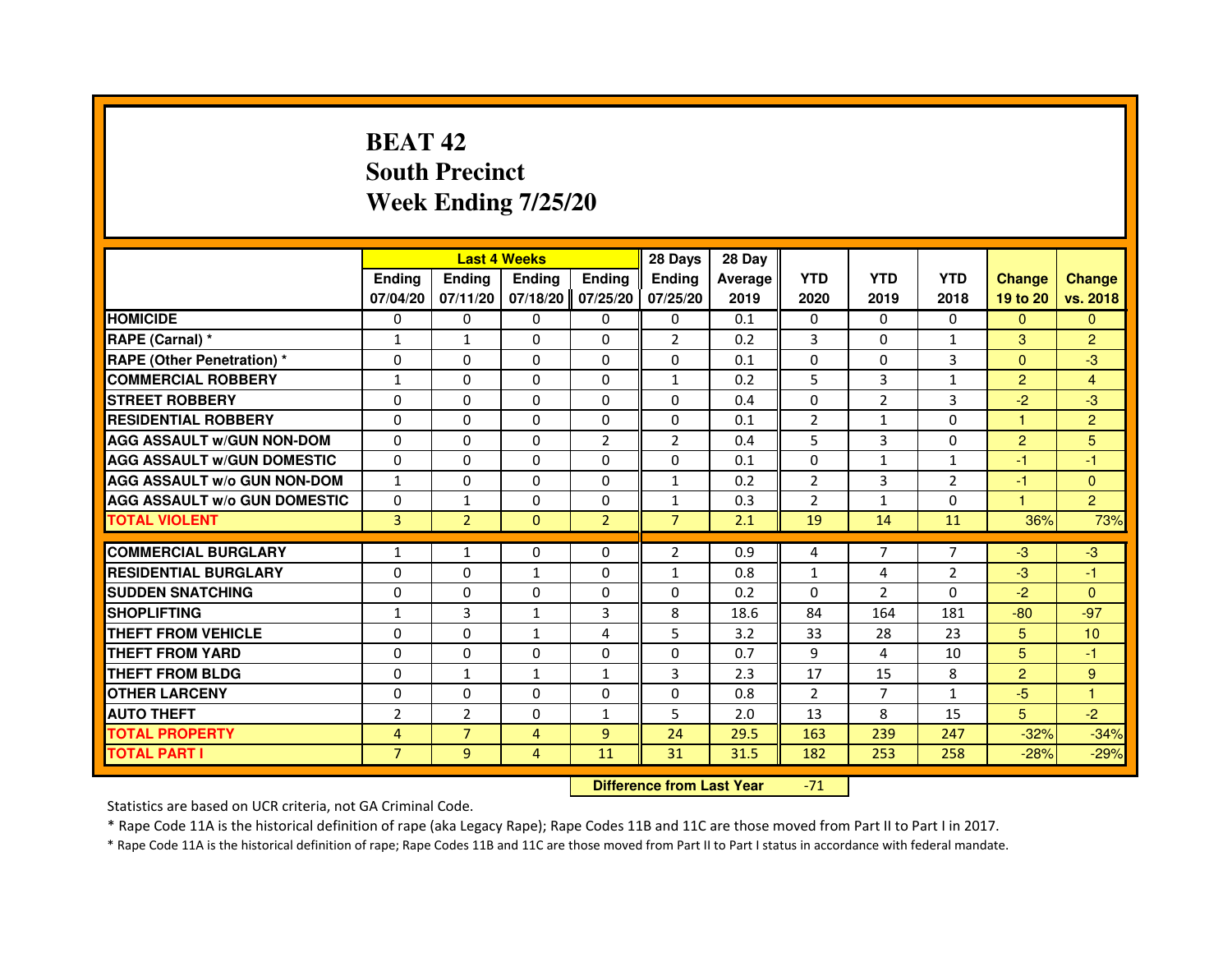# **BEAT 43 South PrecinctWeek Ending 7/25/20**

|                                     |               | <b>Last 4 Weeks</b> |                |                   | 28 Days        | 28 Day  |                |                |                |                |                |
|-------------------------------------|---------------|---------------------|----------------|-------------------|----------------|---------|----------------|----------------|----------------|----------------|----------------|
|                                     | <b>Ending</b> | <b>Endina</b>       | <b>Endina</b>  | Ending            | <b>Endina</b>  | Average | <b>YTD</b>     | <b>YTD</b>     | <b>YTD</b>     | <b>Change</b>  | <b>Change</b>  |
|                                     | 07/04/20      | 07/11/20            |                | 07/18/20 07/25/20 | 07/25/20       | 2019    | 2020           | 2019           | 2018           | 19 to 20       | vs. 2018       |
| <b>HOMICIDE</b>                     | 0             | 0                   | $\mathbf{0}$   | 0                 | 0              | 0.2     | $\mathbf{0}$   | 1              | 1              | -1             | $-1$           |
| RAPE (Carnal) *                     | 0             | $\Omega$            | $\Omega$       | $\overline{2}$    | $\overline{2}$ | 0.2     | $\overline{2}$ | $\overline{2}$ | $\mathbf{1}$   | $\Omega$       | $\mathbf{1}$   |
| <b>RAPE (Other Penetration) *</b>   | 0             | $\Omega$            | 0              | $\Omega$          | $\Omega$       | 0.1     | $\Omega$       | $\Omega$       | $\Omega$       | $\Omega$       | $\Omega$       |
| <b>COMMERCIAL ROBBERY</b>           | 0             | 0                   | 0              | 0                 | $\Omega$       | 0.3     | 4              | 2              | $\Omega$       | $\overline{2}$ | 4              |
| <b>STREET ROBBERY</b>               | 0             | 0                   | 0              | 0                 | 0              | 0.7     | $\overline{2}$ | 4              | 5              | $-2$           | -3             |
| <b>RESIDENTIAL ROBBERY</b>          | 0             | 0                   | $\Omega$       | $\Omega$          | $\Omega$       | 0.1     | $\Omega$       | $\Omega$       | $\overline{2}$ | $\Omega$       | $-2$           |
| <b>AGG ASSAULT w/GUN ON-DOM</b>     | $\Omega$      | $\mathbf{1}$        | $\Omega$       | $\Omega$          | $\mathbf{1}$   | 0.6     | 12             | $\overline{7}$ | $\mathbf{1}$   | 5              | 11             |
| <b>AGG ASSAULT W/GUN DOMESTIC</b>   | 0             | 0                   | 0              | $\mathbf{1}$      | $\mathbf{1}$   | 0.2     | $\mathbf{1}$   | 2              | $\mathbf{1}$   | $-1$           | $\Omega$       |
| <b>AGG ASSAULT W/o GUN NON-DOM</b>  | $\Omega$      | 0                   | 0              | $\Omega$          | $\Omega$       | 0.6     | 4              | 3              | 3              | 1              | 1              |
| <b>AGG ASSAULT W/o GUN DOMESTIC</b> | $\Omega$      | $\Omega$            | 0              | 0                 | 0              | 0.6     | 11             | 5              | $\overline{2}$ | 6              | 9              |
| <b>TOTAL VIOLENT</b>                | $\Omega$      | $\mathbf{1}$        | $\Omega$       | $\overline{3}$    | $\overline{4}$ | 3.5     | 36             | 26             | 16             | 38%            | 125%           |
|                                     |               |                     |                |                   |                |         |                |                |                |                |                |
| <b>COMMERCIAL BURGLARY</b>          | 0             | 0                   | 1              | 0                 | $\mathbf{1}$   | 1.2     | 4              | $\overline{7}$ | $\overline{7}$ | $-3$           | $-3$           |
| <b>RESIDENTIAL BURGLARY</b>         | 0             | $\Omega$            | 1              | $\Omega$          | 1              | 2.1     | 12             | 14             | 27             | $-2$           | $-15$          |
| <b>SUDDEN SNATCHING</b>             | 0             | 0                   | 0              | 0                 | $\Omega$       | 0.2     | $\mathbf{1}$   | $\mathbf{1}$   | $\overline{2}$ | $\Omega$       | $-1$           |
| <b>SHOPLIFTING</b>                  | 0             | $\overline{2}$      | 0              | $\mathbf{1}$      | 3              | 6.8     | 21             | 51             | 25             | $-30$          | $-4$           |
| <b>THEFT FROM VEHICLE</b>           | 3             | $\overline{2}$      | $\overline{2}$ | $\overline{2}$    | 9              | 2.7     | 32             | 21             | 27             | 11             | 5              |
| <b>THEFT FROM YARD</b>              | $\Omega$      | $\Omega$            | $\Omega$       | $\mathbf{1}$      | $\mathbf{1}$   | 1.2     | 8              | $\overline{7}$ | 10             | $\mathbf{1}$   | $-2$           |
| <b>THEFT FROM BLDG</b>              | 0             | 0                   | 0              | $\overline{2}$    | $\overline{2}$ | 2.1     | 7              | 19             | 20             | $-12$          | $-13$          |
| <b>OTHER LARCENY</b>                | 0             | $\mathbf{1}$        | $\Omega$       | $\Omega$          | $\mathbf{1}$   | 0.5     | 5              | 2              | $\mathcal{P}$  | 3              | 3              |
| <b>AUTO THEFT</b>                   | $\mathbf 0$   | 1                   | 3              | $\overline{2}$    | 6              | 1.8     | 14             | 12             | 12             | $\overline{2}$ | $\overline{2}$ |
| <b>TOTAL PROPERTY</b>               | 3             | 6                   | $\overline{7}$ | 8                 | 24             | 18.6    | 104            | 134            | 132            | $-22%$         | $-21%$         |
| <b>TOTAL PART I</b>                 | 3             | $\overline{7}$      | $\overline{7}$ | 11                | 28             | 22.1    | 140            | 160            | 148            | $-13%$         | $-5%$          |

 **Difference from Last Year**-20

Statistics are based on UCR criteria, not GA Criminal Code.

\* Rape Code 11A is the historical definition of rape (aka Legacy Rape); Rape Codes 11B and 11C are those moved from Part II to Part I in 2017.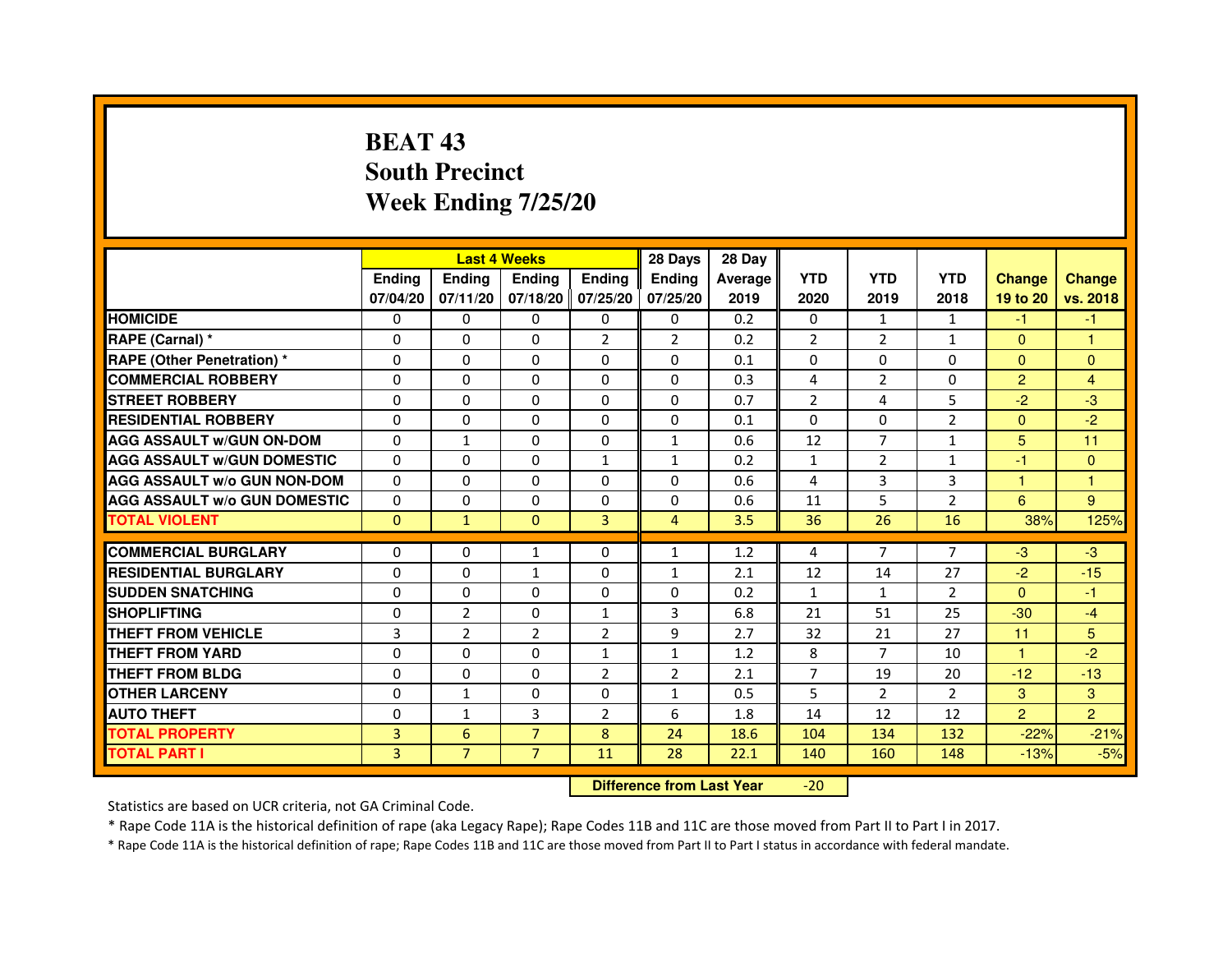# **BEAT 44 South PrecinctWeek Ending 7/25/20**

|                                     |                |                | <b>Last 4 Weeks</b> |                | 28 Days       | 28 Day  |                |                |                |                |                |
|-------------------------------------|----------------|----------------|---------------------|----------------|---------------|---------|----------------|----------------|----------------|----------------|----------------|
|                                     | <b>Endina</b>  | <b>Ending</b>  | <b>Endina</b>       | <b>Ending</b>  | <b>Endina</b> | Average | <b>YTD</b>     | <b>YTD</b>     | <b>YTD</b>     | <b>Change</b>  | <b>Change</b>  |
|                                     | 07/04/20       | 07/11/20       | 07/18/20 07/25/20   |                | 07/25/20      | 2019    | 2020           | 2019           | 2018           | 19 to 20       | vs. 2018       |
| <b>HOMICIDE</b>                     | 0              | 0              | 0                   | 0              | 0             | 0.1     | $\mathbf{1}$   | $\mathbf{1}$   | $\mathbf{1}$   | $\mathbf{0}$   | $\mathbf{0}$   |
| RAPE (Carnal) *                     | $\Omega$       | $\Omega$       | $\Omega$            | $\Omega$       | $\Omega$      | 0.2     | $\overline{2}$ | $\overline{2}$ | $\mathbf{1}$   | $\Omega$       | $\mathbf{1}$   |
| <b>RAPE (Other Penetration)*</b>    | $\Omega$       | $\Omega$       | $\Omega$            | $\Omega$       | 0             | 0.0     | 0              | $\Omega$       | $\overline{2}$ | $\Omega$       | $-2$           |
| <b>COMMERCIAL ROBBERY</b>           | 0              | 0              | 0                   | 0              | 0             | 0.0     | $\mathbf{1}$   | 0              | $\mathbf{1}$   | 1              | $\Omega$       |
| <b>STREET ROBBERY</b>               | 0              | 0              | 0                   | 0              | 0             | 0.5     | 4              | 4              | 4              | $\Omega$       | $\Omega$       |
| <b>RESIDENTIAL ROBBERY</b>          | $\Omega$       | $\Omega$       | $\Omega$            | 0              | 0             | 0.0     | $\mathbf{1}$   | $\Omega$       | 4              | $\mathbf{1}$   | -3             |
| <b>AGG ASSAULT W/GUN NON-DOM</b>    | $\Omega$       | $\Omega$       | $\Omega$            | $\Omega$       | $\Omega$      | 0.8     | 8              | 8              | 3              | $\Omega$       | 5              |
| <b>AGG ASSAULT w/GUN DOMESTIC</b>   | $\Omega$       | $\Omega$       | $\Omega$            | $\Omega$       | 0             | 0.2     | $\mathbf{1}$   | $\overline{2}$ | $\mathbf{1}$   | $-1$           | $\Omega$       |
| <b>AGG ASSAULT W/o GUN NON-DOM</b>  | $\Omega$       | $\Omega$       | $\Omega$            | $\Omega$       | $\Omega$      | 0.4     | 3              | 3              | 3              | $\Omega$       | $\Omega$       |
| <b>AGG ASSAULT W/o GUN DOMESTIC</b> | $\Omega$       | $\Omega$       | $\Omega$            | 0              | 0             | 1.2     | 5              | 11             | $\overline{2}$ | $-6$           | 3              |
| <b>TOTAL VIOLENT</b>                | $\Omega$       | $\Omega$       | $\Omega$            | $\Omega$       | $\Omega$      | 3.3     | 26             | 31             | 22             | $-16%$         | 18%            |
|                                     |                |                |                     |                |               |         |                |                |                |                |                |
| <b>COMMERCIAL BURGLARY</b>          | $\Omega$       | $\Omega$       | $\Omega$            | $\Omega$       | $\Omega$      | 0.8     | $\overline{2}$ | 9              | 1              | $-7$           | 1              |
| <b>RESIDENTIAL BURGLARY</b>         | $\mathbf{1}$   | 0              | $\Omega$            | 0              | 1             | 1.5     | 17             | 11             | 21             | 6              | $-4$           |
| <b>SUDDEN SNATCHING</b>             | $\Omega$       | $\Omega$       | $\Omega$            | 0              | 0             | 0.2     | $\Omega$       | $\overline{2}$ | $\Omega$       | $-2$           | $\Omega$       |
| <b>SHOPLIFTING</b>                  | $\mathbf{1}$   | 0              | $\Omega$            | 0              | $\mathbf{1}$  | 2.7     | 10             | 21             | 38             | $-11$          | $-28$          |
| <b>THEFT FROM VEHICLE</b>           | $\mathbf{1}$   | 3              | $\mathbf{1}$        | $\mathbf{1}$   | 6             | 6.5     | 32             | 51             | 46             | $-19$          | $-14$          |
| <b>THEFT FROM YARD</b>              | 0              | $\mathbf{1}$   | $\Omega$            | $\Omega$       | 1             | 0.7     | 8              | 6              | 8              | $\overline{2}$ | $\Omega$       |
| <b>THEFT FROM BLDG</b>              | 0              | $\overline{2}$ | $\mathbf{1}$        | 1              | 4             | 1.4     | 12             | 12             | 8              | $\Omega$       | 4              |
| <b>OTHER LARCENY</b>                | $\Omega$       | $\Omega$       | 0                   | $\Omega$       | 0             | 0.8     | 6              | 7              | 4              | $-1$           | $\overline{c}$ |
| <b>AUTO THEFT</b>                   | $\Omega$       | 0              | $\mathbf{1}$        | 0              | $\mathbf{1}$  | 2.7     | 14             | 18             | 15             | $-4$           | $-1$           |
| <b>TOTAL PROPERTY</b>               | 3              | 6              | 3                   | $\overline{2}$ | 14            | 17.3    | 101            | 137            | 141            | $-26%$         | $-28%$         |
| <b>TOTAL PART I</b>                 | $\overline{3}$ | 6              | 3                   | $\overline{2}$ | 14            | 20.6    | 127            | 168            | 163            | $-24%$         | $-22%$         |

 **Difference from Last Year**-41

Statistics are based on UCR criteria, not GA Criminal Code.

\* Rape Code 11A is the historical definition of rape (aka Legacy Rape); Rape Codes 11B and 11C are those moved from Part II to Part I in 2017.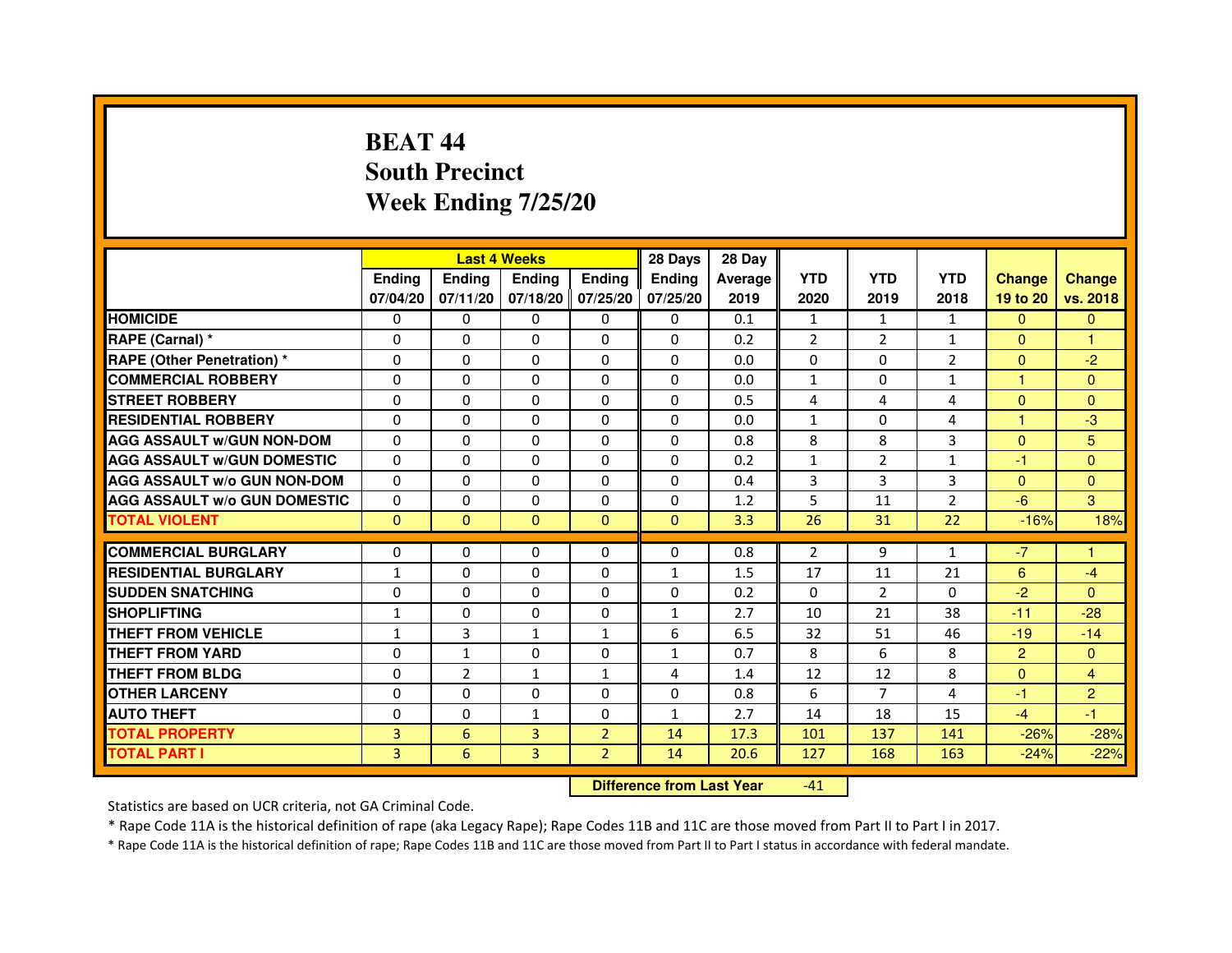# **BEAT 45 South PrecinctWeek Ending 7/25/20**

|                                     |                | <b>Last 4 Weeks</b> |                |                   | 28 Days        | 28 Day  |                |                |                |                |                |
|-------------------------------------|----------------|---------------------|----------------|-------------------|----------------|---------|----------------|----------------|----------------|----------------|----------------|
|                                     | <b>Ending</b>  | <b>Endina</b>       | <b>Endina</b>  | Ending            | <b>Endina</b>  | Average | <b>YTD</b>     | <b>YTD</b>     | <b>YTD</b>     | <b>Change</b>  | <b>Change</b>  |
|                                     | 07/04/20       | 07/11/20            |                | 07/18/20 07/25/20 | 07/25/20       | 2019    | 2020           | 2019           | 2018           | 19 to 20       | vs. 2018       |
| <b>HOMICIDE</b>                     | 0              | 0                   | $\mathbf{0}$   | 0                 | 0              | 0.0     | 1              | 0              | 1              | 1              | $\mathbf{0}$   |
| RAPE (Carnal) *                     | $\Omega$       | $\Omega$            | $\Omega$       | $\Omega$          | $\Omega$       | 0.1     | 3              | $\Omega$       | $\overline{2}$ | 3              | $\mathbf{1}$   |
| <b>RAPE (Other Penetration) *</b>   | 0              | $\Omega$            | 0              | $\mathbf{0}$      | $\Omega$       | 0.0     | $\Omega$       | $\Omega$       | $\overline{2}$ | $\Omega$       | $-2$           |
| <b>COMMERCIAL ROBBERY</b>           | 0              | 0                   | 0              | 0                 | $\Omega$       | 0.2     | 2              | 0              | 2              | $\overline{2}$ | $\Omega$       |
| <b>STREET ROBBERY</b>               | 0              | 0                   | $\mathbf{1}$   | 0                 | $\mathbf{1}$   | 0.3     | 3              | $\overline{2}$ | $\overline{2}$ | 1              | 1              |
| <b>RESIDENTIAL ROBBERY</b>          | 0              | $\Omega$            | 0              | $\Omega$          | $\Omega$       | 0.1     | $\Omega$       | $\mathbf{1}$   | $\Omega$       | $-1$           | $\Omega$       |
| <b>AGG ASSAULT W/GUN NON-DOM</b>    | $\Omega$       | $\mathbf 0$         | $\Omega$       | $\Omega$          | $\Omega$       | 0.5     | $\overline{2}$ | 3              | $\Omega$       | $-1$           | $\overline{2}$ |
| <b>AGG ASSAULT W/GUN DOMESTIC</b>   | 0              | $\mathbf{1}$        | 0              | 0                 | $\mathbf{1}$   | 0.2     | $\overline{2}$ | $\mathbf{1}$   | $\mathbf{1}$   | 1              | 1              |
| <b>AGG ASSAULT W/o GUN NON-DOM</b>  | 0              | 0                   | 0              | $\Omega$          | $\Omega$       | 0.2     | $\overline{2}$ | $\mathbf{1}$   | 3              | 1              | $-1$           |
| <b>AGG ASSAULT W/o GUN DOMESTIC</b> | $\Omega$       | $\Omega$            | 0              | $\Omega$          | 0              | 0.5     | $\overline{2}$ | 3              | $\mathbf{1}$   | $-1$           | 1              |
| <b>TOTAL VIOLENT</b>                | $\Omega$       | $\mathbf{1}$        | $\mathbf{1}$   | $\Omega$          | $\overline{2}$ | 1.9     | 17             | 11             | 14             | 55%            | 21%            |
|                                     |                |                     |                |                   |                |         |                |                |                |                |                |
| <b>COMMERCIAL BURGLARY</b>          | 1              | 0                   | 0              | 0                 | $\mathbf{1}$   | 0.2     | 2              | $\mathbf{1}$   | $\mathbf{1}$   | 1              | 1              |
| <b>RESIDENTIAL BURGLARY</b>         | 0              | $\overline{2}$      | 0              | $\Omega$          | 2              | 1.2     | $\overline{7}$ | 7              | 21             | $\Omega$       | $-14$          |
| <b>SUDDEN SNATCHING</b>             | 0              | 0                   | 0              | 0                 | 0              | 0.1     | $\Omega$       | $\Omega$       | $\Omega$       | $\Omega$       | $\Omega$       |
| <b>SHOPLIFTING</b>                  | 0              | $\mathbf{1}$        | $\overline{2}$ | $\Omega$          | 3              | 8.0     | 19             | 77             | 29             | $-58$          | $-10$          |
| <b>THEFT FROM VEHICLE</b>           | $\overline{2}$ | $\Omega$            | 0              | $\mathbf{0}$      | $\overline{2}$ | 3.1     | 33             | 22             | 32             | 11             | $\mathbf{1}$   |
| <b>THEFT FROM YARD</b>              | $\Omega$       | $\Omega$            | $\Omega$       | $\Omega$          | $\Omega$       | 1.2     | $\overline{7}$ | 11             | 14             | $-4$           | $-7$           |
| <b>THEFT FROM BLDG</b>              | 0              | 0                   | 0              | 0                 | 0              | 1.2     | 8              | 11             | 8              | $-3$           | $\mathbf{0}$   |
| <b>OTHER LARCENY</b>                | 0              | 0                   | $\Omega$       | $\Omega$          | $\Omega$       | 0.5     | $\overline{a}$ | $\Omega$       | 3              | $\overline{4}$ | 1              |
| <b>AUTO THEFT</b>                   | $\mathbf 0$    | 0                   | $\Omega$       | $\mathbf{1}$      | $\mathbf{1}$   | 1.0     | 11             | 7              | 12             | $\overline{4}$ | $-1$           |
| <b>TOTAL PROPERTY</b>               | 3              | 3                   | $\overline{2}$ | $\mathbf{1}$      | 9              | 16.3    | 91             | 136            | 120            | $-33%$         | $-24%$         |
| <b>TOTAL PART I</b>                 | 3              | 4                   | 3              | $\mathbf{1}$      | 11             | 18.2    | 108            | 147            | 134            | $-27%$         | $-19%$         |

 **Difference from Last Year**-39

Statistics are based on UCR criteria, not GA Criminal Code.

\* Rape Code 11A is the historical definition of rape (aka Legacy Rape); Rape Codes 11B and 11C are those moved from Part II to Part I in 2017.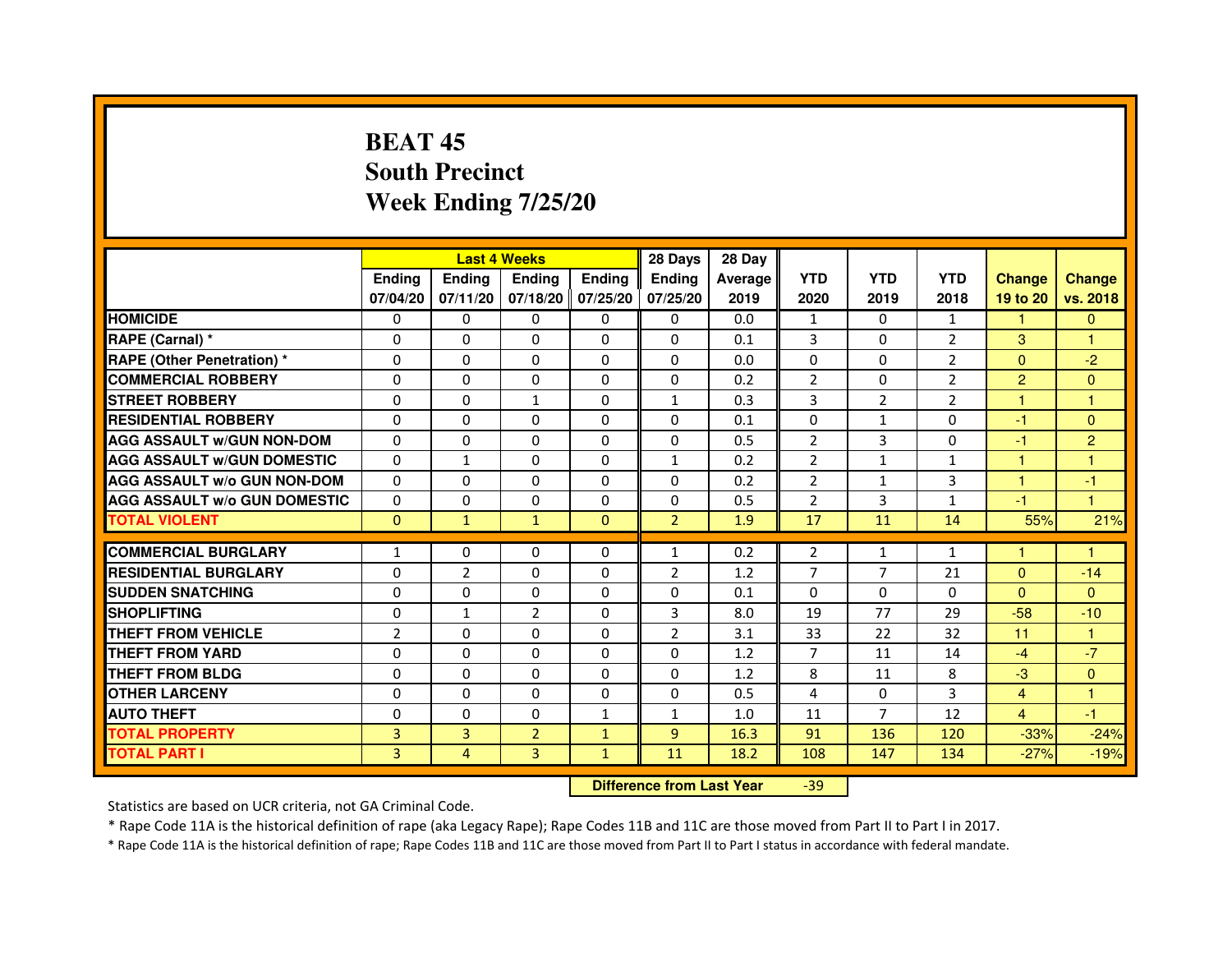# **BEAT 46 South PrecinctWeek Ending 7/25/20**

|                                     |                |                | <b>Last 4 Weeks</b> |                | 28 Days                          | 28 Day  |                |                |                |                |               |
|-------------------------------------|----------------|----------------|---------------------|----------------|----------------------------------|---------|----------------|----------------|----------------|----------------|---------------|
|                                     | <b>Ending</b>  | <b>Ending</b>  | <b>Ending</b>       | <b>Ending</b>  | <b>Ending</b>                    | Average | <b>YTD</b>     | <b>YTD</b>     | <b>YTD</b>     | <b>Change</b>  | <b>Change</b> |
|                                     | 07/04/20       | 07/11/20       | 07/18/20            | 07/25/20       | 07/25/20                         | 2019    | 2020           | 2019           | 2018           | 19 to 20       | vs. 2019      |
| <b>HOMICIDE</b>                     | $\Omega$       | $\Omega$       | $\Omega$            | $\Omega$       | 0                                | 0.2     | $\Omega$       | 2              | $\Omega$       | $-2$           | $\Omega$      |
| RAPE (Carnal) *                     | 0              | 0              | 0                   | 0              | 0                                | 0.2     | $\overline{2}$ | $\mathbf{1}$   | $\mathbf{1}$   | 1              | 1             |
| <b>RAPE (Other Penetration) *</b>   | $\Omega$       | $\Omega$       | $\Omega$            | $\Omega$       | $\Omega$                         | 0.0     | $\Omega$       | $\Omega$       | 3              | $\Omega$       | $-3$          |
| <b>COMMERCIAL ROBBERY</b>           | $\Omega$       | $\Omega$       | $\Omega$            | $\Omega$       | $\Omega$                         | 0.2     | $\mathbf{1}$   | 2              | 3              | $-1$           | $-2$          |
| <b>STREET ROBBERY</b>               | $\Omega$       | $\Omega$       | $\Omega$            | $\Omega$       | $\Omega$                         | 0.2     | 3              | $\mathbf{1}$   | 4              | $\overline{2}$ | $-1$          |
| <b>RESIDENTIAL ROBBERY</b>          | $\Omega$       | $\Omega$       | $\Omega$            | $\Omega$       | 0                                | 0.0     | $\Omega$       | $\Omega$       | 0              | $\Omega$       | $\Omega$      |
| <b>AGG ASSAULT W/GUN NON-DOM</b>    | $\Omega$       | $\mathbf{1}$   | $\Omega$            | $\Omega$       | $\mathbf{1}$                     | 0.3     | $\overline{7}$ | 2              | $\mathbf{1}$   | 5              | 6             |
| <b>AGG ASSAULT W/GUN DOMESTIC</b>   | $\Omega$       | $\Omega$       | $\Omega$            | $\Omega$       | $\Omega$                         | 0.2     | $\mathbf{1}$   | $\overline{2}$ | $\Omega$       | $-1$           | $\mathbf{1}$  |
| <b>AGG ASSAULT W/o GUN NON-DOM</b>  | $\Omega$       | 0              | 0                   | 0              | 0                                | 0.4     | 5              | $\overline{2}$ | 0              | 3              | 5             |
| <b>AGG ASSAULT W/o GUN DOMESTIC</b> | $\mathbf{1}$   | 0              | 0                   | $\Omega$       | $\mathbf{1}$                     | 0.9     | $\overline{2}$ | 6              | 6              | $-4$           | $-4$          |
| <b>TOTAL VIOLENT</b>                | $\mathbf{1}$   | $\mathbf{1}$   | $\mathbf{0}$        | $\mathbf{0}$   | $\overline{2}$                   | 2.5     | 21             | 18             | 18             | 17%            | 17%           |
| <b>COMMERCIAL BURGLARY</b>          | $\Omega$       | 0              | 0                   | 0              | 0                                | 0.8     | 3              | 7              | 7              | $-4$           | $-4$          |
| <b>RESIDENTIAL BURGLARY</b>         | $\mathbf{1}$   | $\Omega$       | $\Omega$            | $\Omega$       | $\mathbf{1}$                     | 2.2     | $\overline{7}$ | 16             | 34             | $-9$           | $-27$         |
| <b>SUDDEN SNATCHING</b>             | $\Omega$       | $\Omega$       | $\Omega$            | $\Omega$       | $\Omega$                         | 0.3     | $\overline{2}$ | $\mathcal{P}$  | $\mathbf{1}$   | $\Omega$       | 1             |
| <b>SHOPLIFTING</b>                  | 0              | 0              | 1                   | 1              | 2                                | 9.6     | 34             | 83             | 76             | $-49$          | $-42$         |
| THEFT FROM VEHICLE                  | $\Omega$       | $\Omega$       | $\Omega$            | $\mathbf{1}$   | $\mathbf{1}$                     | 4.1     | 21             | 37             | 44             | $-16$          | $-23$         |
| THEFT FROM YARD                     | $\mathbf{1}$   | 0              | $\Omega$            | 0              | $\mathbf{1}$                     | 0.6     | 6              | 4              | $\overline{7}$ | $\overline{2}$ | $-1$          |
| <b>THEFT FROM BLDG</b>              | $\Omega$       | $\Omega$       | $\overline{2}$      | $\overline{2}$ | 4                                | 2.1     | 14             | 13             | 17             | $\mathbf{1}$   | $-3$          |
| <b>OTHER LARCENY</b>                | $\Omega$       | $\Omega$       | $\Omega$            | $\mathbf{1}$   | $\mathbf{1}$                     | 0.8     | 2              | 5              | 4              | $-3$           | $-2$          |
| <b>AUTO THEFT</b>                   | $\Omega$       | $\mathbf{1}$   | $\Omega$            | $\Omega$       | $\mathbf{1}$                     | 1.9     | 4              | 17             | 25             | $-13$          | $-21$         |
| <b>TOTAL PROPERTY</b>               | $\overline{2}$ | $\mathbf{1}$   | $\overline{3}$      | 5              | 11                               | 22.3    | 93             | 184            | 215            | $-49%$         | $-57%$        |
| <b>TOTAL PART I</b>                 | 3              | $\overline{2}$ | 3                   | 5              | 13                               | 24.8    | 114            | 202            | 233            | $-44%$         | $-51%$        |
|                                     |                |                |                     |                | <b>Difference from Last Year</b> |         | $-88$          |                |                |                |               |

 **Difference from Last Year**

Statistics are based on UCR criteria, not GA Criminal Code.

\* Rape Code 11A is the historical definition of rape (aka Legacy Rape); Rape Codes 11B and 11C are those moved from Part II to Part I in 2017.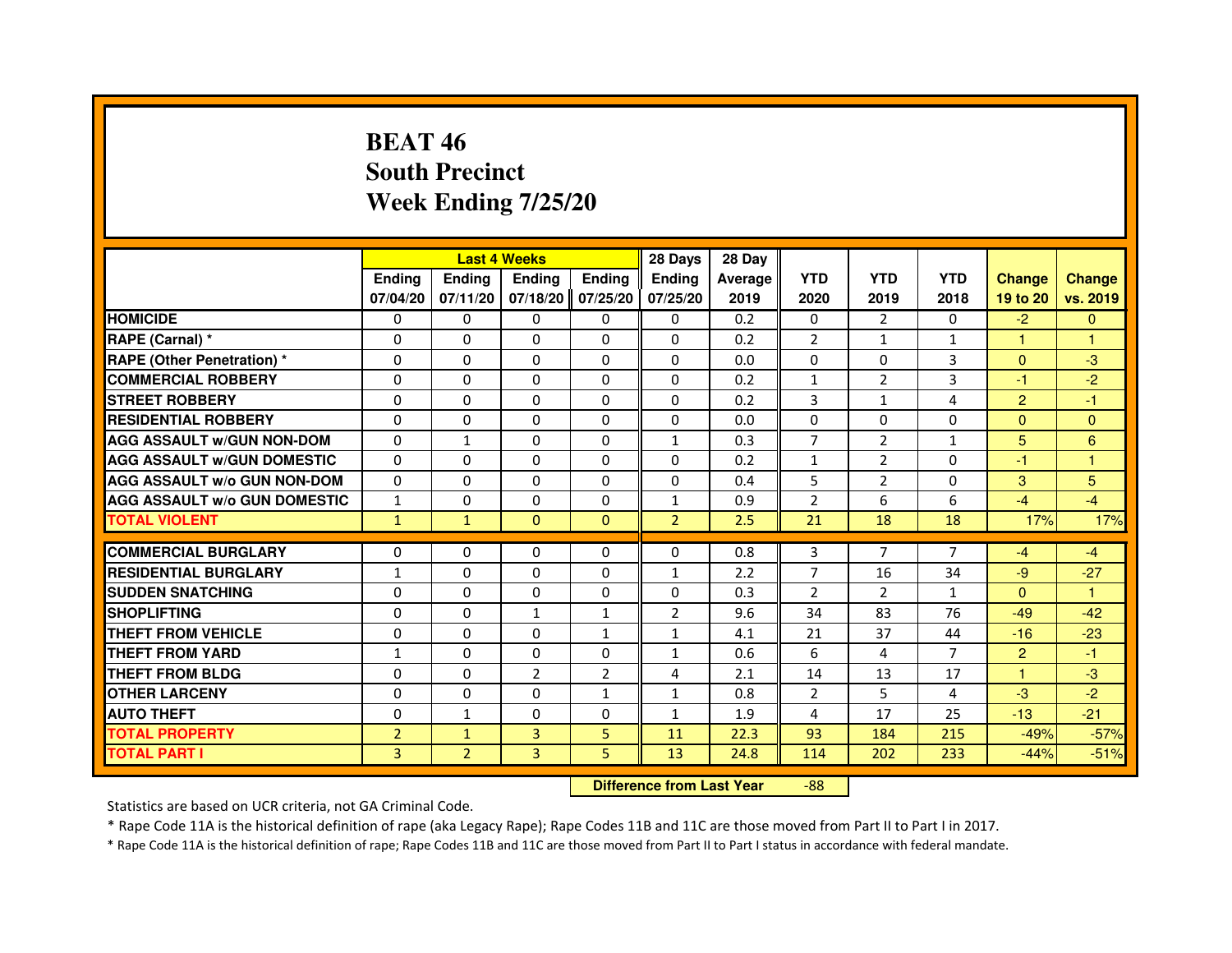# **BEAT 47 South PrecinctWeek Ending 7/25/20**

|                                     |               | <b>Last 4 Weeks</b>              |               |                | 28 Days        | 28 Day  |                |              |              |                |                      |
|-------------------------------------|---------------|----------------------------------|---------------|----------------|----------------|---------|----------------|--------------|--------------|----------------|----------------------|
|                                     | <b>Ending</b> | Ending                           | <b>Ending</b> | <b>Ending</b>  | Ending         | Average | <b>YTD</b>     | <b>YTD</b>   | <b>YTD</b>   | <b>Change</b>  | <b>Change</b>        |
|                                     | 07/04/20      | 07/11/20                         | 07/18/20      | 07/25/20       | 07/25/20       | 2019    | 2020           | 2019         | 2018         | 19 to 20       | vs. 2018             |
| <b>HOMICIDE</b>                     | 0             | $\Omega$                         | 0             | 0              | $\mathbf{0}$   | 0.0     | $\mathbf{0}$   | $\Omega$     | $\Omega$     | $\mathbf{0}$   | $\mathbf{0}$         |
| RAPE (Carnal) *                     | 0             | 0                                | 0             | 0              | 0              | 0.0     | 0              | 0            | 0            | $\Omega$       | $\mathbf{0}$         |
| RAPE (Other Penetration) *          | $\Omega$      | 0                                | $\Omega$      | $\Omega$       | $\Omega$       | 0.0     | $\Omega$       | $\Omega$     | $\mathbf{1}$ | $\Omega$       | -1                   |
| <b>COMMERCIAL ROBBERY</b>           | 0             | $\Omega$                         | $\Omega$      | $\Omega$       | $\Omega$       | 0.0     | $\Omega$       | $\Omega$     | $\Omega$     | $\overline{0}$ | $\mathbf{0}$         |
| <b>STREET ROBBERY</b>               | $\Omega$      | $\Omega$                         | $\Omega$      | $\Omega$       | $\Omega$       | 0.1     | $\Omega$       | $\mathbf{1}$ | $\Omega$     | $-1$           | $\mathbf{0}$         |
| <b>RESIDENTIAL ROBBERY</b>          | 0             | 0                                | 0             | 0              | 0              | 0.0     | $\mathbf{1}$   | 0            | 0            | $\mathbf{1}$   | $\mathbf{1}$         |
| <b>AGG ASSAULT w/GUN NON-GUN</b>    | $\Omega$      | $\Omega$                         | $\Omega$      | $\Omega$       | $\Omega$       | 0.2     | $\Omega$       | $\mathbf{1}$ | 0            | -1             | $\Omega$             |
| <b>AGG ASSAULT W/GUN DOMESTIC</b>   | $\Omega$      | $\Omega$                         | $\Omega$      | $\Omega$       | $\Omega$       | 0.1     | $\Omega$       | $\Omega$     | 0            | $\Omega$       | $\Omega$             |
| <b>AGG ASSAULT W/o GUN NON-DOM</b>  | $\Omega$      | $\Omega$                         | $\Omega$      | $\Omega$       | $\Omega$       | 0.3     | $\Omega$       | 3            | $\Omega$     | $-3$           | $\mathbf{0}$         |
| <b>AGG ASSAULT w/o GUN DOMESTIC</b> | $\Omega$      | $\mathbf{1}$                     | $\Omega$      | $\Omega$       | $\mathbf{1}$   | 0.4     | $\mathbf{1}$   | 3            | $\Omega$     | $-2$           | $\blacktriangleleft$ |
| <b>TOTAL VIOLENT</b>                | $\mathbf{0}$  | $\mathbf{1}$                     | $\mathbf{0}$  | $\overline{0}$ | $\mathbf{1}$   | 1.1     | $\overline{2}$ | 8            | $\mathbf{1}$ | $-75%$         | 100%                 |
| <b>COMMERCIAL BURGLARY</b>          | 0             | 0                                | 0             | 0              | 0              | 0.1     | 0              | $\mathbf{1}$ | 0            | $-1$           | $\mathbf{0}$         |
| <b>RESIDENTIAL BURGLARY</b>         | 0             | $\Omega$                         | $\Omega$      | $\Omega$       | 0              | 0.3     | $\overline{2}$ | $\mathbf{1}$ | 10           | $\mathbf{1}$   | $-8$                 |
| <b>SUDDEN SNATCHING</b>             | $\Omega$      | $\Omega$                         | $\Omega$      | $\Omega$       | $\Omega$       | 0.0     | $\Omega$       | $\Omega$     | $\Omega$     | $\Omega$       | $\overline{0}$       |
| <b>SHOPLIFTING</b>                  | 0             | $\Omega$                         | $\Omega$      | $\Omega$       | $\Omega$       | 0.1     | $\Omega$       | 0            | $\mathbf{1}$ | $\Omega$       | -1                   |
| <b>THEFT FROM VEHICLE</b>           | 0             | 0                                | $\Omega$      | $\Omega$       | 0              | 1.3     | 8              | 10           | 16           | $-2$           | $-8$                 |
| <b>THEFT FROM YARD</b>              | $\Omega$      | $\Omega$                         | $\Omega$      | $\Omega$       | $\Omega$       | 0.7     | 5              | 6            | 3            | $-1$           | $\overline{2}$       |
| <b>THEFT FROM BLDG</b>              | $\Omega$      | $\Omega$                         | $\Omega$      | $\Omega$       | $\Omega$       | 0.5     | $\overline{2}$ | 3            | 3            | $-1$           | $-1$                 |
| <b>OTHER LARCENY</b>                | 0             | $\Omega$                         | $\Omega$      | $\Omega$       | $\Omega$       | 0.8     | $\mathbf{1}$   | 5            | 0            | $-4$           | $\mathbf{1}$         |
| <b>AUTO THEFT</b>                   | $\Omega$      | $\Omega$                         | $\mathbf{1}$  | $\Omega$       | $\mathbf{1}$   | 0.5     | 6              | 4            | 5            | $\overline{2}$ | $\mathbf{1}$         |
| <b>TOTAL PROPERTY</b>               | $\Omega$      | $\mathbf 0$                      | $\mathbf{1}$  | $\Omega$       | $\mathbf{1}$   | 4.2     | 24             | 30           | 38           | $-20%$         | $-37%$               |
| <b>TOTAL PART I</b>                 | $\mathbf{0}$  | $\mathbf{1}$                     | $\mathbf{1}$  | $\mathbf{0}$   | $\overline{2}$ | 5.3     | 26             | 38           | 39           | $-32%$         | $-33%$               |
|                                     |               | <b>Difference from Last Year</b> |               | $-12$          |                |         |                |              |              |                |                      |

 **Difference from Last Year**

Statistics are based on UCR criteria, not GA Criminal Code.

\* Rape Code 11A is the historical definition of rape (aka Legacy Rape); Rape Codes 11B and 11C are those moved from Part II to Part I in 2017.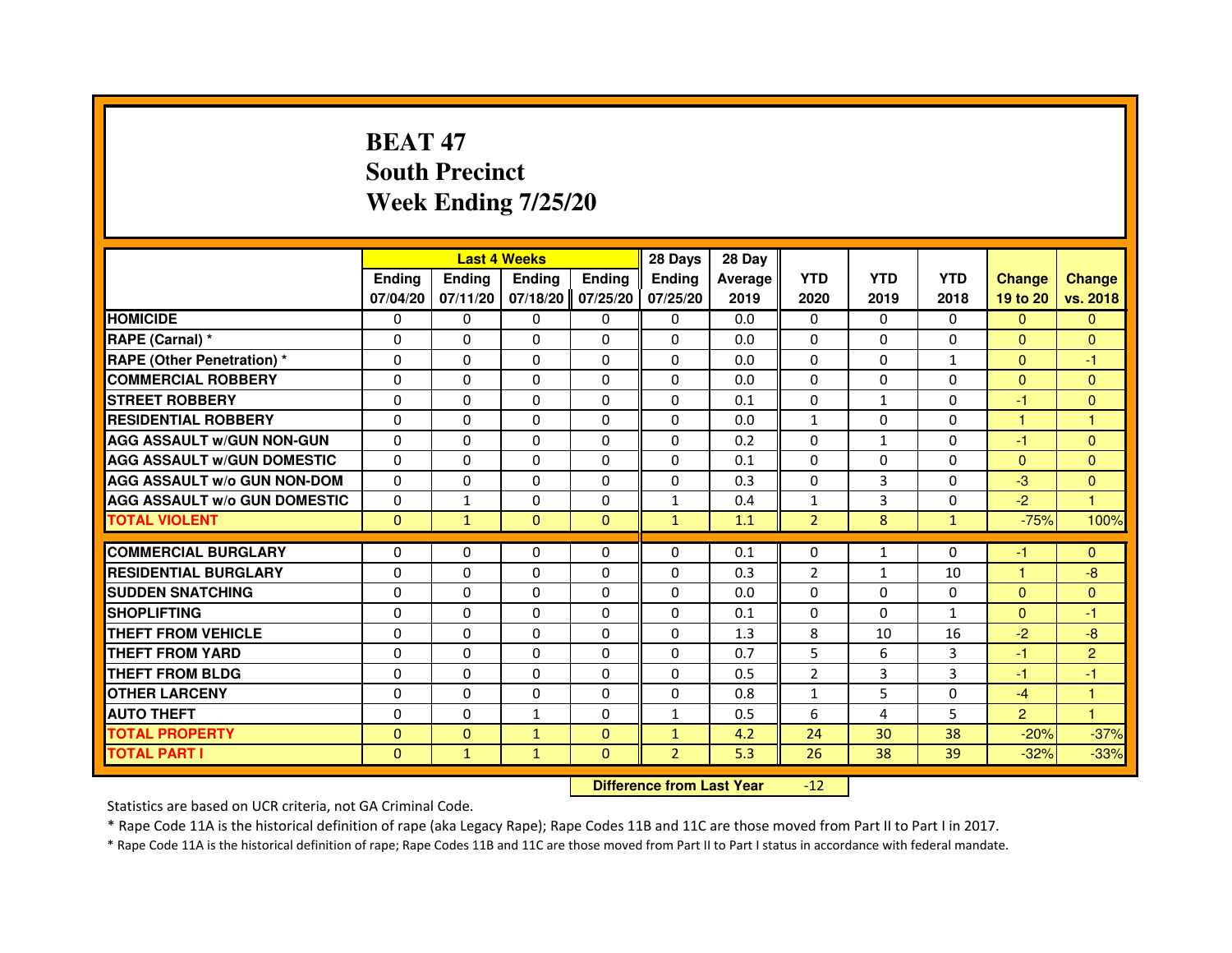#### **BEAT 51 East PrecinctWeek Ending 7/25/20**

|                                     |                |                                  | <b>Last 4 Weeks</b> |                   | 28 Days        | 28 Day  |                |                |                |                |                |
|-------------------------------------|----------------|----------------------------------|---------------------|-------------------|----------------|---------|----------------|----------------|----------------|----------------|----------------|
|                                     | <b>Ending</b>  | <b>Ending</b>                    | Ending              | <b>Ending</b>     | <b>Ending</b>  | Average | <b>YTD</b>     | <b>YTD</b>     | <b>YTD</b>     | <b>Change</b>  | <b>Change</b>  |
|                                     | 07/04/20       | 07/11/20                         |                     | 07/18/20 07/25/20 | 07/25/20       | 2019    | 2020           | 2019           | 2018           | 19 to 20       | vs. 2018       |
| <b>HOMICIDE</b>                     | 0              | $\Omega$                         | $\Omega$            | $\mathbf{0}$      | 0              | 0.2     | $\overline{2}$ | $\mathbf{1}$   | $\overline{2}$ | 1              | $\Omega$       |
| RAPE (Carnal) *                     | 0              | 0                                | 0                   | 0                 | 0              | 0.2     | 0              | $\mathbf{1}$   | 3              | $-1$           | $-3$           |
| <b>RAPE (Other Penetration) *</b>   | 0              | $\Omega$                         | 0                   | $\Omega$          | $\Omega$       | 0.1     | $\Omega$       | $\Omega$       | $\overline{2}$ | $\Omega$       | $-2$           |
| <b>COMMERCIAL ROBBERY</b>           | $\Omega$       | $\Omega$                         | $\Omega$            | $\Omega$          | $\Omega$       | 0.1     | $\Omega$       | $\Omega$       | $\Omega$       | $\Omega$       | $\Omega$       |
| <b>STREET ROBBERY</b>               | 0              | $\mathbf{1}$                     | $\Omega$            | 0                 | $\mathbf{1}$   | 1.2     | 3              | $\overline{7}$ | 5              | $-4$           | $-2$           |
| <b>RESIDENTIAL ROBBERY</b>          | 0              | $\mathbf{1}$                     | 0                   | 0                 | $\mathbf{1}$   | 0.2     | 1              | 1              | $\Omega$       | $\mathbf{0}$   | $\overline{1}$ |
| <b>AGG ASSAULT w/GUN NON-DOM</b>    | $\mathbf{1}$   | $\Omega$                         | $\mathbf{1}$        | $\Omega$          | $\overline{2}$ | 1.7     | 12             | 11             | $\overline{7}$ | $\mathbf{1}$   | 5              |
| <b>AGG ASSAULT W/GUN DOMESTIC</b>   | $\Omega$       | 0                                | $\Omega$            | $\Omega$          | $\Omega$       | 0.5     | $\mathbf{1}$   | $\overline{2}$ | $\Omega$       | $-1$           | $\overline{1}$ |
| <b>AGG ASSAULT w/o GUN NON-DOM</b>  | $\Omega$       | 0                                | 0                   | 0                 | 0              | 1.5     | 9              | 13             | 11             | $-4$           | $-2$           |
| <b>AGG ASSAULT W/o GUN DOMESTIC</b> | $\mathbf{1}$   | 0                                | 0                   | 0                 | $\mathbf{1}$   | 0.8     | 11             | 10             | 5              | $\overline{1}$ | 6              |
| <b>TOTAL VIOLENT</b>                | $\overline{2}$ | $\overline{2}$                   | $\mathbf{1}$        | $\mathbf{0}$      | 5              | 6.4     | 39             | 46             | 35             | $-15%$         | 11%            |
| <b>COMMERCIAL BURGLARY</b>          | 0              | 0                                | $\mathbf{1}$        | 0                 | $\mathbf{1}$   | 0.2     | 3              | $\mathbf{1}$   | 4              | $\overline{2}$ | -1             |
| <b>RESIDENTIAL BURGLARY</b>         | $\Omega$       | $\Omega$                         | $\Omega$            | $\Omega$          | $\Omega$       | 2.8     | 12             | 23             | 11             | $-11$          | $\overline{1}$ |
| <b>SUDDEN SNATCHING</b>             | 0              | $\Omega$                         | $\Omega$            | $\Omega$          | $\Omega$       | 0.0     | $\Omega$       | $\Omega$       | 4              | $\Omega$       | $-4$           |
| <b>SHOPLIFTING</b>                  | 0              | 0                                | 1                   | 0                 | $\mathbf{1}$   | 2.0     | 12             | 17             | 17             | $-5$           | $-5$           |
| THEFT FROM VEHICLE                  | 0              | 0                                | 0                   | 0                 | 0              | 2.2     | 17             | 18             | 32             | $-1$           | $-15$          |
| <b>THEFT FROM YARD</b>              | $\mathbf{1}$   | $\Omega$                         | $\mathbf{1}$        | $\Omega$          | $\overline{2}$ | 1.2     | 11             | 8              | 12             | 3              | $-1$           |
| THEFT FROM BLDG                     | $\mathbf{1}$   | $\Omega$                         | $\Omega$            | $\Omega$          | $\mathbf{1}$   | 1.3     | 16             | 8              | 12             | 8              | $\overline{4}$ |
| <b>OTHER LARCENY</b>                | $\Omega$       | $\Omega$                         | $\Omega$            | $\Omega$          | $\Omega$       | 1.4     | 6              | 13             | 9              | $-7$           | $-3$           |
| <b>AUTO THEFT</b>                   | 0              | 0                                | 0                   | 0                 | 0              | 2.3     | 9              | 21             | 15             | $-12$          | $-6$           |
| <b>TOTAL PROPERTY</b>               | $\overline{2}$ | $\Omega$                         | $\overline{3}$      | $\Omega$          | 5              | 13.3    | 86             | 109            | 116            | $-21%$         | $-26%$         |
| <b>TOTAL PART I</b>                 | 4              | $\overline{2}$                   | 4                   | $\mathbf{0}$      | 10             | 19.8    | 125            | 155            | 151            | $-19%$         | $-17%$         |
|                                     |                | <b>Difference from Last Year</b> |                     | $-30$             |                |         |                |                |                |                |                |

 **Difference from Last Year**

Statistics are based on UCR criteria, not GA Criminal Code.

\* Rape Code 11A is the historical definition of rape (aka Legacy Rape); Rape Codes 11B and 11C are those moved from Part II to Part I in 2017.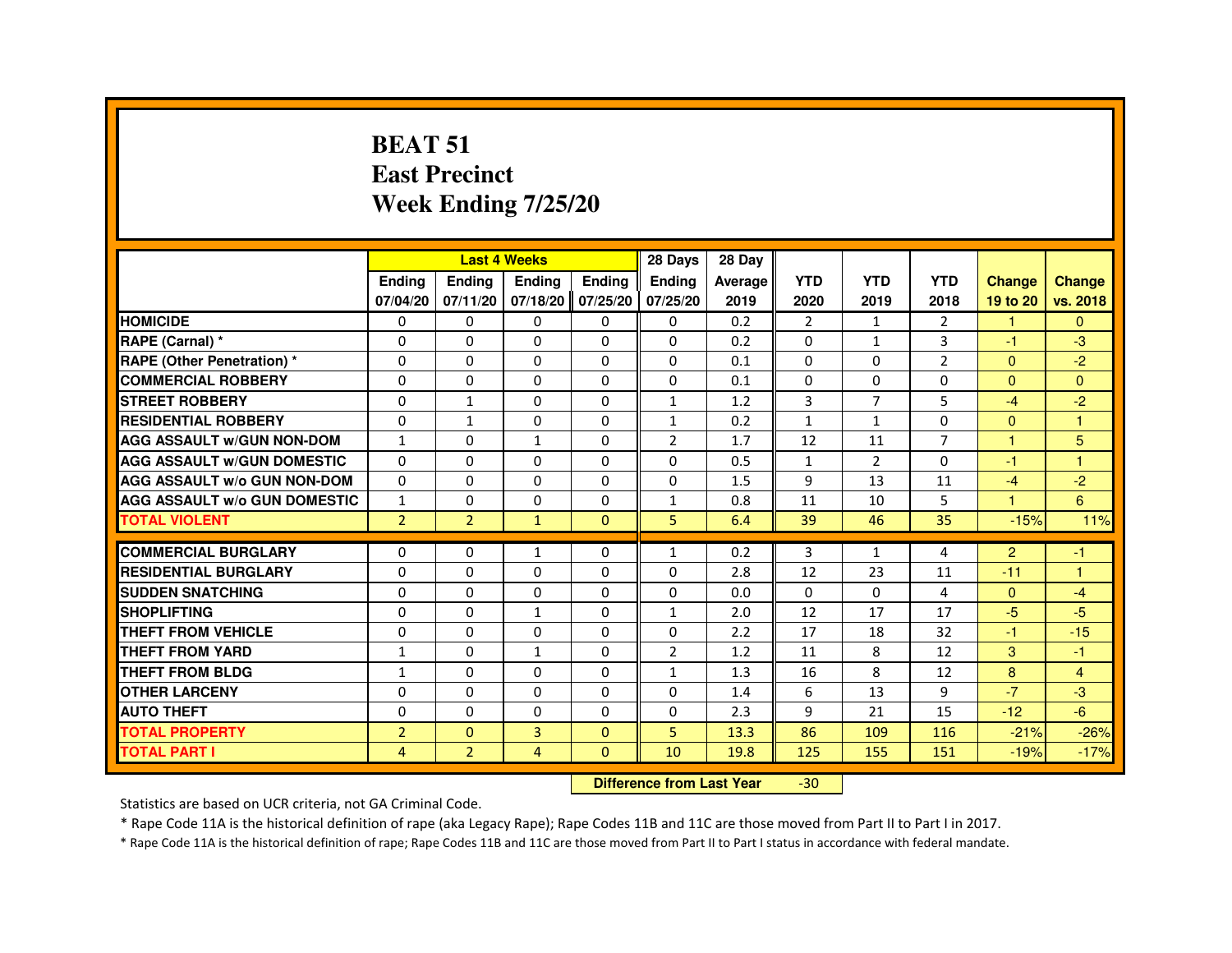# **BEAT 52 East PrecinctWeek Ending 7/25/20**

|                                     |                | <b>Last 4 Weeks</b>              |               |                   | 28 Days        | 28 Day  |                |                |              |                |                |
|-------------------------------------|----------------|----------------------------------|---------------|-------------------|----------------|---------|----------------|----------------|--------------|----------------|----------------|
|                                     | <b>Ending</b>  | Ending                           | <b>Ending</b> | <b>Ending</b>     | <b>Ending</b>  | Average | <b>YTD</b>     | <b>YTD</b>     | <b>YTD</b>   | <b>Change</b>  | <b>Change</b>  |
|                                     | 07/04/20       | 07/11/20                         |               | 07/18/20 07/25/20 | 07/25/20       | 2019    | 2020           | 2019           | 2018         | 19 to 20       | vs. 2018       |
| <b>HOMICIDE</b>                     | 0              | 0                                | $\mathbf{0}$  | 0                 | 0              | 0.1     | $\Omega$       | $\Omega$       | $\mathbf{1}$ | $\mathbf{0}$   | $-1$           |
| RAPE (Carnal) *                     | 0              | $\mathbf{0}$                     | 0             | 0                 | $\Omega$       | 0.3     | 0              | 4              | 2            | $-4$           | $-2$           |
| <b>RAPE (Other Penetration) *</b>   | 0              | 0                                | 0             | $\mathbf{0}$      | $\Omega$       | 0.0     | $\Omega$       | $\mathbf{0}$   | $\Omega$     | $\Omega$       | $\Omega$       |
| <b>COMMERCIAL ROBBERY</b>           | $\mathbf 0$    | 0                                | $\Omega$      | $\mathbf{0}$      | $\mathbf{0}$   | 0.2     | $\mathbf{0}$   | $\mathbf{1}$   | $\mathbf{1}$ | $-1$           | $-1$           |
| <b>STREET ROBBERY</b>               | 0              | $\Omega$                         | $\Omega$      | $\mathbf{1}$      | $\mathbf{1}$   | 0.9     | 3              | $\overline{7}$ | 3            | $-4$           | $\Omega$       |
| <b>RESIDENTIAL ROBBERY</b>          | 0              | 0                                | $\Omega$      | 0                 | $\Omega$       | 0.2     | $\Omega$       | 2              | $\Omega$     | $-2$           | $\Omega$       |
| <b>AGG ASSAULT W/GUN NON-DOM</b>    | $\Omega$       | $\Omega$                         | 0             | $\mathbf{0}$      | $\Omega$       | 1.1     | 3              | 6              | 5            | $-3$           | $-2$           |
| <b>AGG ASSAULT W/GUN DOMESTIC</b>   | $\mathbf{1}$   | $\Omega$                         | $\Omega$      | $\mathbf{0}$      | $\mathbf{1}$   | 0.2     | 4              | $\overline{2}$ | $\mathbf{1}$ | $\overline{2}$ | 3              |
| <b>AGG ASSAULT W/o GUN NON-DOM</b>  | $\Omega$       | $\mathbf{1}$                     | $\Omega$      | $\mathbf{1}$      | 2              | 0.8     | 11             | 8              | 4            | 3              | $\overline{7}$ |
| <b>AGG ASSAULT W/o GUN DOMESTIC</b> | $\mathbf{1}$   | 0                                | 0             | $\Omega$          | $\mathbf{1}$   | 0.8     | 10             | 7              | 5            | 3              | 5              |
| <b>TOTAL VIOLENT</b>                | $\overline{2}$ | $\mathbf{1}$                     | $\mathbf{0}$  | $\overline{2}$    | 5              | 4.6     | 31             | 37             | 22           | $-16%$         | 41%            |
| <b>COMMERCIAL BURGLARY</b>          | 0              | 0                                | 0             | 0                 | 0              | 0.1     | 2              | 0              | 2            | $\overline{2}$ | $\mathbf{0}$   |
| <b>RESIDENTIAL BURGLARY</b>         | $\mathbf{1}$   | 0                                | $\Omega$      | $\mathbf{0}$      | $\mathbf{1}$   | 4.4     | 14             | 33             | 31           | $-19$          | $-17$          |
| <b>SUDDEN SNATCHING</b>             | 0              | $\Omega$                         | $\Omega$      | $\Omega$          | $\Omega$       | 0.2     | $\overline{2}$ | $\overline{2}$ | $\mathbf{1}$ | $\Omega$       | $\mathbf{1}$   |
| <b>SHOPLIFTING</b>                  | 0              | $\mathbf{0}$                     | 0             | $\mathbf{0}$      | $\mathbf{0}$   | 0.5     | 7              | 4              | 2            | 3              | 5              |
| THEFT FROM VEHICLE                  | 3              | $\overline{2}$                   | 0             | $\Omega$          | 5              | 4.9     | 40             | 35             | 19           | 5 <sup>5</sup> | 21             |
| <b>THEFT FROM YARD</b>              | $\mathbf 0$    | 0                                | $\Omega$      | $\Omega$          | $\Omega$       | 2.5     | 19             | 19             | 11           | $\Omega$       | 8              |
| <b>THEFT FROM BLDG</b>              | 1              | $\Omega$                         | $\mathbf{1}$  | $\mathbf{0}$      | $\overline{2}$ | 2.8     | 14             | 22             | 11           | $-8$           | 3              |
| <b>OTHER LARCENY</b>                | 0              | $\Omega$                         | $\Omega$      | $\mathbf{0}$      | $\Omega$       | 0.8     | 9              | 5              | 6            | $\overline{4}$ | 3              |
| <b>AUTO THEFT</b>                   | $\Omega$       | $\Omega$                         | $\Omega$      | $\mathbf{0}$      | $\Omega$       | 2.0     | $\overline{7}$ | 15             | 18           | $-8$           | $-11$          |
| <b>TOTAL PROPERTY</b>               | 5              | $\overline{2}$                   | $\mathbf{1}$  | $\mathbf{0}$      | 8              | 18.3    | 114            | 135            | 101          | $-16%$         | 13%            |
| <b>TOTAL PART I</b>                 | $\overline{7}$ | 3                                | $\mathbf{1}$  | $\overline{2}$    | 13             | 22.9    | 145            | 172            | 123          | $-16%$         | 18%            |
|                                     |                | <b>Difference from Last Year</b> |               | $-27$             |                |         |                |                |              |                |                |

 **Difference from Last Year**

Statistics are based on UCR criteria, not GA Criminal Code.

\* Rape Code 11A is the historical definition of rape (aka Legacy Rape); Rape Codes 11B and 11C are those moved from Part II to Part I in 2017.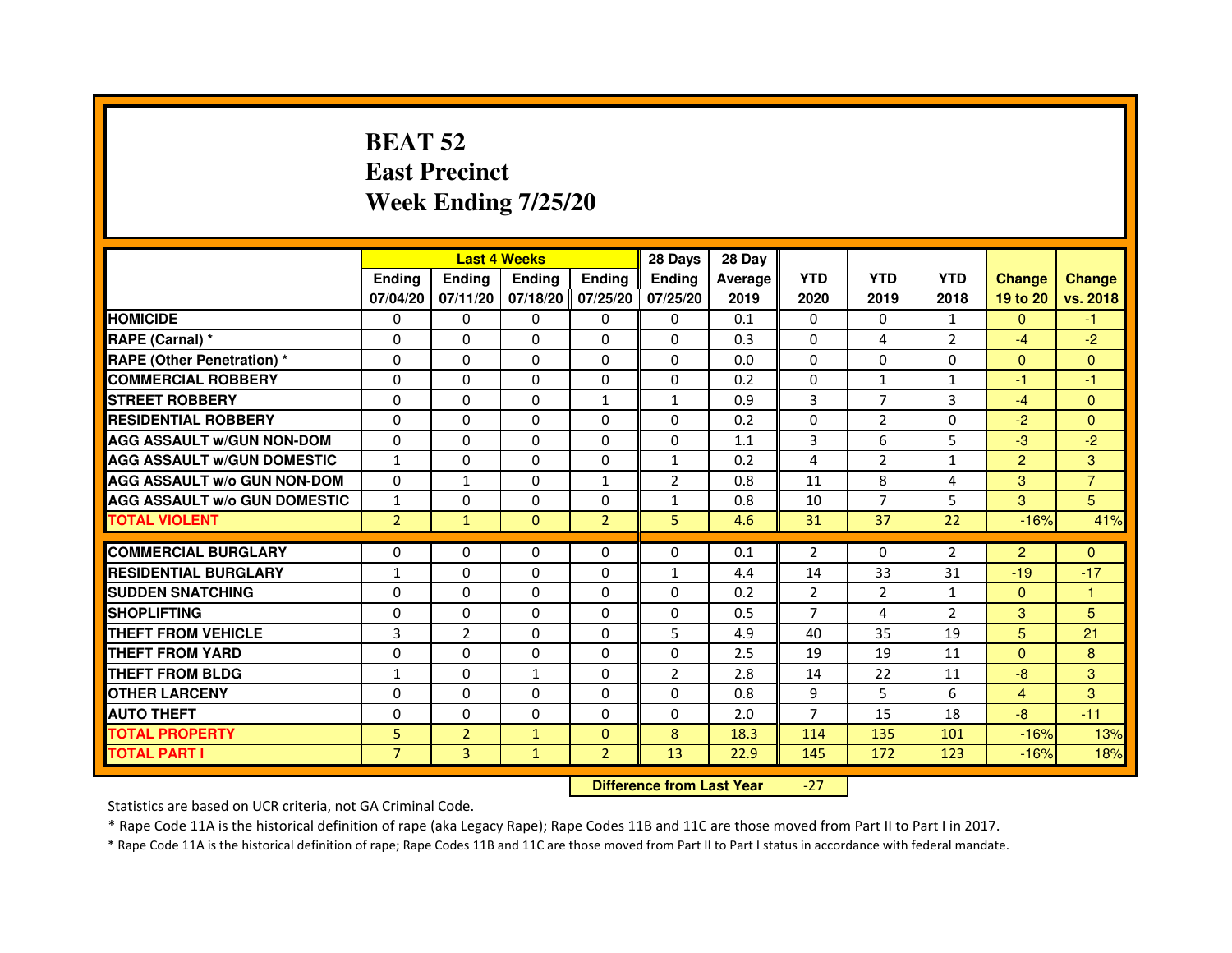# **BEAT 53 East PrecinctWeek Ending 7/25/20**

|                                     |                |                | <b>Last 4 Weeks</b> |               | 28 Days                          | 28 Day  |                |                |                |                |                |
|-------------------------------------|----------------|----------------|---------------------|---------------|----------------------------------|---------|----------------|----------------|----------------|----------------|----------------|
|                                     | Ending         | <b>Ending</b>  | <b>Ending</b>       | <b>Ending</b> | <b>Ending</b>                    | Average | <b>YTD</b>     | <b>YTD</b>     | <b>YTD</b>     | <b>Change</b>  | <b>Change</b>  |
|                                     | 07/04/20       | 07/11/20       | 07/18/20            | 07/25/20      | 07/25/20                         | 2019    | 2020           | 2019           | 2018           | 19 to 20       | vs. 2018       |
| <b>HOMICIDE</b>                     | 0              | $\Omega$       | $\Omega$            | 0             | 0                                | 0.0     | $\Omega$       | $\Omega$       | $\Omega$       | $\mathbf{0}$   | $\mathbf{0}$   |
| RAPE (Carnal) *                     | 0              | 0              | 0                   | $\Omega$      | 0                                | 0.0     | $\mathbf{0}$   | $\Omega$       | $\overline{2}$ | $\Omega$       | $-2$           |
| <b>RAPE (Other Penetration) *</b>   | $\Omega$       | $\Omega$       | $\Omega$            | $\Omega$      | $\Omega$                         | 0.1     | $\Omega$       | $\mathbf{0}$   | $\Omega$       | $\Omega$       | $\mathbf{0}$   |
| <b>COMMERCIAL ROBBERY</b>           | $\Omega$       | $\Omega$       | $\Omega$            | $\Omega$      | $\Omega$                         | 0.0     | $\Omega$       | $\mathbf{0}$   | $\mathbf 0$    | $\Omega$       | $\Omega$       |
| <b>STREET ROBBERY</b>               | $\Omega$       | $\Omega$       | 0                   | $\mathbf{1}$  | $\mathbf{1}$                     | 0.8     | 4              | 5              | 4              | $-1$           | $\mathbf{0}$   |
| <b>RESIDENTIAL ROBBERY</b>          | $\Omega$       | $\Omega$       | 0                   | $\Omega$      | $\Omega$                         | 0.0     | $\mathbf{1}$   | $\mathbf{0}$   | 0              | 1              | 1              |
| <b>AGG ASSAULT w/GUN NON-DOM</b>    | $\mathbf{1}$   | $\Omega$       | 0                   | $\Omega$      | $\mathbf{1}$                     | 1.3     | $\overline{7}$ | 5              | 6              | $\overline{2}$ | $\overline{1}$ |
| <b>AGG ASSAULT W/GUN DOMESTIC</b>   | $\Omega$       | $\Omega$       | $\Omega$            | $\Omega$      | $\Omega$                         | 0.2     | 3              | $\overline{2}$ | $\mathbf{1}$   | $\mathbf{1}$   | $\overline{2}$ |
| <b>AGG ASSAULT w/o GUN NON-DOM</b>  | $\mathbf{1}$   | 0              | $\mathbf{1}$        | 0             | $\overline{2}$                   | 0.6     | 11             | 4              | 5              | $\overline{7}$ | 6              |
| <b>AGG ASSAULT W/o GUN DOMESTIC</b> | $\mathbf{1}$   | $\overline{2}$ | 0                   | $\Omega$      | 3                                | 1.7     | 11             | 16             | 4              | $-5$           | $\overline{7}$ |
| <b>TOTAL VIOLENT</b>                | 3              | $\overline{2}$ | $\mathbf{1}$        | $\mathbf{1}$  | $\overline{7}$                   | 4.7     | 37             | 32             | 22             | 16%            | 68%            |
| <b>COMMERCIAL BURGLARY</b>          | $\Omega$       | 0              | 0                   | 0             | 0                                | 0.2     | $\overline{2}$ | $\mathbf{1}$   | 3              | 1              | -1             |
| <b>RESIDENTIAL BURGLARY</b>         | $\Omega$       | $\overline{2}$ | $\mathbf{1}$        | $\Omega$      | 3                                | 3.8     | 16             | 31             | 22             | $-15$          | $-6$           |
| <b>SUDDEN SNATCHING</b>             | $\Omega$       | $\Omega$       | $\Omega$            | $\Omega$      | $\Omega$                         | 0.2     | $\Omega$       | $\mathbf{1}$   | $\mathbf{1}$   | $-1$           | $-1$           |
| <b>SHOPLIFTING</b>                  | 0              | 0              | 0                   | 0             | 0                                | 0.3     | 1              | $\overline{2}$ | 9              | $-1$           | $-8$           |
| <b>THEFT FROM VEHICLE</b>           | 1              | $\mathbf{1}$   | 0                   | $\Omega$      | $\overline{2}$                   | 3.7     | 22             | 30             | 34             | $-8$           | $-12$          |
| <b>THEFT FROM YARD</b>              | 0              | 0              | $\Omega$            | 0             | 0                                | 1.4     | 9              | 4              | 19             | 5 <sup>5</sup> | $-10$          |
| <b>THEFT FROM BLDG</b>              | $\Omega$       | $\mathbf{1}$   | $\Omega$            | $\Omega$      | $\mathbf{1}$                     | 2.7     | 16             | 22             | 26             | $-6$           | $-10$          |
| <b>OTHER LARCENY</b>                | $\Omega$       | $\Omega$       | 0                   | $\Omega$      | 0                                | 1.1     | 3              | 9              | $\overline{7}$ | $-6$           | $-4$           |
| <b>AUTO THEFT</b>                   | $\Omega$       | $\Omega$       | $\Omega$            | $\Omega$      | $\Omega$                         | 1.3     | 10             | 12             | 17             | $-2$           | $-7$           |
| <b>TOTAL PROPERTY</b>               | $\mathbf{1}$   | $\overline{4}$ | $\mathbf{1}$        | $\Omega$      | 6                                | 14.6    | 79             | 112            | 138            | $-29%$         | $-43%$         |
| <b>TOTAL PART I</b>                 | $\overline{4}$ | 6              | $\overline{2}$      | $\mathbf{1}$  | 13                               | 19.3    | 116            | 144            | 160            | $-19%$         | $-28%$         |
|                                     |                |                |                     |               | <b>Difference from Last Year</b> |         | $-28$          |                |                |                |                |

Statistics are based on UCR criteria, not GA Criminal Code.

\* Rape Code 11A is the historical definition of rape (aka Legacy Rape); Rape Codes 11B and 11C are those moved from Part II to Part I in 2017.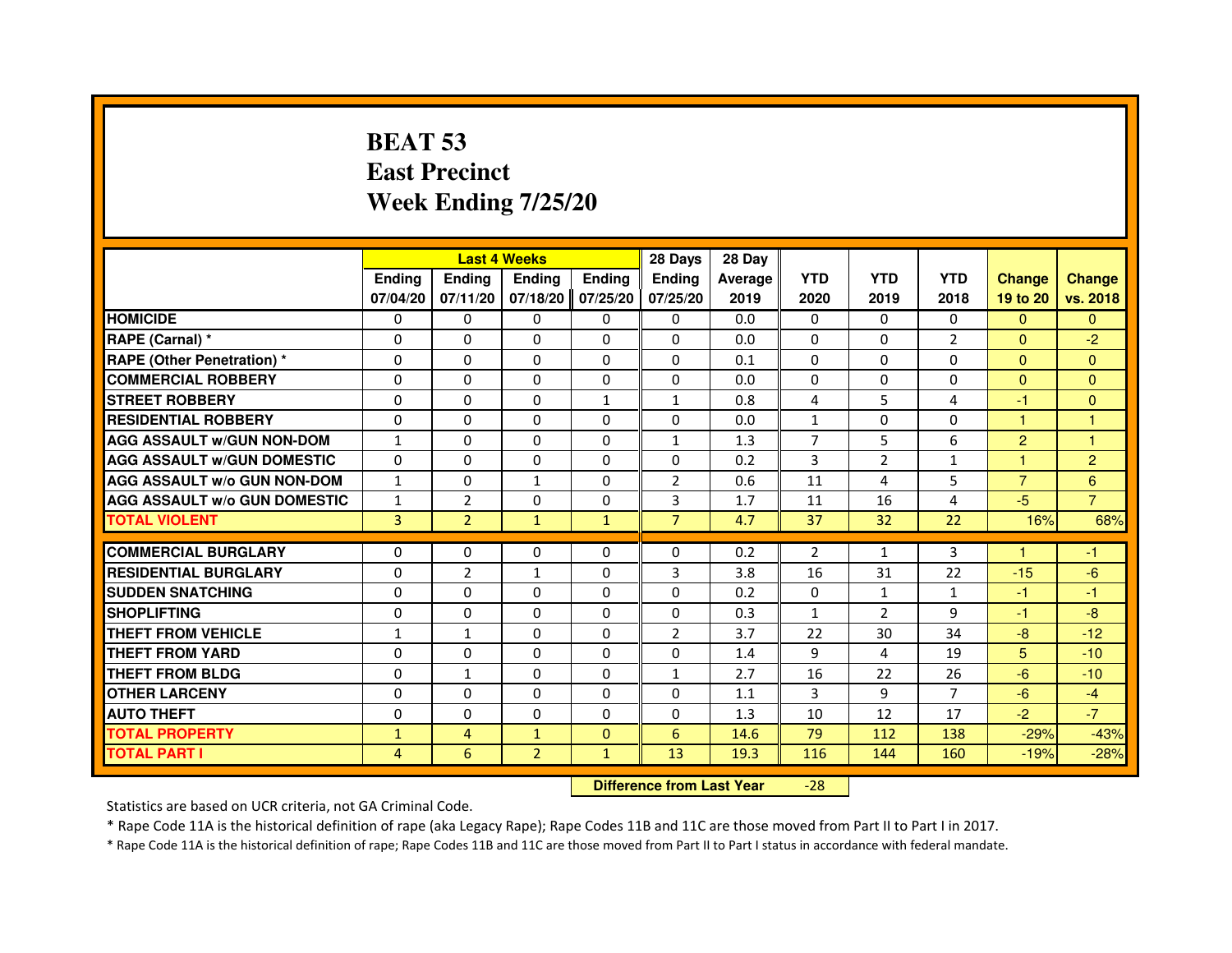# **BEAT 54 East PrecinctWeek Ending 7/25/20**

|                                     |                | <b>Last 4 Weeks</b> |                |                   | 28 Days        | 28 Day  |                |                |                |                |                |
|-------------------------------------|----------------|---------------------|----------------|-------------------|----------------|---------|----------------|----------------|----------------|----------------|----------------|
|                                     | <b>Endina</b>  | <b>Ending</b>       | <b>Ending</b>  | <b>Endina</b>     | <b>Endina</b>  | Average | <b>YTD</b>     | <b>YTD</b>     | <b>YTD</b>     | <b>Change</b>  | <b>Change</b>  |
|                                     | 07/04/20       | 07/11/20            |                | 07/18/20 07/25/20 | 07/25/20       | 2019    | 2020           | 2019           | 2018           | 19 to 20       | vs. 2018       |
| <b>HOMICIDE</b>                     | 0              | 0                   | 0              | 0                 | 0              | 0.0     | $\mathbf{0}$   | 0              | 4              | $\mathbf{0}$   | $-4$           |
| RAPE (Carnal) *                     | $\Omega$       | $\Omega$            | $\Omega$       | $\Omega$          | $\Omega$       | 0.2     | $\Omega$       | $\mathbf{1}$   | $\Omega$       | $-1$           | $\Omega$       |
| <b>RAPE (Other Penetration) *</b>   | $\Omega$       | $\Omega$            | $\Omega$       | $\Omega$          | $\Omega$       | 0.0     | $\Omega$       | 0              | $\mathbf{1}$   | $\Omega$       | $-1$           |
| <b>COMMERCIAL ROBBERY</b>           | 0              | 0                   | $\Omega$       | 0                 | $\Omega$       | 0.3     | 4              | $\mathbf{1}$   | 2              | 3              | $\overline{2}$ |
| <b>STREET ROBBERY</b>               | $\Omega$       | 0                   | $\Omega$       | 0                 | 0              | 0.7     | $\overline{2}$ | 4              | 5              | $-2$           | $-3$           |
| <b>RESIDENTIAL ROBBERY</b>          | $\Omega$       | $\Omega$            | $\Omega$       | 0                 | 0              | 0.2     | 0              | $\Omega$       | $\mathbf{1}$   | $\Omega$       | $-1$           |
| <b>AGG ASSAULT w/GUN NON-DOM</b>    | $\Omega$       | 0                   | $\mathbf{1}$   | $\mathbf{1}$      | $\overline{2}$ | 1.7     | 6              | 12             | 6              | $-6$           | $\mathbf{0}$   |
| <b>AGG ASSAULT W/GUN DOMESTIC</b>   | $\Omega$       | 0                   | 0              | 0                 | 0              | 0.2     | $\mathbf{1}$   | $\mathbf{1}$   | $\mathbf{1}$   | $\mathbf{0}$   | $\Omega$       |
| <b>AGG ASSAULT W/o GUN NON-DOM</b>  | $\Omega$       | $\Omega$            | $\mathbf{1}$   | $\mathbf{1}$      | $\overline{2}$ | 0.8     | 5              | $\overline{7}$ | 7              | $-2$           | $-2$           |
| <b>AGG ASSAULT W/o GUN DOMESTIC</b> | $\Omega$       | $\Omega$            | $\Omega$       | 0                 | 0              | 0.2     | 5              | 8              | 4              | $-3$           | 1.             |
| <b>TOTAL VIOLENT</b>                | $\Omega$       | $\Omega$            | $\overline{2}$ | $\overline{2}$    | 4              | 4.2     | 23             | 34             | 31             | $-32%$         | $-26%$         |
|                                     |                |                     |                |                   |                |         |                |                |                |                |                |
| <b>COMMERCIAL BURGLARY</b>          | $\Omega$       | $\Omega$            | $\Omega$       | $\Omega$          | $\Omega$       | 0.5     | $\mathbf{1}$   | 3              | $\overline{2}$ | $-2$           | $-1$           |
| <b>RESIDENTIAL BURGLARY</b>         | $\Omega$       | 4                   | $\Omega$       | 1                 | 5              | 2.9     | 19             | 23             | 36             | $-4$           | $-17$          |
| <b>SUDDEN SNATCHING</b>             | 0              | $\Omega$            | 0              | 0                 | 0              | 0.3     | $\Omega$       | 3              | $\Omega$       | $-3$           | $\Omega$       |
| <b>SHOPLIFTING</b>                  | $\overline{2}$ | 1                   | 0              | 0                 | 3              | 3.1     | 32             | 19             | 45             | 13             | $-13$          |
| <b>THEFT FROM VEHICLE</b>           | $\overline{2}$ | $\Omega$            | $\Omega$       | $\Omega$          | $\overline{2}$ | 6.4     | 28             | 53             | 28             | $-25$          | $\Omega$       |
| <b>THEFT FROM YARD</b>              | 0              | $\mathbf{1}$        | $\Omega$       | $\Omega$          | 1              | 2.1     | $\overline{7}$ | 16             | 18             | $-9$           | $-11$          |
| <b>THEFT FROM BLDG</b>              | $\overline{2}$ | $\mathbf{1}$        | 0              | 0                 | 3              | 2.2     | 16             | 9              | 21             | $\overline{7}$ | $-5$           |
| <b>OTHER LARCENY</b>                | $\Omega$       | $\mathbf{1}$        | $\Omega$       | $\mathbf{1}$      | $\overline{2}$ | 0.5     | 9              | 3              | 7              | 6              | $\overline{2}$ |
| <b>AUTO THEFT</b>                   | 1              | 1                   | 1              | 0                 | 3              | 2.4     | 14             | 22             | 18             | $-8$           | $-4$           |
| <b>TOTAL PROPERTY</b>               | $\overline{7}$ | 9                   | $\mathbf{1}$   | $\overline{2}$    | 19             | 20.6    | 126            | 151            | 175            | $-17%$         | $-28%$         |
| <b>TOTAL PART I</b>                 | $\overline{7}$ | 9                   | 3              | $\overline{4}$    | 23             | 24.8    | 149            | 185            | 206            | $-19%$         | $-28%$         |

 **Difference from Last Year**-36

Statistics are based on UCR criteria, not GA Criminal Code.

\* Rape Code 11A is the historical definition of rape (aka Legacy Rape); Rape Codes 11B and 11C are those moved from Part II to Part I in 2017.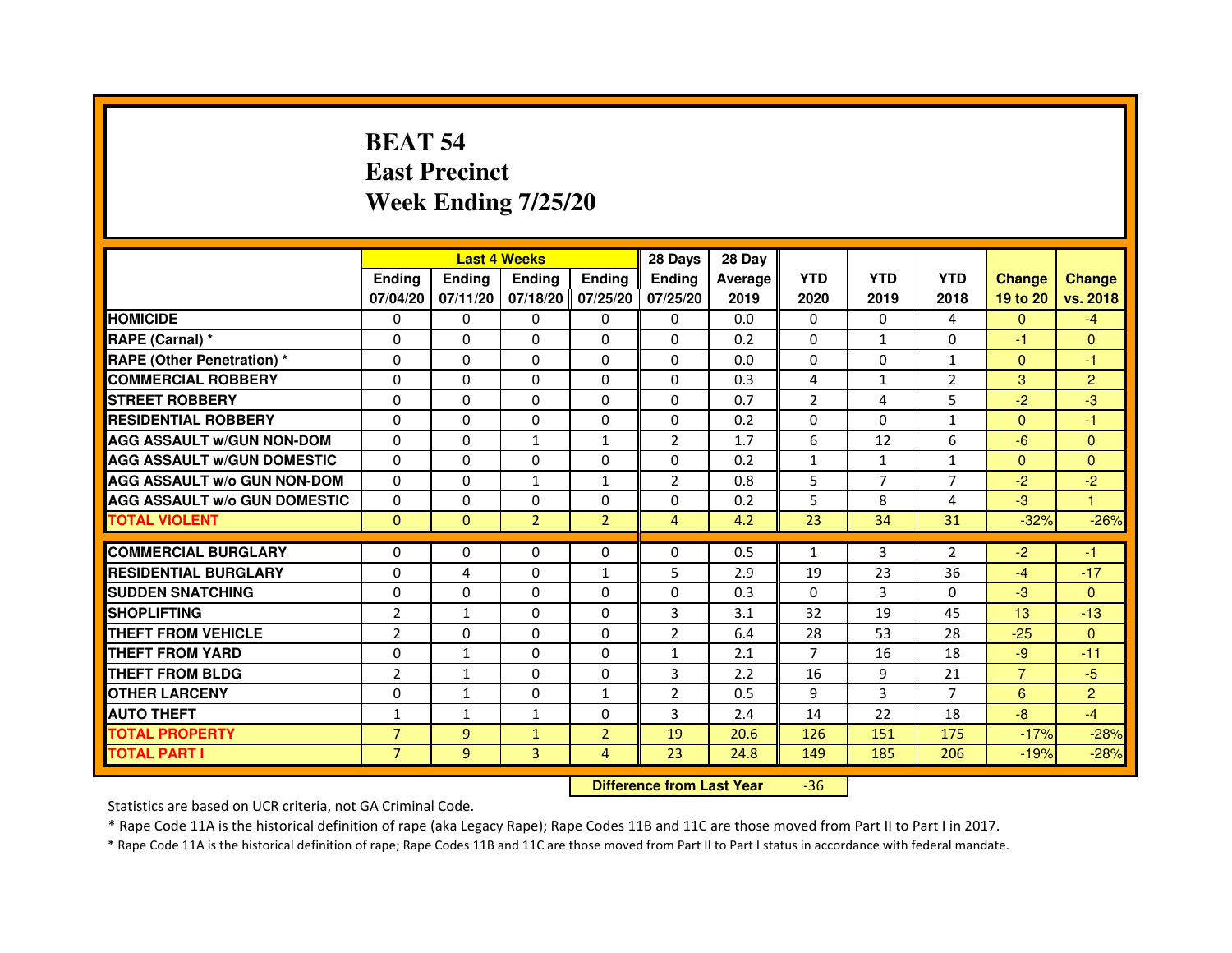# **BEAT 55 East PrecinctWeek Ending 7/25/20**

|                                     |                |                                  | <b>Last 4 Weeks</b> |                | 28 Days        | 28 Day  |                |                |                |               |                |
|-------------------------------------|----------------|----------------------------------|---------------------|----------------|----------------|---------|----------------|----------------|----------------|---------------|----------------|
|                                     | <b>Ending</b>  | <b>Ending</b>                    | <b>Ending</b>       | <b>Ending</b>  | <b>Ending</b>  | Average | <b>YTD</b>     | <b>YTD</b>     | <b>YTD</b>     | <b>Change</b> | <b>Change</b>  |
|                                     | 07/04/20       | 07/11/20                         | 07/18/20            | 07/25/20       | 07/25/20       | 2019    | 2020           | 2019           | 2018           | 19 to 20      | vs. 2018       |
| <b>HOMICIDE</b>                     | $\Omega$       | $\Omega$                         | $\Omega$            | 0              | 0              | 0.0     | $\mathbf{1}$   | $\Omega$       | $\mathbf{1}$   | $\mathbf{1}$  | $\Omega$       |
| RAPE (Carnal) *                     | $\Omega$       | $\Omega$                         | $\Omega$            | 0              | 0              | 0.2     | 0              | $\overline{2}$ | 0              | $-2$          | $\mathbf{0}$   |
| <b>RAPE (Other Penetration) *</b>   | $\mathbf{0}$   | $\Omega$                         | $\Omega$            | $\Omega$       | $\Omega$       | 0.0     | $\Omega$       | $\Omega$       | $\Omega$       | $\Omega$      | $\overline{0}$ |
| <b>COMMERCIAL ROBBERY</b>           | $\mathbf{0}$   | $\Omega$                         | $\Omega$            | $\Omega$       | 0              | 0.1     | 0              | $\Omega$       | $\Omega$       | $\mathbf{0}$  | $\mathbf{0}$   |
| <b>STREET ROBBERY</b>               | 1              | $\Omega$                         | $\Omega$            | $\Omega$       | $\mathbf{1}$   | 0.3     | 3              | 3              | 4              | $\Omega$      | $-1$           |
| <b>RESIDENTIAL ROBBERY</b>          | $\Omega$       | $\Omega$                         | $\Omega$            | $\mathbf{1}$   | $\mathbf{1}$   | 0.1     | $\mathbf{1}$   | $\mathbf{1}$   | $\Omega$       | $\Omega$      | 1              |
| <b>AGG ASSAULT w/GUN NON- DOM</b>   | $\mathbf{0}$   | $\Omega$                         | $\Omega$            | $\mathbf{1}$   | $\mathbf{1}$   | 0.2     | $\overline{2}$ | 3              | 4              | $-1$          | $-2$           |
| <b>AGG ASSAULT w/GUN DOMESTIC</b>   | $\Omega$       | $\Omega$                         | $\Omega$            | $\Omega$       | $\Omega$       | 0.3     | $\Omega$       | 4              | $\mathbf{1}$   | $-4$          | $-1$           |
| <b>AGG ASSAULT w/o GUN NON-DOM</b>  | $\mathbf{1}$   | $\Omega$                         | $\Omega$            | $\Omega$       | $\mathbf{1}$   | 0.4     | $\overline{2}$ | $\overline{2}$ | $\mathbf{1}$   | $\Omega$      | $\mathbf{1}$   |
| <b>AGG ASSAULT W/o GUN DOMESTIC</b> | $\Omega$       | $\Omega$                         | $\mathbf{1}$        | $\Omega$       | $\mathbf{1}$   | 0.4     | 4              | 4              | $\overline{2}$ | $\Omega$      | $\overline{2}$ |
| <b>TOTAL VIOLENT</b>                | 2 <sup>1</sup> | $\mathbf{0}$                     | $\mathbf{1}$        | $\overline{2}$ | 5              | 2.0     | 13             | 19             | 13             | $-32%$        | 0%             |
| <b>COMMERCIAL BURGLARY</b>          | 1              | $\mathbf{0}$                     | $\mathbf{0}$        | 0              | $\mathbf{1}$   | 0.5     | 3              | 5              | 4              | $-2$          | $-1$           |
| <b>RESIDENTIAL BURGLARY</b>         | $\Omega$       | $\Omega$                         | $\Omega$            | $\mathbf{1}$   | $\mathbf{1}$   | 1.8     | 6              | 10             | 10             | $-4$          | $-4$           |
| <b>SUDDEN SNATCHING</b>             | $\Omega$       | $\Omega$                         | $\Omega$            | $\Omega$       | $\Omega$       | 0.2     | $\Omega$       | $\mathbf{1}$   | $\mathbf{1}$   | $-1$          | $-1$           |
| <b>SHOPLIFTING</b>                  | $\mathbf{1}$   | $\overline{2}$                   | 2                   | $\Omega$       | 5              | 16.0    | 87             | 133            | 113            | $-46$         | $-26$          |
| THEFT FROM VEHICLE                  | 1              | $\mathbf{1}$                     | $\Omega$            | 1              | 3              | 3.6     | 16             | 23             | 26             | $-7$          | $-10$          |
| <b>THEFT FROM YARD</b>              | $\overline{2}$ | $\Omega$                         | $\mathbf{1}$        | $\Omega$       | 3              | 1.3     | 11             | 11             | 18             | $\Omega$      | $-7$           |
| <b>THEFT FROM BLDG</b>              | $\Omega$       | $\mathbf{1}$                     | $\mathbf{1}$        | $\Omega$       | $\overline{2}$ | 1.8     | 10             | 11             | 12             | $-1$          | $-2$           |
| <b>OTHER LARCENY</b>                | $\mathbf{0}$   | $\Omega$                         | $\Omega$            | $\Omega$       | $\Omega$       | 0.3     | $\overline{2}$ | $\overline{2}$ | $\overline{2}$ | $\mathbf{0}$  | $\Omega$       |
| <b>AUTO THEFT</b>                   | $\Omega$       | $\mathbf{1}$                     | $\Omega$            | $\Omega$       | $\mathbf{1}$   | 0.8     | $\overline{7}$ | 6              | 10             | $\mathbf{1}$  | $-3$           |
| <b>TOTAL PROPERTY</b>               | 5              | $\overline{5}$                   | 4                   | $\overline{2}$ | 16             | 26.2    | 142            | 202            | 196            | $-30%$        | $-28%$         |
| <b>TOTAL PART I</b>                 | $\overline{7}$ | 5                                | 5                   | $\overline{4}$ | 21             | 28.2    | 155            | 221            | 209            | $-30%$        | $-26%$         |
|                                     |                | <b>Difference from Last Year</b> |                     | $-66$          |                |         |                |                |                |               |                |

 **Difference from Last Year**

Statistics are based on UCR criteria, not GA Criminal Code.

\* Rape Code 11A is the historical definition of rape (aka Legacy Rape); Rape Codes 11B and 11C are those moved from Part II to Part I in 2017.